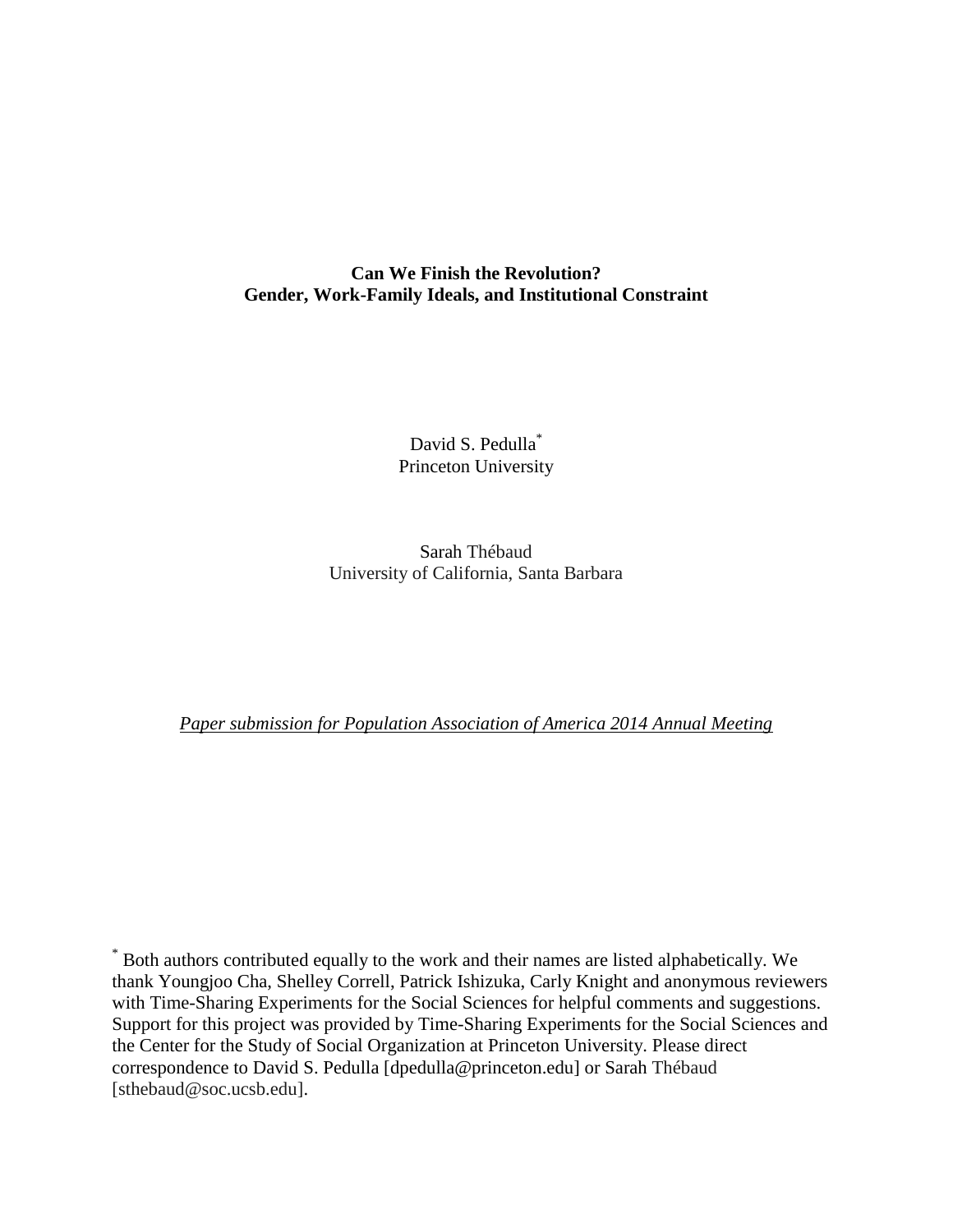## **Can We Finish the Revolution? Gender, Work-Family Ideals, and Institutional Constraint**

#### **ABSTRACT**

Why has progress toward gender equality in the workplace and at home stalled in recent decades? A growing body of scholarship suggests that persistently gendered workplace norms and policies limit men's and women's ability to create gender egalitarian relationships at home. In this article, we build on and extend prior research by examining the extent to which institutional constraints, including workplace policies, affect young, unmarried men's and women's preferences for their future work-family arrangements. We also examine how these effects vary across levels of education. Drawing on original survey-experimental data, we ask respondents how they would like to structure their future relationships while experimentally manipulating the degree of institutional constraint under which they state their preferences. Two clear patterns emerge from our analyses. First, as constraints are removed and men and women can opt for an egalitarian relationship, the majority of them choose this option, regardless of gender or education level. Second, women's relationship structure preferences are more malleable to the removal of institutional constraints via work-family policy interventions than are men's preferences. These findings shed light on important questions about the role of institutions and policies in shaping work-family preferences, underscoring the notion that seemingly gendertraditional work-family decisions are largely contingent on the constraints of current workplaces.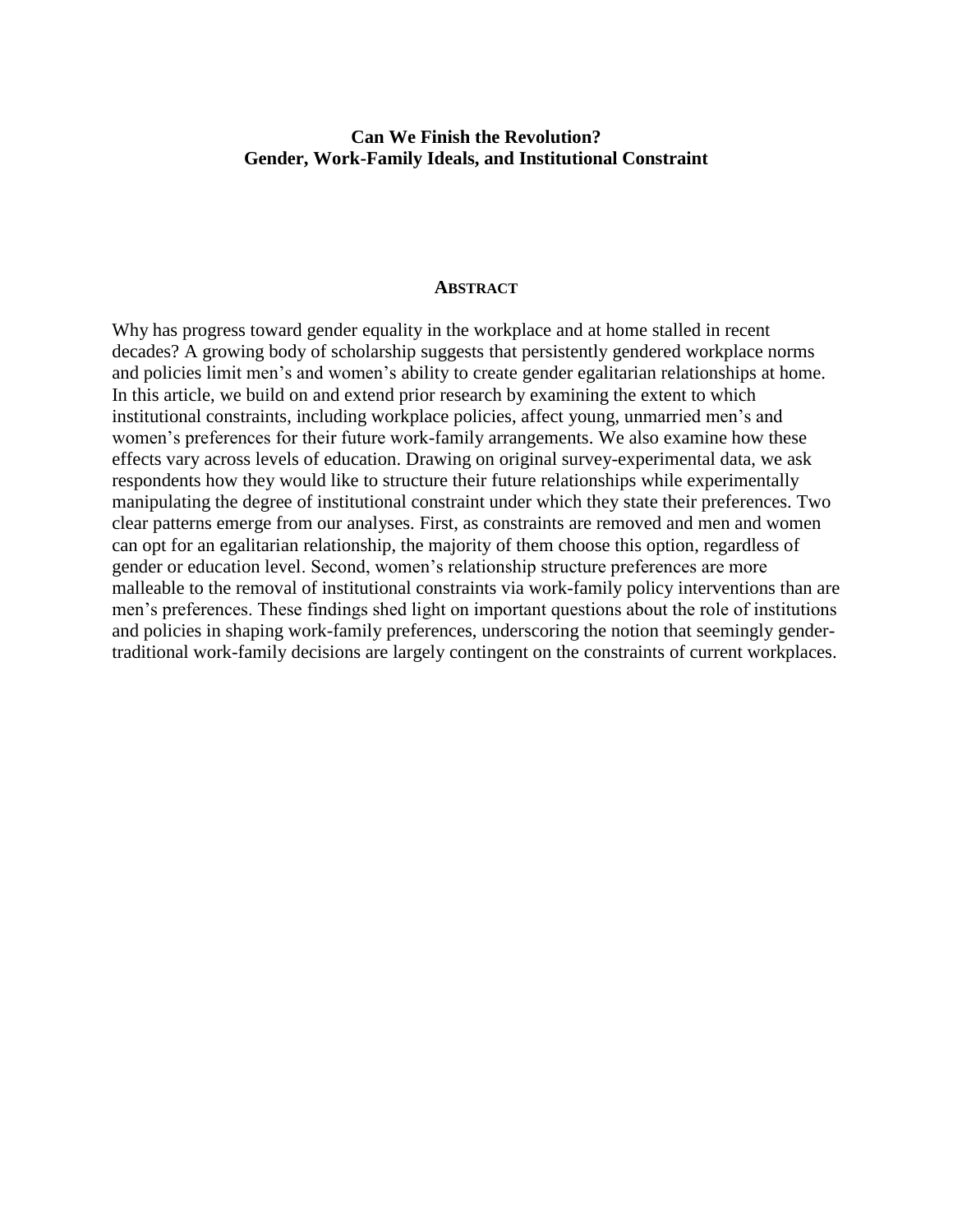## **Can We Finish the Revolution? Gender, Work-Family Ideals, and Institutional Constraint**

In recent decades, women have entered the labor force en masse, yet this trend has not been matched with a corresponding increase in men's share of unpaid household work, men's entry into traditionally female-dominated occupations, or substantial reforms to government and workplace policies (England 2010; Gerson 2010; Hochschild and Machung 2003 [1989]). Furthermore, women still comprise only a small minority of elite leadership positions in government, business, and academic science. For instance, women make up just 4% of Fortune 500 CEOs and 18% of the 535 members in the U.S. Congress (Leahey 2012; Center for American Women and Politics 2013). And, although ideological support for women's employment has substantially increased since the 1970s, this trend leveled off in the mid-1990s (Bolzendahl and Myers 2004; Brewster and Padavic 2000; Cotter, Hermsen and Vanneman 2011; Thornton and Young-DeMarco 2001).

How can we explain this "stalled" gender revolution? One key dynamic that researchers point to is the disjuncture between contemporary institutional structures and individuals' ideals. That is, even when individuals hold gender-egalitarian ideals, their choices are often constrained by workplace norms and policies that are generally unsupportive of individuals with family responsibilities (Cha 2010; Gerson 2010; Stone 2007; Williams 2001; 2010). For instance, Kathleen Gerson (2010) finds that many young, unmarried men and women ideally prefer to have egalitarian relationships where both partners contribute equally to earning and caregiving. However, they often doubt that this "Plan A" preference is attainable given the reality of workplaces that demand long hours for a successful career and cultural norms that demand long hours for successful parenting. As a result, men and women fall back onto "Plan B" strategies that are more gender-differentiated (with men preferring a more traditional arrangement, and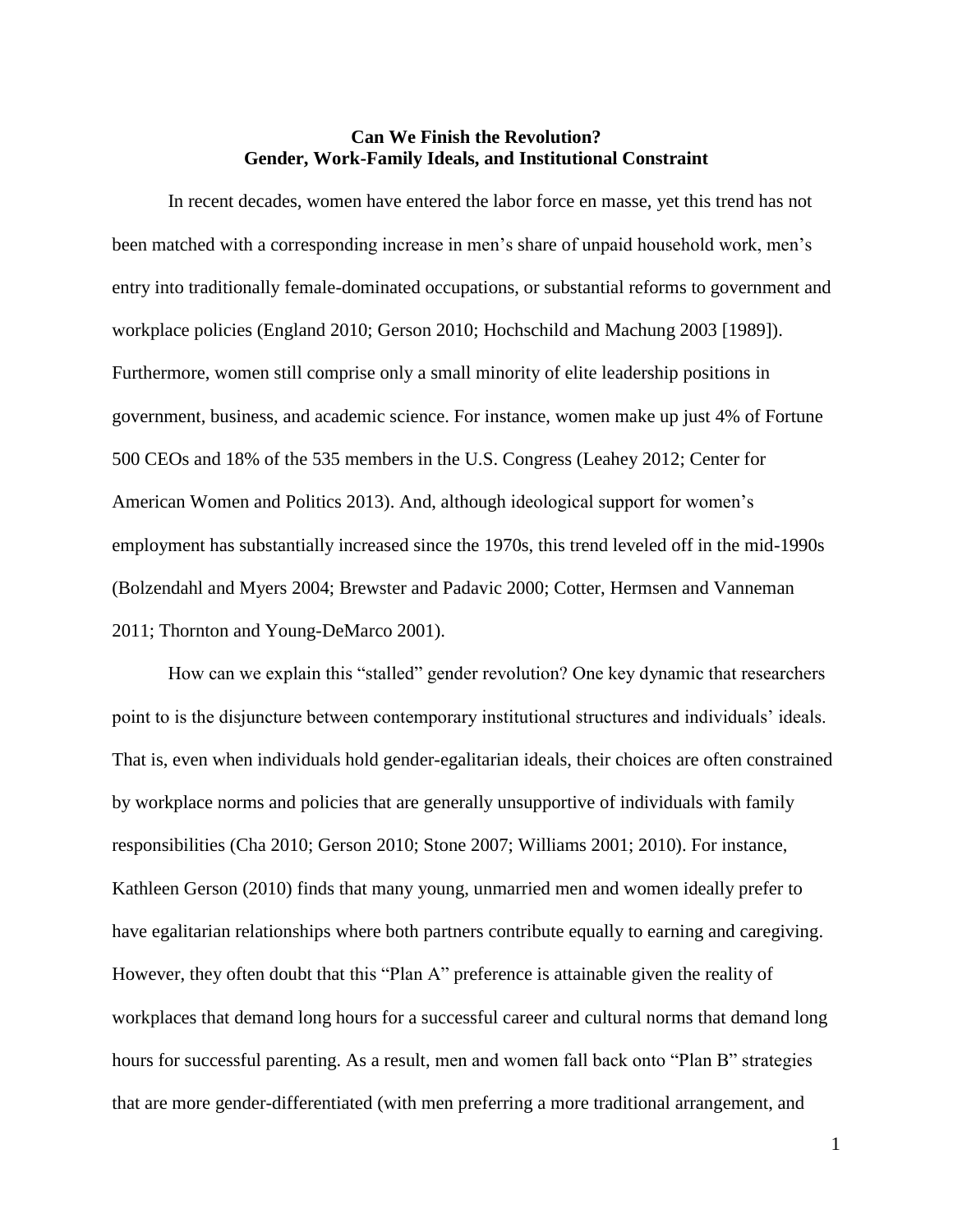women preferring an arrangement in which they can remain financially autonomous). Similarly, Stone (2007) finds that women who opt to forego their careers in order to care for their family typically do so as a last resort—only after they have encountered inflexible, even hostile, workplace environments.

The overall implication of these findings is that work-family preferences are formed largely in response to the constraints and options created by workplace institutions, and because these institutions are traditionally gendered, men's and women's patterns of behavior follow accordingly. However, observed work-family preferences and decisions may also reflect gender differences in preexisting, stable, and potentially internalized beliefs that individuals hold about men, women, caregiving, and earning. Indeed, scholars have argued that such gendered aspects of individuals' identities operate alongside gendered institutions to maintain patterns of inequality (Ferree, Lorber and Hess 1999; Risman 1998). Thus, a critical challenge for researchers has been to determine the extent to which gendered preferences for employment and caregiving are produced by gendered institutional conditions (such as gender-biased workplace cultures and policies), *independent* of otherwise durable beliefs about gender at the individuallevel. Prior studies have been limited in their ability to address this question because they rely on in-depth interviews or survey data, and thus cannot demonstrate the extent to which a causal relationship exists between institutional conditions and preference formation.

The goal of our study is to evaluate the direct relationship between institutional constraints and preference formation by drawing on original survey-experimental data from a representative U.S. sample of young, unmarried individuals. Our study is designed to assess the extent to which men's and women's stated preferences for balancing future work and family responsibilities differ under high, medium, and low levels of institutional constraint. First, we use experimental methods to replicate and elaborate on Gerson's (2010) findings by investigating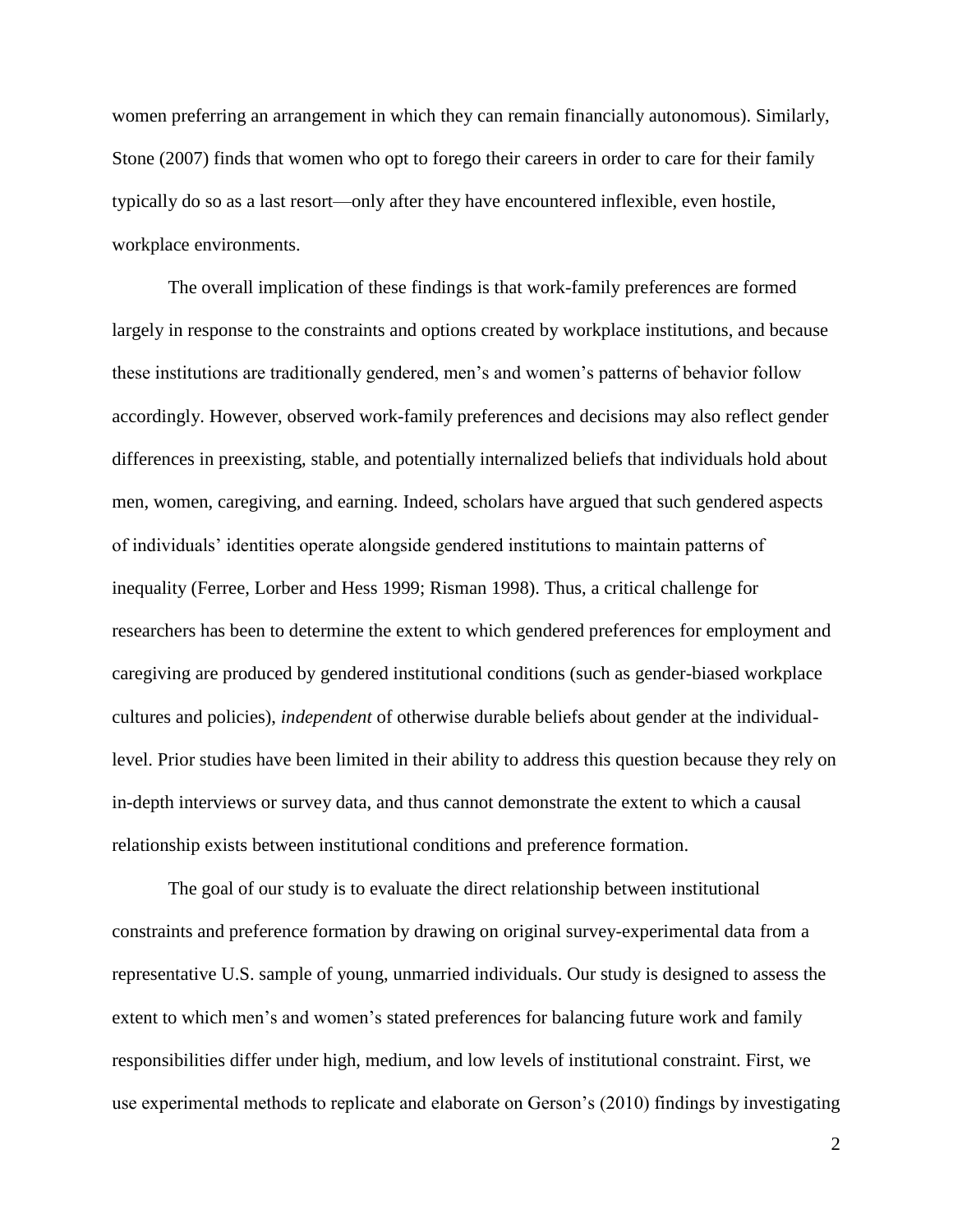how the distribution of men's and women's stated preferences for balancing work and family responsibilities differs depending on whether or not respondents are provided an egalitarian earner-caregiver relationship as a response option (thereby simulating high versus medium levels of institutional constraint). Second, we test the causal relationship between work-family policies and work-family preference formation by investigating how the distribution of men's and women's preferences differ depending on whether or not policies designed to support an egalitarian earner-caregiver arrangement are universally available (thereby simulating medium versus low levels of institutional constraint). Finally, we take advantage of our nationally representative sample to investigate how these patterns may vary for individuals whose educational pursuits have set them on a working class versus a white collar, or professional, employment trajectory.

Our results offer evidence that institutional constraints substantially influence young men's and women's work-family preferences. In particular, men's and women's relationship preferences converge toward egalitarianism when the option is made available to them. Furthermore, women's, but not men's, preferences are dramatically affected by the presence of supportive policies: women are significantly more likely to prefer an egalitarian relationship and significantly less likely to prefer a neotraditional relationship when supportive policies are available. Despite some variability by educational background in the overall distribution of men's and women's preferences, which we discuss in detail below, these effects of institutional constraints on preferences are fairly similar across education groups.

In contrast to studies that have documented the impact of workplace structures and policies on gender biases among managers and employers (Castilla and Benard 2010; Kalev 2009; Kalev, Dobbin and Kelly 2006), we examine the impact of workplace structures and policies on gendered preferences for organizing work and family life. Thus, our research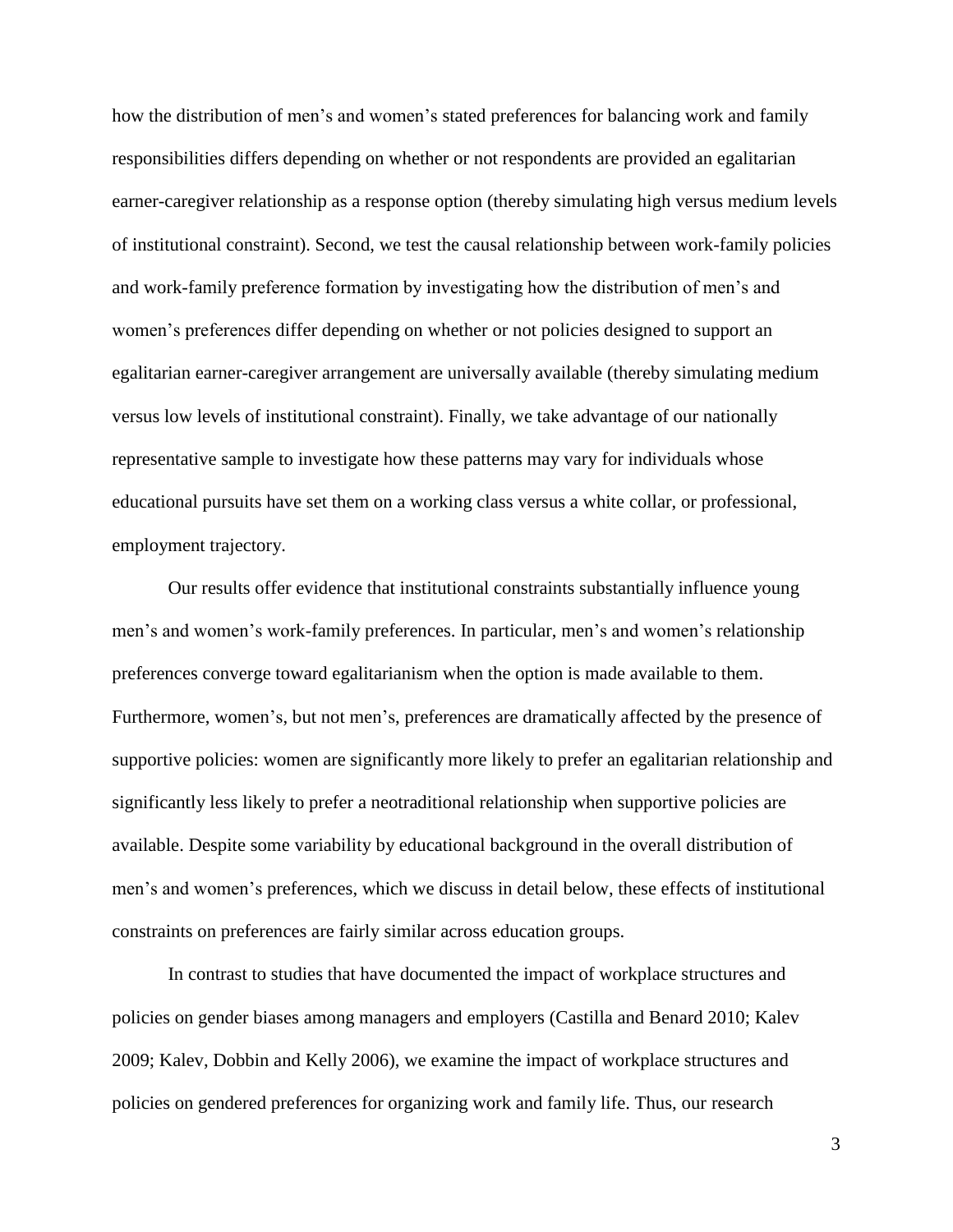complements studies that focus on gendered processes within organizations by addressing how gendered workplaces fuel a key "supply-side" process that contributes to gender inequality in the labor market as well as in the family.

#### **GENDERED PREFERENCES, GENDERED INSTITUTIONS**

While there is considerable evidence that "demand side" processes, such as employer discrimination, contribute to persistently unequal outcomes for men and women in hiring, promotion, and pay (Castilla 2008; Correll, Benard and Paik 2007), "supply side" processes have garnered substantial attention and debate in recent years from scholars and the public alike (Belkin 2003; Fernandez and Friedrich 2011; Slaughter 2012; Stone 2007; Sandberg 2013). For instance, despite an overall rise in women's representation in professional and managerial roles (Percheski 2008), women (especially those with children) remain substantially less likely than men to pursue the most competitive and time-intensive (male-typed) professional career tracks. And, those who do are more likely to leave these careers midstream, either to be at home fulltime or to switch to a more "part-time friendly" occupation (which is typically femaledominated) (Cha 2010, 2013; Stone 2007).

This "opt out" phenomenon is often understood in the public discourse to be a reflection of stable differences between men's and women's work-family preferences. Often rooted in gender-essentialist beliefs about men's and women's hard-wired differences (for a discussion, see Charles and Bradley 2009; England 2010), popular perspectives invoke a logic of choice: men prefer more competitive work environments, whereas women prefer less demanding work environments and/or "choose" to return home because they value the comforts of home and family (see e.g. Belkin 2003).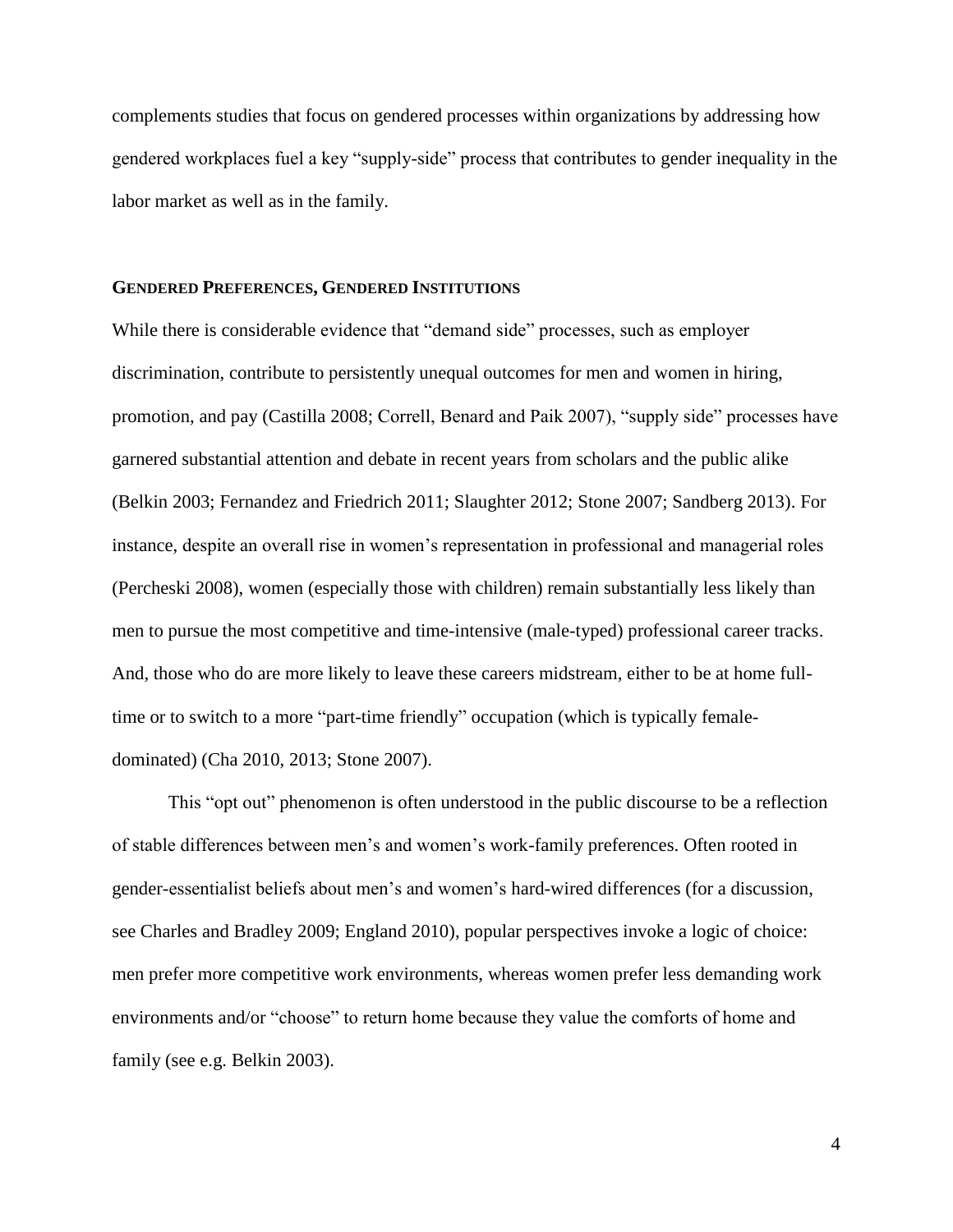Although many women who "opt out" stand by their choice to forego their career as something they prefer to do for the benefit of their families, many gender scholars have argued that these seemingly gender-traditional preferences are actually formed under a high level of institutional constraint. This is largely because modern work organizations are still premised on an ideal (i.e., male) worker, an individual who can unconditionally commit to a firm because he has few domestic responsibilities (Acker 1990; Jacobs and Gerson 2004; Williams 2001), and cultural ideologies increasingly praise an unyielding commitment to work and "intensive" parenting styles (Blair-Loy 2003; Hays 1998). For instance, workplace practices that prize long hours as a signal of unwavering commitment disproportionately disadvantage women because widely shared cultural beliefs about gender (often implicitly) prescribe caregiving as a woman's responsibility, regardless of her income or career status (Correll et al. 2007; Potuchek 1997; Tichenor 2005).

To date, much of the scholarship and public discourse in this area has focused on the work-family challenges specific to professional and managerial workers. Research suggests, however, that gendered institutions are similarly, if not more, constraining for working class men and women, who, for instance, typically have less flexibility and control over their schedules and may have to work multiple jobs to earn a living wage for their families (Lambert 2009; Presser 2003; Williams 2006). Thus, the constraining nature of workplace demands for balancing work and family life likely span across the education, class, and occupational spectrum.

Gerson's (2010) study builds on these arguments by specifying the ways in which institutional constraints may be affecting work-family preferences. In interviews with men and women between the ages of 18 and 32, she finds that the current institutional logics of "greedy" workplaces are incompatible with "hard-won desires for egalitarian relationships" (p. 220). While both men and women would ideally prefer to be in a long-term, egalitarian relationship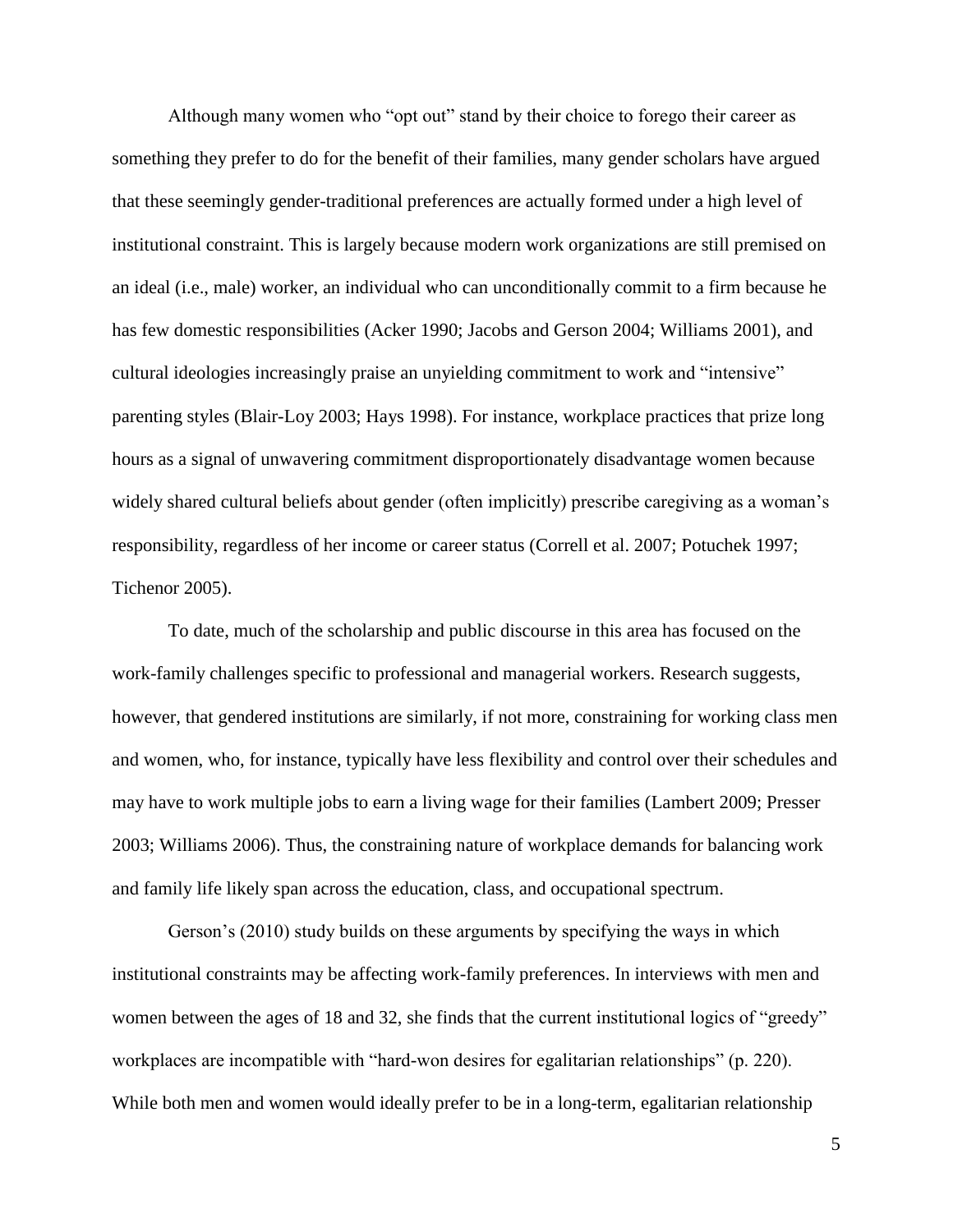where both partners contribute equally to earning and caregiving (what Gerson refers to as individuals' "Plan A"), many doubt that their "Plan A" preference is attainable given the reality of social and economic conditions that demand long hours for successful employment and successful parenting. As a result, men's and women's fallback plans ("Plan B") differ considerably from their "Plan A" preferences. For men, concerns about workplace pressures and the expectations of some men that women will serve as the primary caretaker for any future children lead them to prefer a "neotraditional" fallback plan. These arrangements retain a traditional gender boundary in which the man is the primary labor market earner and his wife is the primary caregiver (regardless of her employment status or income level). By contrast, women express concern about the instability and risk that traditional work-family models could pose for them and, as a result, stress a fallback plan of self-reliance. These women prefer to be personally autonomous and financially independent, even if that means foregoing a lifelong relationship (Gerson 2010).

Gerson (2010) also finds that men's and women's fallback plans may differ somewhat by class background. Despite having less advantageous employment prospects, the women from working class backgrounds in her study were more likely to stress self-reliance and less likely to stress a neotraditional fallback plan than their middle- and upper-middle class counterparts. Moreover, working class men were slightly less likely to fall back on neotraditional arrangements than their more advantaged male counterparts. This contrasts with some prior work suggesting that working class men tend to hold a more gender-traditional ideology (Deutsch 1999; Williams 2010; Wilkie 1993).

Taken together, this literature suggests that institutionalized constraints in the workplace, which are generally unsupportive of individuals with family responsibilities, substantially affect men's and women's preferences regarding work and family arrangements. Specifically,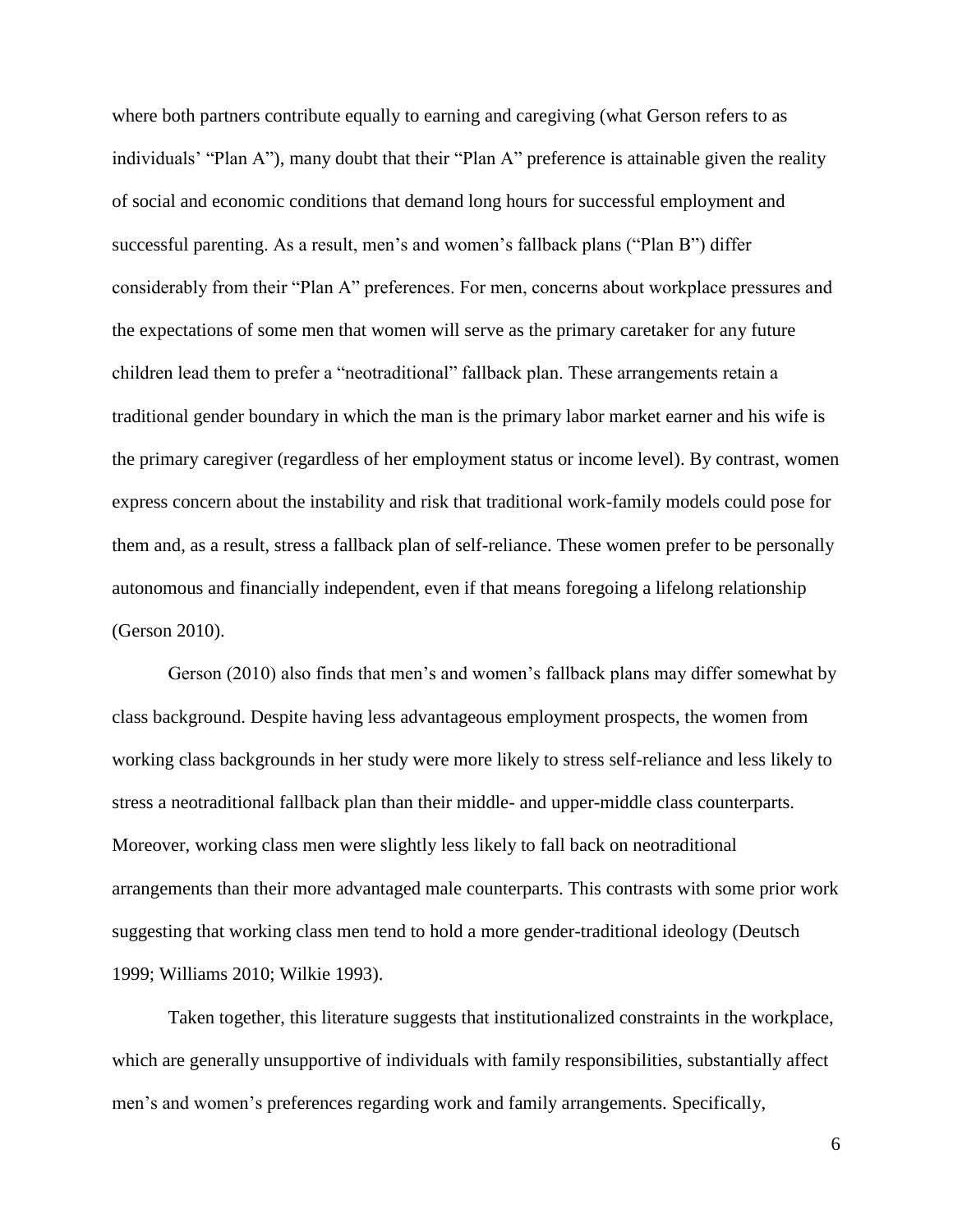unsupportive institutions amplify gendered patterns in work/family preferences because they effectively limit a couple's ability to equally share earning and caregiving, whereas supportive institutions mitigate such gender differences because they make egalitarian arrangements a more feasible option. Our study aims to disentangle the extent to which workplace and policy structures affect men's and women's stated work-family preferences, independent of otherwise stable, deep-seated beliefs at the individual-level. Before describing our experimental research design in detail, we first turn to the literature on work-family policies to provide preliminary reasoning behind our argument that certain kinds of policy arrangements can have the power to "de-gender" individuals' preferences for balancing formal employment, household work, and caregiving.

#### **POLICY PROMISES AND CAVEATS**

If institutions are arguably to blame for stubbornly gendered work-family patterns, then which kinds of changes in institutions could shift individuals' preferences and decision-making? Many work-family scholars advocate policies that are more supportive of working parents, such as flexible scheduling, childcare provision, and paid family leave (Gornick and Meyers 2003; 2009a; Jacobs and Gerson 2004). In the United States, access to these kinds of policies is particularly limited. For instance, national policies offer minimal childcare assistance and a limited duration of unpaid leave after the birth of a child, a level which is lower than all other industrialized nations as well as many developing nations (Gerstel and Armenia 2009; Gornick and Meyers 2003; 2009a; O'Connor, Orloff and Shaver 1999). Moreover, though part-time work is more common in female-dominated occupations, these occupations actually offer less scheduling flexibility than others (Glass and Camarigg 1992; Weeden 2005). And, even elite workers who do have access to paid leaves and flexible workplace practices are often reluctant to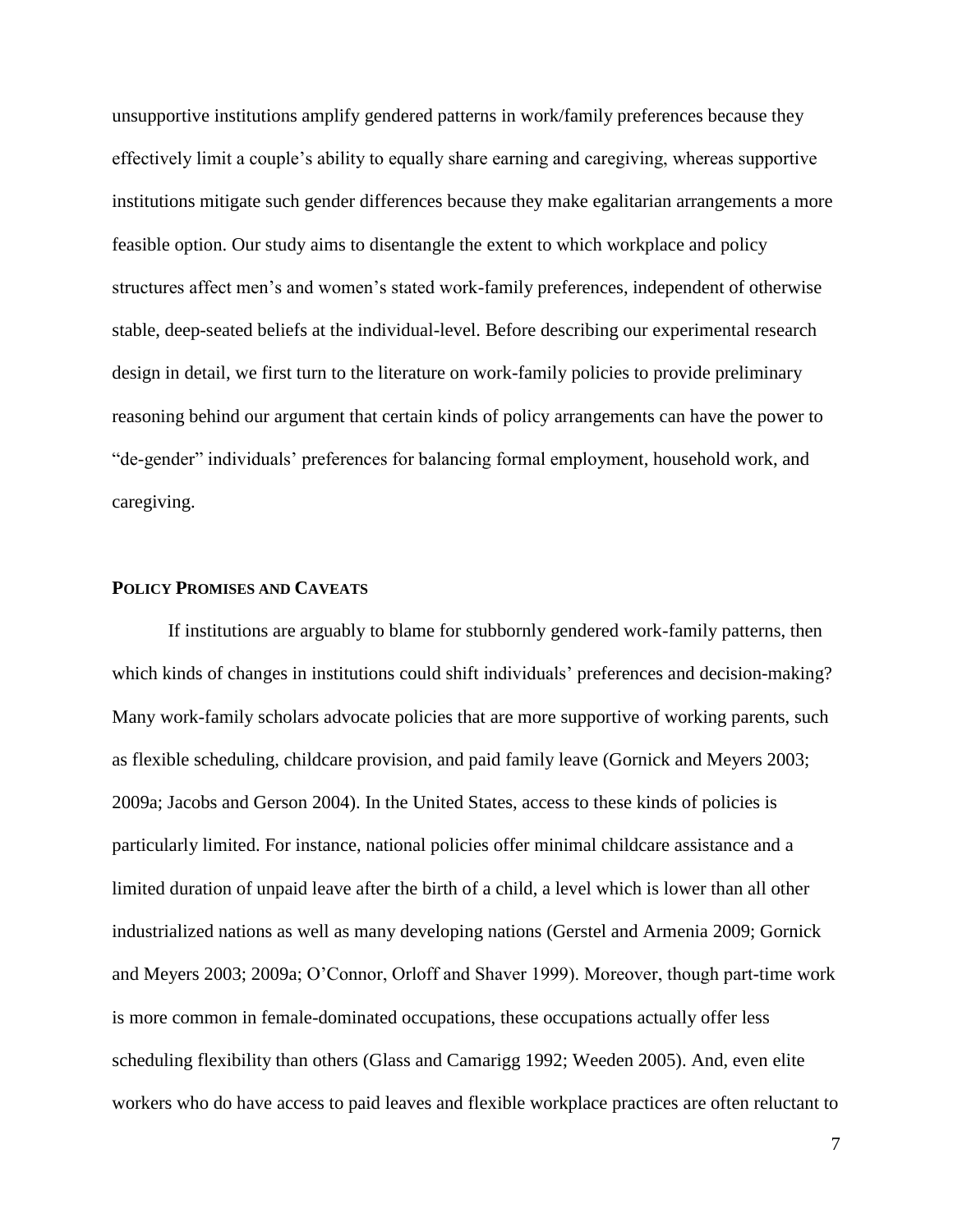make use of them for fear of the negative consequences that can arise from violating the cultural norm of having an unwavering commitment to work (Fried 1998; Hochschild 2001; Perlow 1998; Turco 2010). This reluctance is particularly acute for men who may have a (well-founded) sense that requesting leave or flexible hours would undermine their masculine credibility among coworkers and managers (Rudman and Mescher 2013; Vandello et al. 2013; Allen and Russell 1999; Butler and Skattebo 2004).

Cross-national studies suggest, however, that universal policies (i.e., policies that are available to everyone, regardless of their income) at the national level may nevertheless influence men's and women's work-family decisions (see Hegewisch and Gornick 2011 for a review). For instance, women's full-time employment is particularly high in countries such as Sweden, which offers paid leaves and publicly funded childcare (Mandel and Semyonov 2006). Although policy change in general has had less of an impact on men's behavior than women's, studies find that when countries extend parental leave to men, particularly through "use it or lose it" incentives, men do increase their contributions in the home (Hook 2006). Policies that allow for more flexible work hours – such as regulations on total working time, increased worker autonomy over their schedules, and/or more opportunities to work from home without the risk of a penalty – are also considered particularly beneficial for working parents as their children get older (Gornick and Meyers 2009a). Though the effectiveness of particular policies and policy configurations are debatable,  $\frac{1}{2}$  the underlying goal of these work-family policies is to reduce institutional constraints on working parents and to enable couples to achieve egalitarian, "dual-

 $\overline{a}$ 

 $<sup>1</sup>$  The details of policy designs are critical for obtaining egalitarian outcomes. For instance, particularly long leaves</sup> can disconnect employees from workplaces (thereby depleting their human capital) and/or encourage employers to statistically discriminate against women (Mandel and Semyonov 2006; Sosckice 2005). Of even greater concern by some is that women will disproportionately take advantage of work-family policies, thereby exacerbating gendered divisions of labor (Bergmann 2009). For these reasons, work-family scholars advocate relatively short (maximum of 6 months) paid leaves paired with incentives for men's take-up.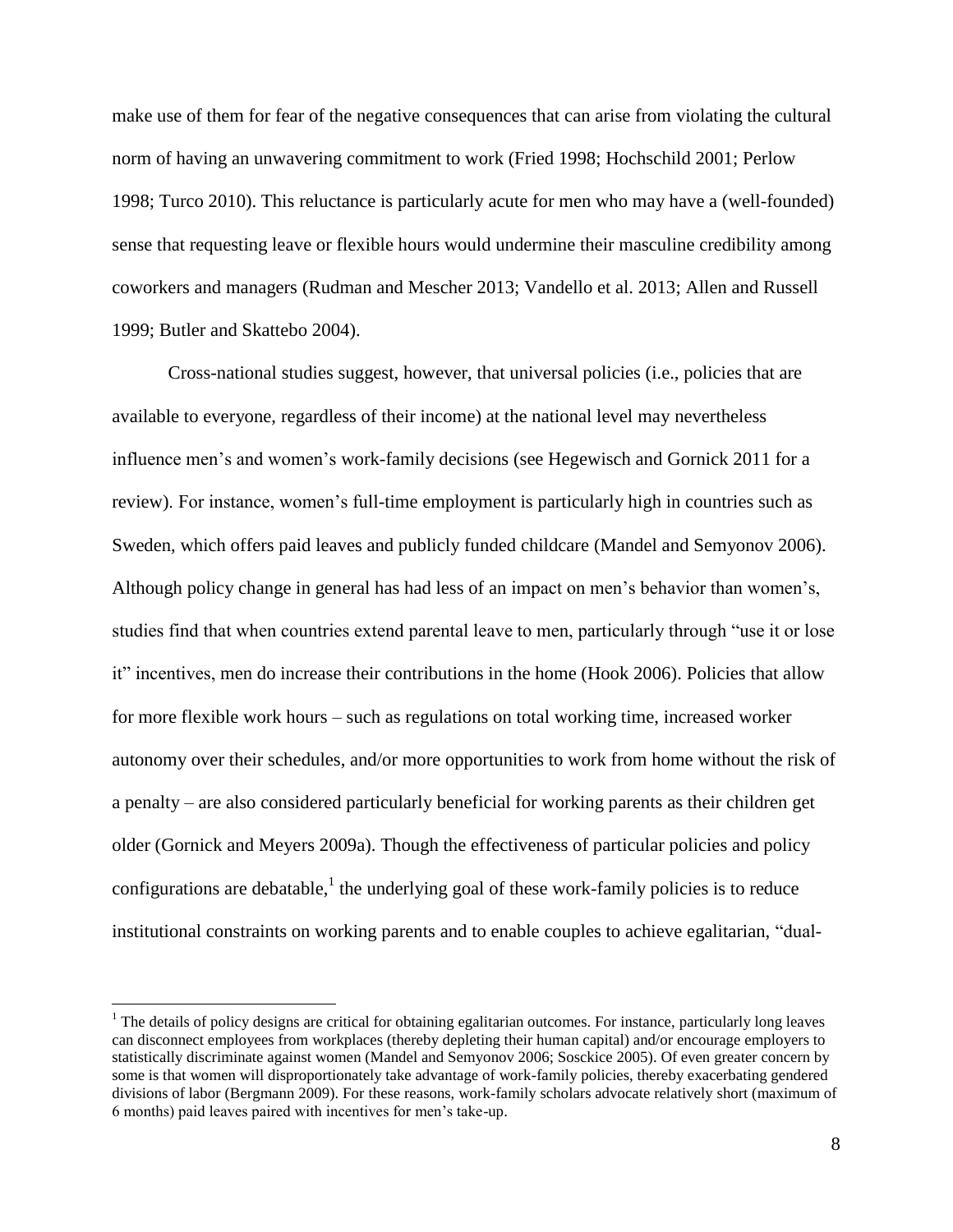earner, dual-caregiver" arrangements if that is what they prefer (Fraser 1994; Gornick and Meyers 2009b).

Nevertheless, some scholars remain skeptical of the extent to which supportive workplace policies can create widespread change in the gendered division of labor in light of resilient norms and expectations regarding gender, work, and family. For instance, Blair-Loy (2003) argues that policies will be ineffective "without a transformation of the work-devotion culture currently devouring American managers and executives" (p. 18), which involves big rewards for long hours at work and internalized beliefs about what kinds of pursuits make a life worthwhile. Others argue that policy changes in workplaces may be ineffective and possibly even detrimental without fundamental changes to the deep investments people have in gender, such as the power and advantages of men's current positions, the cultural dominance of intensive mothering, and the freedom to express what are often thought of as essentially different and "gendered selves" (Charles and Bradley 2008; Orloff 2009; MacDonald 2009).

Furthermore, it is possible that these types of work-family policies would have uneven effects across the class structure. On the one hand, policy and discourse around workplace flexibility has been largely focused on salaried, professional positions, and as a result, may not be perceived as relevant to, or helpful for, hourly employees (Lambert, Haley-Lock and Henly 2012). Shalev (2009) also suggests that the public provision of childcare would factor little into working class women's work-family decisions because working class women traditionally rely more on extended family for childcare provision. On the other hand, childcare costs as a percentage of income are disproportionately higher for lower income families (Williams 2010). Moreover, because the parenting culture of "concerted cultivation" (Lareau 2003) is prevalent among the middle and upper-middle class, class-privileged women may be the ones to discount publicly provided childcare because they prefer options like private nannies who are better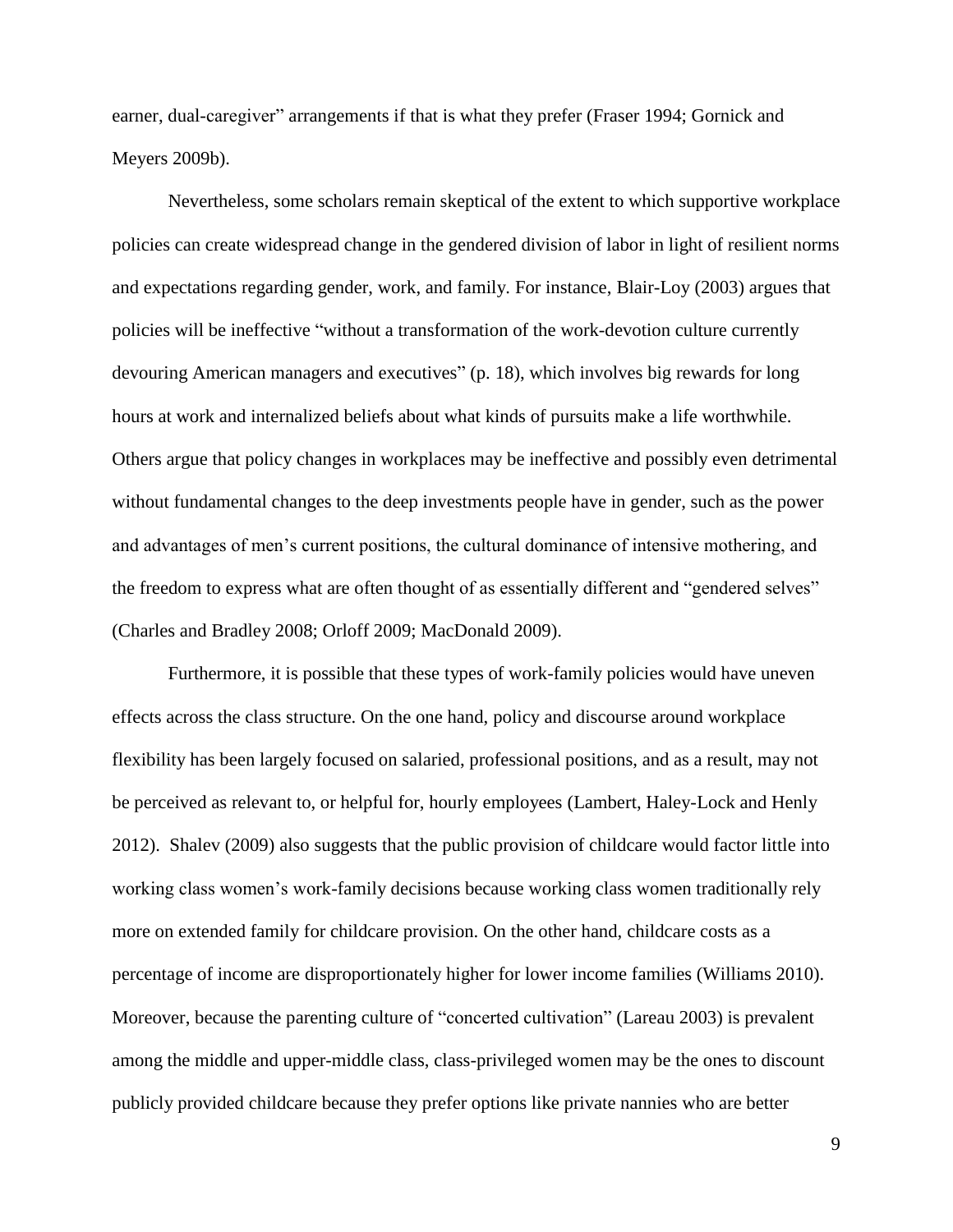substitutes for home-based intensive parenting (MacDonald 2009). Therefore, the effects of these policies may affect work-family preferences differently across the social classes, but the effect could go in either direction.

Remaining cognizant of these debates, we suspect that universal changes along the lines that many scholars have advocated—namely, paid parental leave, publicly subsidized childcare, and workplace flexibility—are likely to promote more egalitarian work-family ideals among young, unmarried men and women across the social class spectrum because, despite variability in work experiences and parenting norms, they will more often than not reduce the salience of gendered structural constraints in modern workplaces. At the same time, the implementation of supportive policies alone may not fully eliminate gendered patterns, given the resilience of shared beliefs and expectations about gender and work in American culture. Because shared gender beliefs still prescribe women greater responsibility for caregiving, work-family policies designed to restructure employer expectations around earner-caregiver employees are more directly relevant to women's experiences than men's. As a result, men may be less likely to recognize the ways that the availability of such policies could broaden their own options for organizing work and family responsibilities.

#### **EMPIRICAL PREDICTIONS**

The two theoretical claims articulated above – that both men and women would ideally prefer egalitarian relationships if it were a possible option and that institutional arrangements, such as supportive work-family policies, have the power to further shape these relationship preferences – have been particularly difficult for researchers to tease apart because of the endogeneity between individual preference formation and institutional environments. Extant research on the association between work-family policies and work-family decisions relies on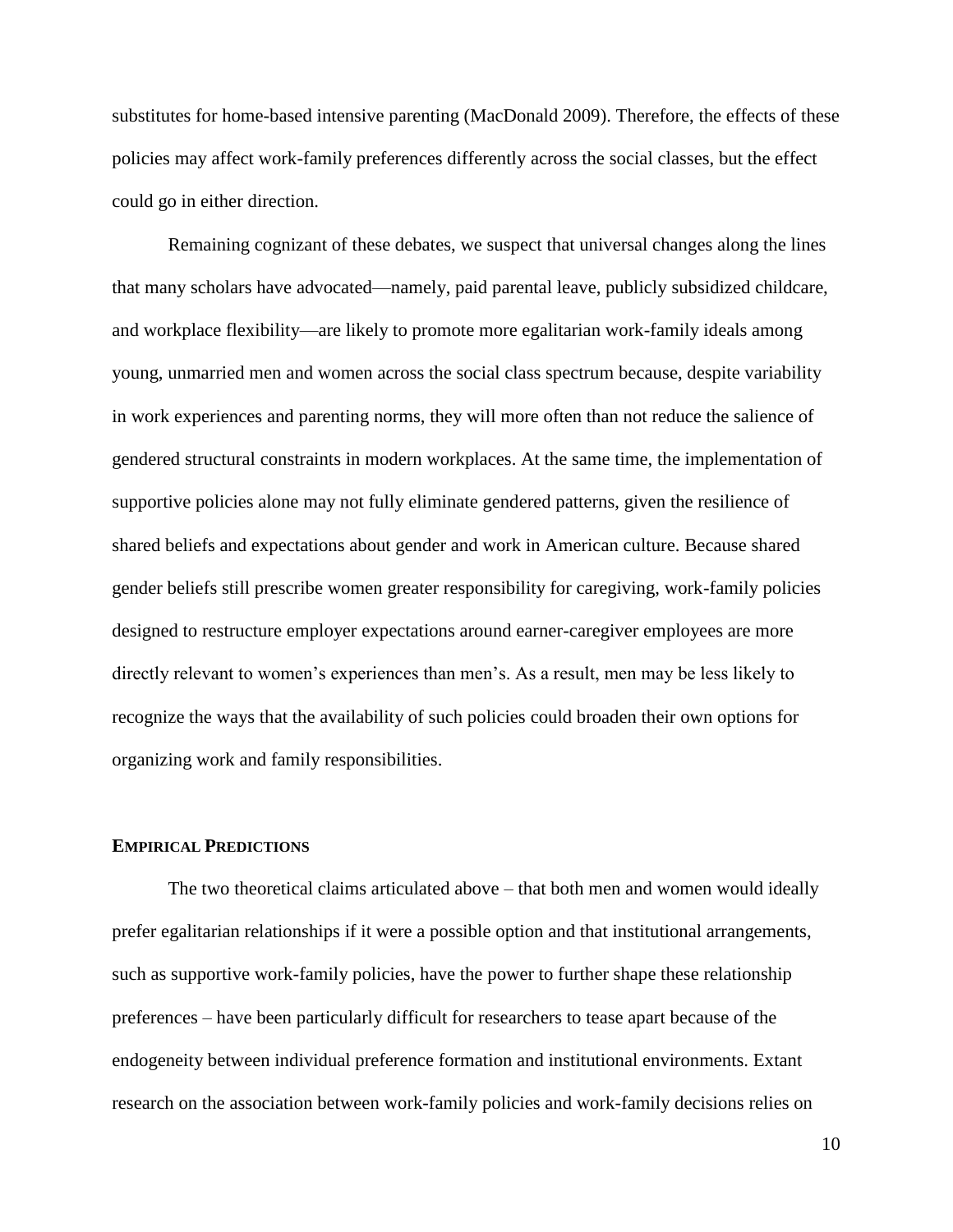cross-sectional survey or interview data, often across national contexts (e.g. Hook 2006; Mandel and Semyonov 2006). While these studies provide important correlational insights, it remains an open question as to whether supportive policies have an independent effect on men's and women's work-family preferences. Thus, our research contributes to the existing literature by providing, to our knowledge, the first estimate of the causal effect of structural dynamics – specifically, the presence or lack of an egalitarian relationship as an option at all, and the presence or lack of supportive work-family policies – on relationship preferences.

In this study, we use a survey-experimental design that allows us to address these concerns about endogeneity. By randomly assigning respondents to conditions with different levels of institutional constraint, we eliminate concerns that observable or unobservable differences between respondents, such as the family environment in which they grew up or the ways that individuals may select in to particular work environments, are driving our findings. We utilize two experimental manipulations that offer the rare opportunity to examine men's and women's preferred work-family arrangements under different institutional conditions that are exogenously determined. First, we evaluate Gerson's argument by experimentally manipulating the response choices that participants are offered when asked about the ideal structure of their future work and family life. Consistent with Gerson (2010), we expect that gender differences in men's and women's preferred work-family arrangements will be greatest when an egalitarian earner-caregiver arrangement is not offered as a response option (i.e. "Plan B", a high level of constraint). Specifically, when no egalitarian option is available, men will be most likely to prefer a neotraditional arrangement, whereas women will be most likely to prefer a "self-reliant" strategy. However, the majority of men and women will prefer egalitarian arrangements when they are made available as an option (i.e. "Plan A", a moderate level of constraint).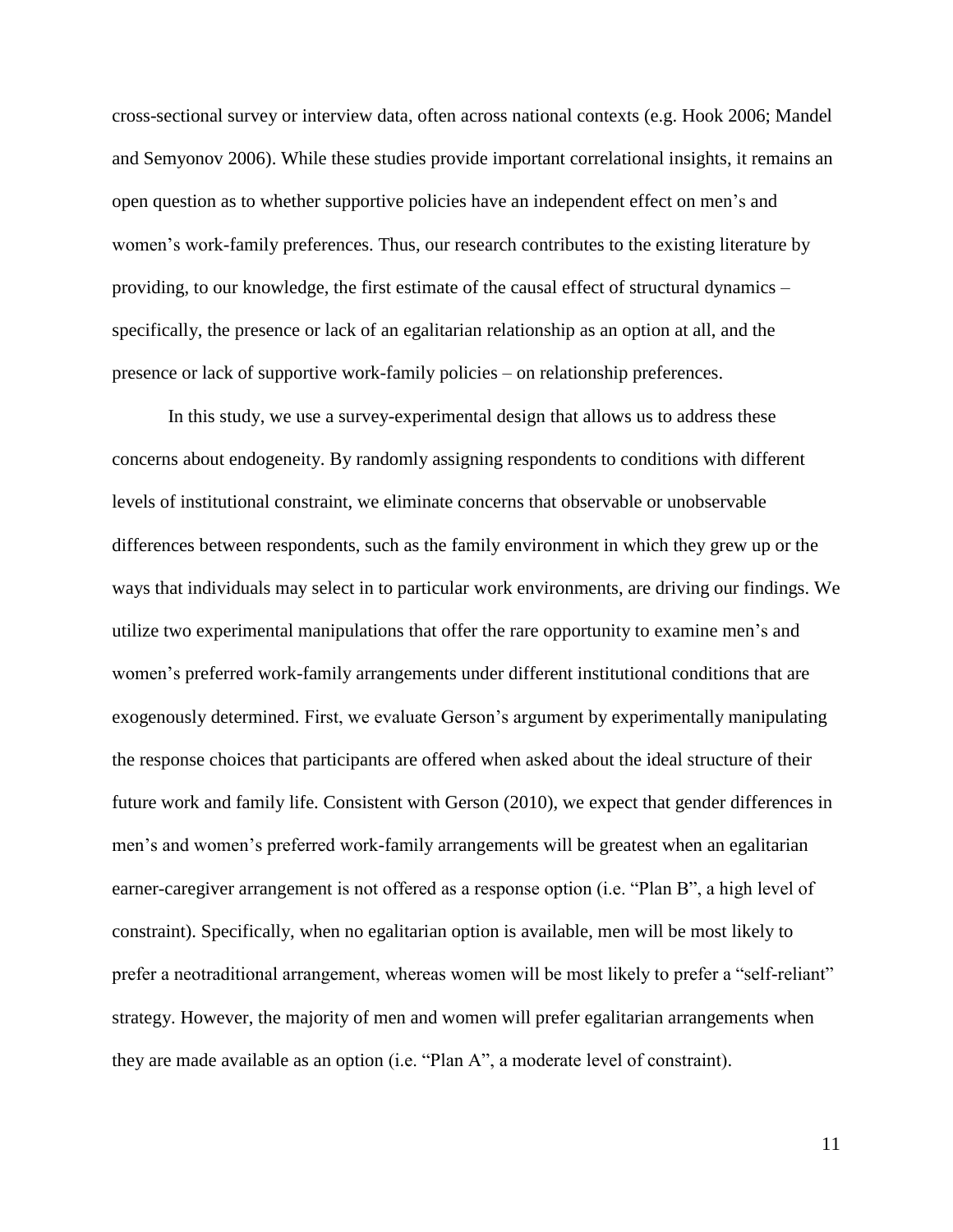Second, we investigate whether supportive workplace policies further affect men's and women's "Plan A" work-family preferences by asking a randomly assigned group of participants to express their ideal work-family arrangements under the assumption that egalitarianism is an option *and* there is full, unconditional access to policies that are supportive of working parents (i.e., low institutional constraint). We expect that making supportive policies salient will enable men's and women's preferred work-family arrangements to come into even sharper relief. That is, respondents will be most likely to prefer egalitarian work-family arrangements under conditions where government and workplace policies support a "dual earner-dual caregiver" model than when no such supports are made salient. However, the consequences of supportive policies are likely to differ by gender. We expect that this effect will be stronger for women because, in light of ongoing gendered expectations about who is responsible for caregiving, they are the ones who stand to disproportionately benefit from these policies. Moreover, the fact that carework is generally devalued in society, combined with the reality that men may suffer negative social repercussions for taking advantage of work-family policies, means that men have fewer incentives to engage in it.

Third, we analyze each of these patterns separately for respondents who are and who are not on a college-educated employment trajectory, which we use as a rough proxy for social class.<sup>2</sup> As discussed, there exists contradictory evidence about the extent of differences by social class in the overall distribution of work-family preferences. Moreover, there is debate over how much class and employment circumstances may affect individuals' perceptions and experiences of institutional constraints in the workplace. Therefore, it is not clear whether the removal of institutional constraints, particularly through supportive work-family policies, would have

 $\overline{a}$ 

<sup>&</sup>lt;sup>2</sup> Respondents' education is the best measure of social class in our survey data. We do not have information about respondents' parents' education or occupational attainment.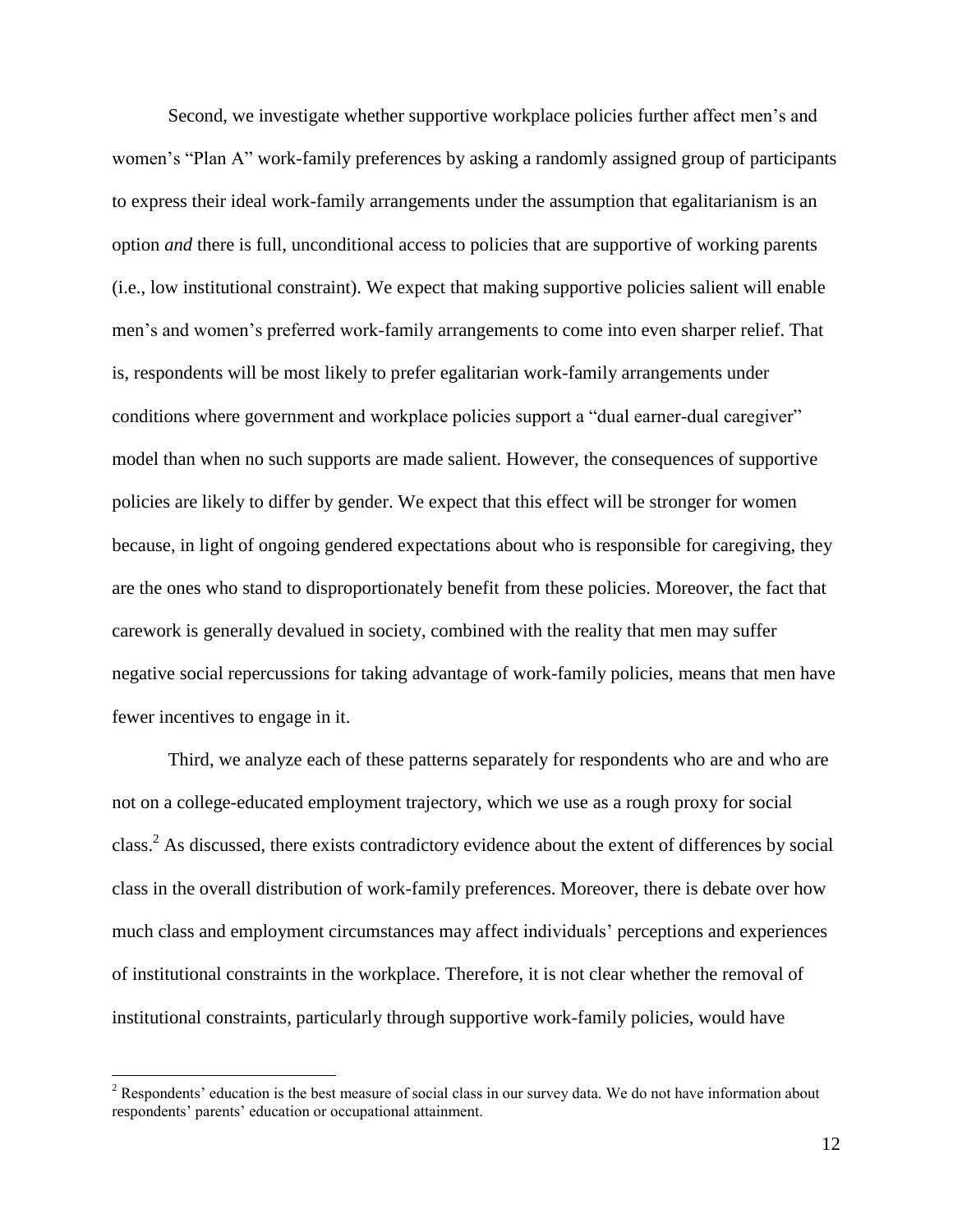stronger, weaker, or similar effects for these two groups. For these reasons, while we believe this is a critically important aspect of our analysis, we remain largely agnostic about the extent and form of the effects of educational background on our outcome variables.

#### **DATA & METHODS**

 $\overline{a}$ 

To address the hypotheses articulated above, we draw on original survey-experimental data. The survey experiment was fielded by a survey research company, Knowledge Networks, that maintains a national probability-based online panel of respondents that is representative of the United States population. The Knowledge Networks panel was built using random-digit dialing and address-based sampling methods. Households selected for the panel who need computers or access to the Internet are provided with those resources. Thus, while our survey was administered online, the sample was *not* limited to computer and Internet users.

Given that our hypotheses center on the future relationship preferences of young men and women, our sample was limited to respondents between 18 and 32 years old. Additionally, we only included unmarried individuals without any children.<sup>3</sup> Because individuals who are married or have children have likely already negotiated balancing work and family pressures, their preferences about relationship structures may be heavily influenced by their current experiences and thus present a different set of constraints than we are focused on here.

The survey was fielded between August 3, 2012 and August 9, 2012. The completion rate for the survey was 44.6 percent, which is consistent with completion rates for other web-based surveys. Importantly, because the individuals who were contacted to participate in the survey, but did not complete the survey, are part of Knowledge Networks' on-going panel of

<sup>&</sup>lt;sup>3</sup> Respondents who report being "never married" or "living with partner" are included in our sample. Our survey was not administered to individuals who reported being "married," "widowed," "divorced," or "separated."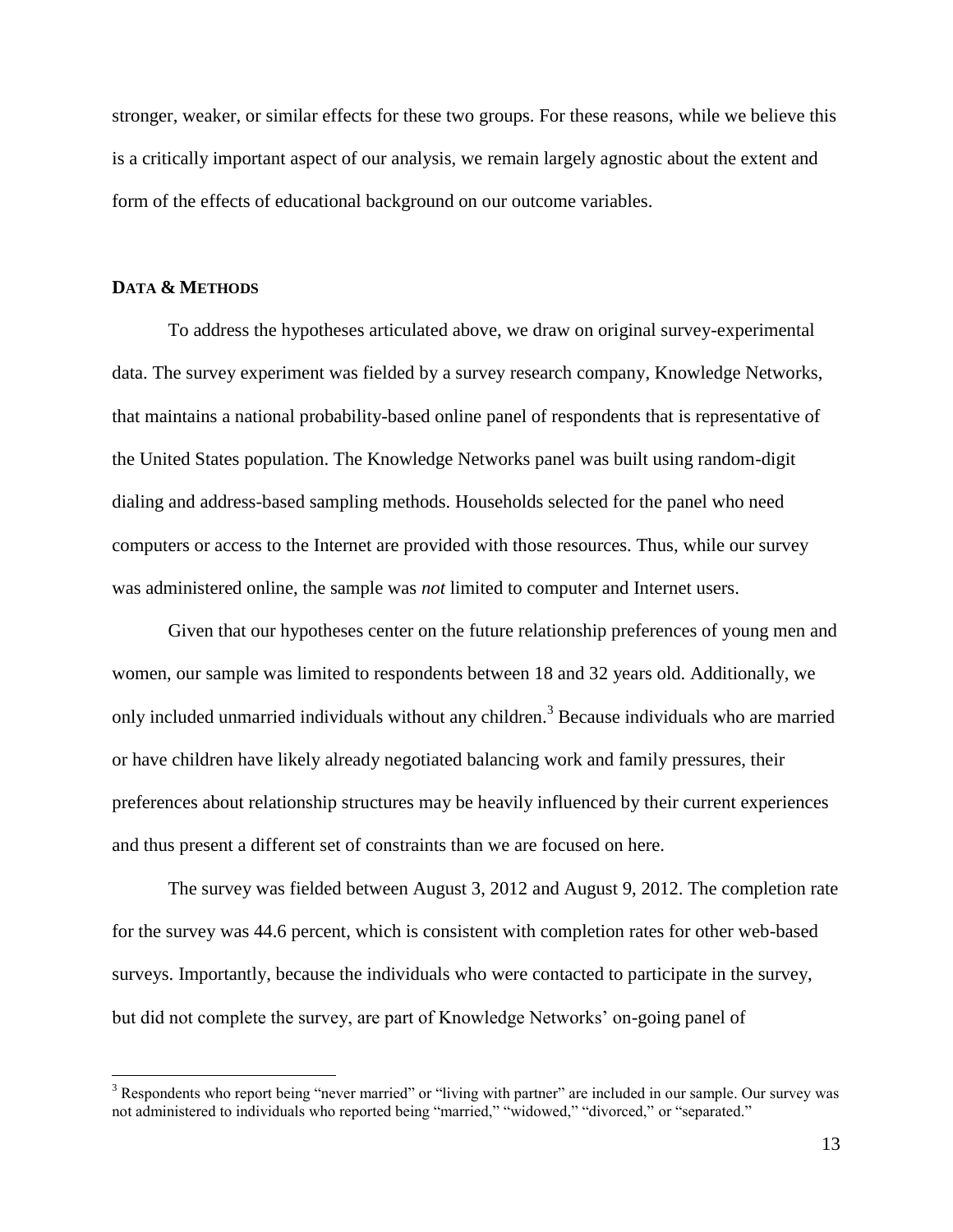respondents, detailed demographic and background information is available on the nonresponders. This information about the individuals who did not respond to the survey is incorporated into a weight created by Knowledge Networks to adjust the sample for nonresponse and representativeness of the U.S. population. We use these weights in all of the analyses presented below (for more information on the design of the weights, see Knowledge Networks (2012)). <sup>4</sup>

#### *Experimental Design*

 $\overline{a}$ 

We conducted a between-subjects experimental study with three experimental conditions, summarized in Figure 1. The first condition (Condition #1) asked respondents to report their relationship structure preference and provided them with three options. The first option category reflects a "self-reliant" preference (i.e. the respondent would prefer to maintain personal independence and focus on his/her career, even if that would mean forgoing marriage or a lifelong partner). The second and third options reflect neotraditional and counter-normative arrangements (depending on the respondent's gender) by asking whether one would prefer to be *primarily* responsible for either a) breadwinning or b) homemaking and caregiving. In the "primary breadwinner" option, the respondent would be primarily responsible for financially supporting the family, whereas his/her spouse would be primarily responsible for managing the household and caring for children; in the "primary homemaker/caregiver" option the respondent would be primarily responsible for managing the household and caring for children, whereas his/her spouse would be primarily responsible for financially supporting the family. Importantly, these options do not preclude dual-earner arrangements. For instance, the "primary breadwinner"

<sup>&</sup>lt;sup>4</sup> The weights adjust for gender, age, race/ethnicity, education, Census region, household income, home ownership status, living in a metropolitan area, and having Internet access.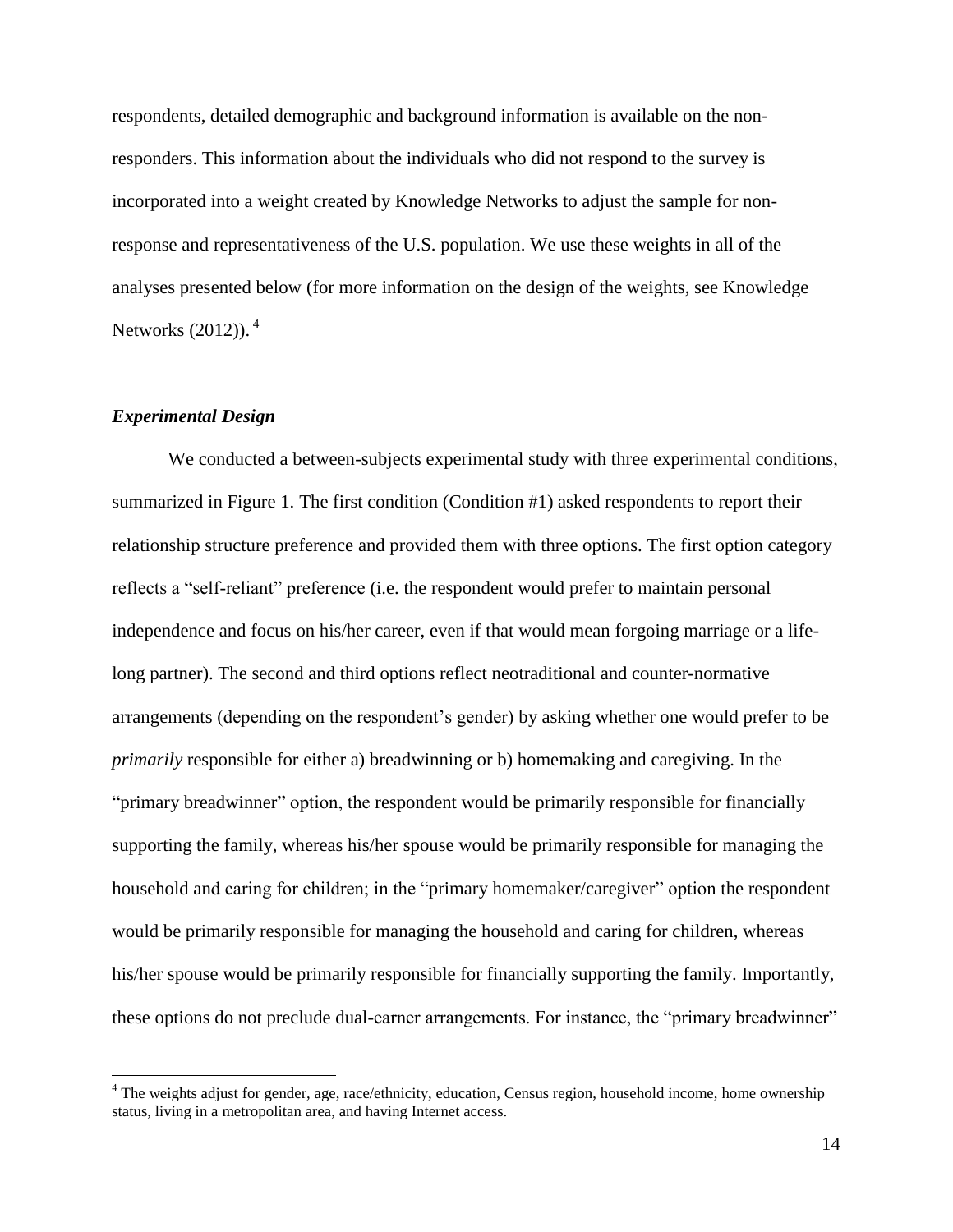category reflects a respondent's preferred level of responsibility for earning *relative* to his or her spouse. Thus, a respondent selecting the primary homemaker option could also work outside the home.

This first experimental condition is designed to capture respondents' relationship structure preferences under conditions of high institutional constraint. Respondents were unable to select an egalitarian option – creating conditions similar to Gerson's (2010) notion of individuals' "Plan B" preferences. Moreover, there is no information provided to respondents about policies that would support their ability to balance work and family life. This leaves respondents to state their preferences under a level of institutional constraint that is similar to the current policy environment in the United States.

#### **[Figure 1 About Here]**

The second experimental condition (Condition #2) presented respondents with the same question as Condition #1 – asking them for their relationship structure preferences – but added an egalitarian option to the response categories. In addition to the self-reliant, primary breadwinner, and primary homemaker options in the first experimental condition, respondents in the second experimental condition could also indicate that they would prefer an egalitarian relationship where work and family tasks would be shared equally between spouses. This experimental condition is less constrained than the first because respondents are able to select an egalitarian relationship and mirrors Gerson's (2010) "Plan A" relationship preference. However, similar to the first condition, in Condition  $#2$  we do not provide respondents with any information about policies that support work and family life. Thus, there is still a level of institutional constraint in the second experimental condition.

Our final experimental condition (Condition #3) offered respondents the same relationship structure preferences as were offered in the second condition. However, in this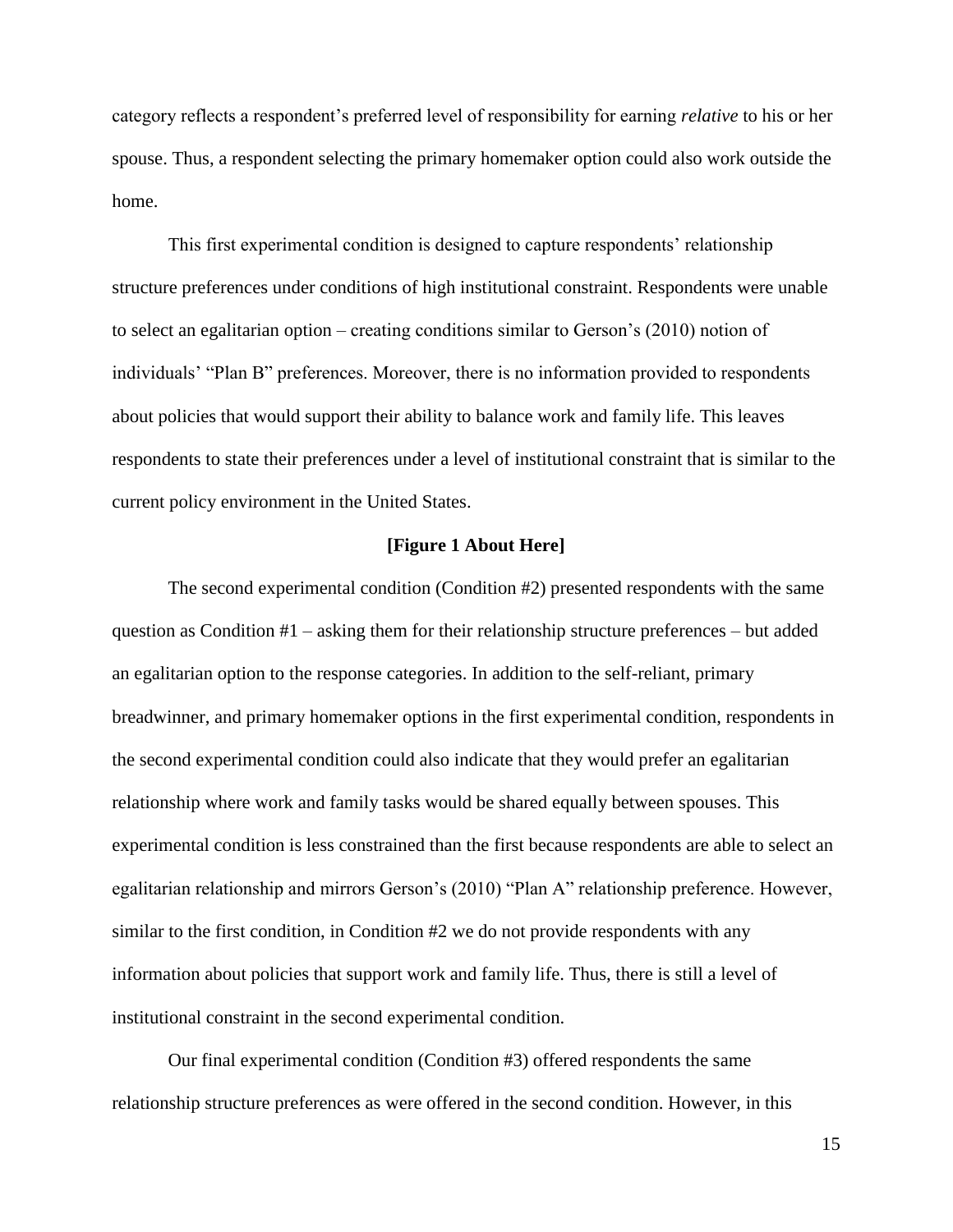condition, we also provided respondents with information about supportive work-family policies in the framing of the question about their relationship structure preferences. Respondents were told to imagine that there were supportive policies in place to ease the challenges associated with work-family balance. Specifically, they were told to imagine that all U.S. workers had access to paid family leave, subsidized childcare, and flexible work options (such as the opportunity to work from home one day per week) (see Gornick and Meyers 2009a). In Condition #3, we intended to limit the influence of institutional constraints on respondents' stated preferences as much as possible by providing an egalitarian option and indicating that supportive policies were in place (see Appendix A for the exact wording of the experimental prompts).<sup>5</sup>

Since respondents are randomly assigned to each of the experimental conditions, our research design enables us to estimate the causal effect of each of our treatments without including control variables in our statistical models (Mutz 2011). Thus, we do not adjust for respondent characteristics in the models presented below. The results we present, however, are robust to the inclusion of a large set of demographic, economic, and ideological control variables, including the respondent's level of desire to have children and a standard gender ideology scale (results available upon request). The robustness to gender ideology, in particular, gives us added confidence that our findings pertaining to the effects of institutional constraint are not being driven by prescriptive beliefs at the individual-level regarding how men and women ostensibly *ought to* organize their work and family responsibilities.

 $\overline{a}$ 

<sup>&</sup>lt;sup>5</sup> Although many experiments implement a full factorial design, we do not do so here. Our theoretical claim is that institutional constraint operates along a continuum, rather than with two clear axes. Therefore in our case, it is not clear what we would learn from an experimental condition that offered policies designed to support egalitarian arrangements (low constraint), but did not offer egalitarianism as a response category (high constraint).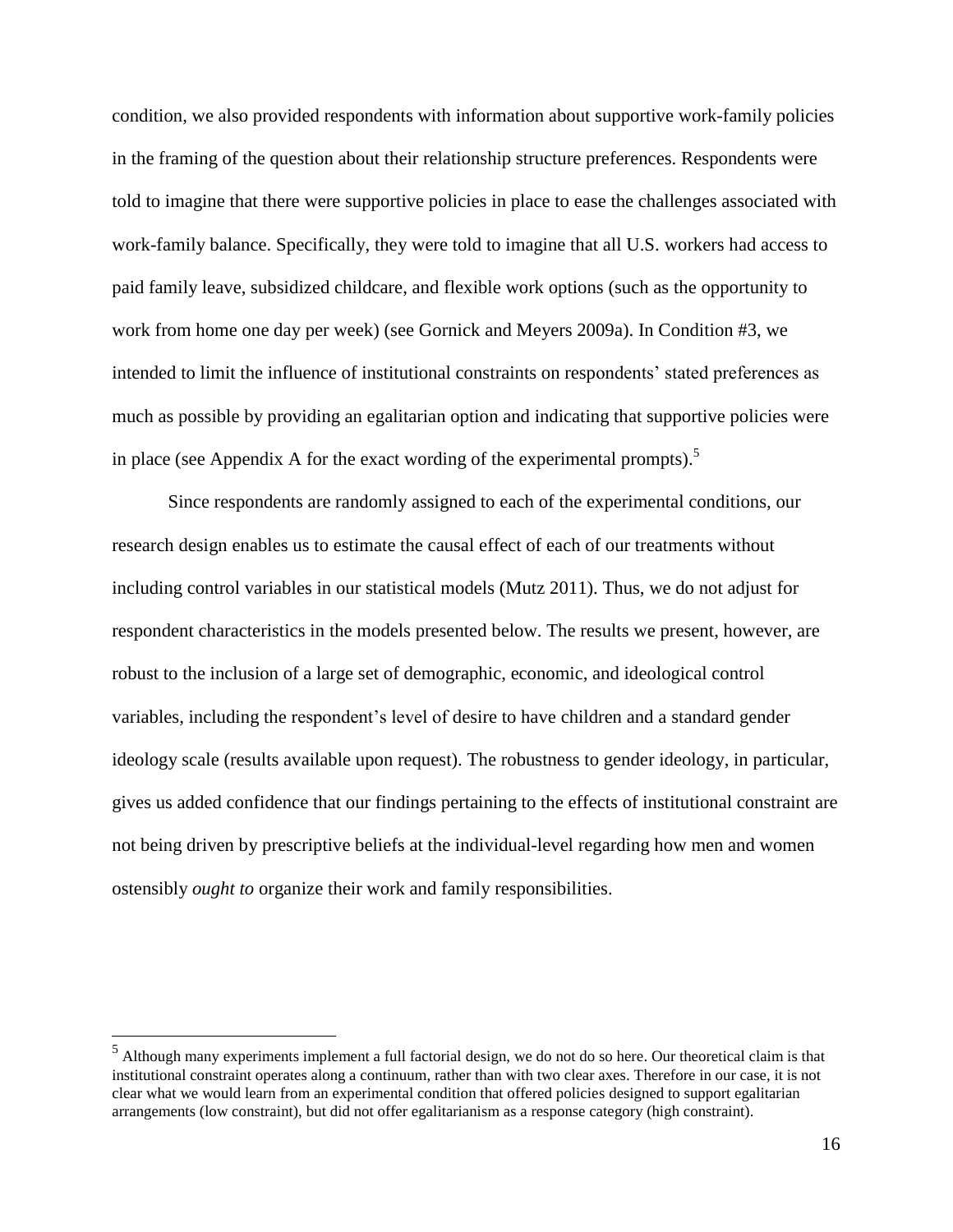#### *Key Variables*

The primary dependent variable in our analysis is the relationship preference selected by respondents (e.g., egalitarian, self-reliant, etc.). We code selections of the "primary breadwinner" option as neotraditional for men and counter-normative for women. We code selections of the "primary homemaker" option as counter-normative for men and neotraditional for women. The primary independent variable in our analysis is the experimental condition to which respondents were randomly assigned. Additionally, we analyze the responses of male and female respondents separately in our analyses given that previous research has found important gender differences in relationship structure preferences (Gerson 2010). Moreover, because we expect important variation by respondents' education level, we examine responses separately for respondents with at least some college-level education and those with a high school education or less. Since many of our respondents are between 18 and 24 years old, prime age for being enrolled in college, many of the respondents reporting "some college" will likely complete college in few years. Thus, their career and relationship expectations and aspirations are likely similar to those respondents who have completed college. We present weighted descriptive statistics for the key demographic characteristics of our sample in Table 1.

#### **[Table 1 About Here]**

#### *Manipulation Check*

At the end of the survey, respondents were asked: "Which of the following statements is accurate about the first question you answered on this survey?" Respondents were then offered three options, one of which indicated that they were told nothing about supportive policies and two that contained information about work-family policies. As expected, we find that respondents in the "supportive policies" condition are significantly more likely than respondents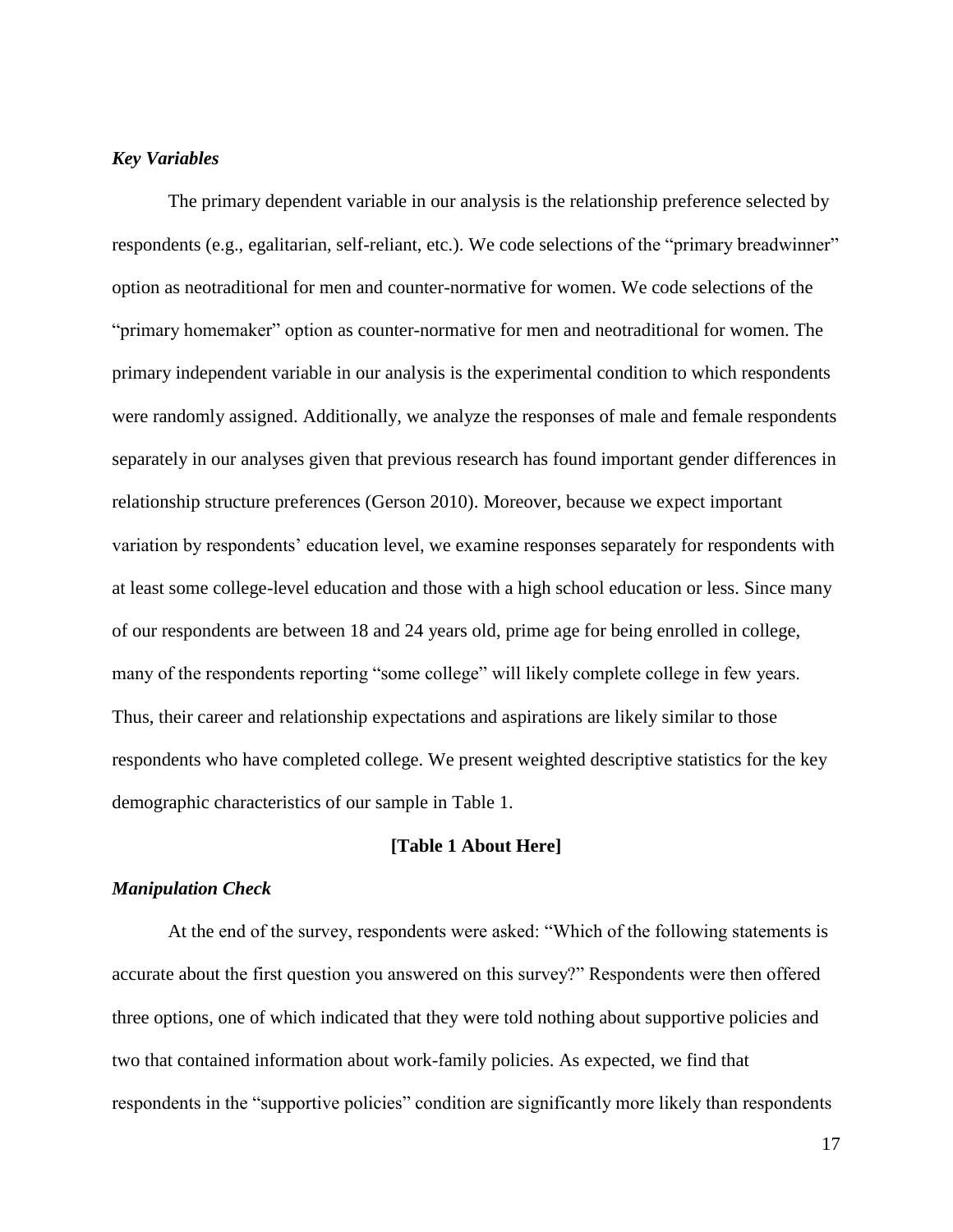in the "Plan A" and "Plan B" conditions to report receiving information about work-family policies ( $|z| = 5.62$ ,  $p < .001$ ). However, there were some respondents in each condition who did not accurately recall the manipulation. It is unclear how to interpret the findings for these respondents because if they did not notice the manipulation, it could not have meaningfully affected their responses. Therefore, we follow the common practice among experimentalists (see e.g. Simpson, Willer and Ridgeway 2012) of limiting our analysis to respondents who accurately recalled the manipulation, which results in an analytic sample of 329 respondents (sample sizes range from 84 to 132 respondents in each condition). After presenting our main findings, we test for the robustness of our results to the decision to exclude respondents who did not pass the manipulation check.

#### **RESULTS**

Our analysis proceeds in two parts. First, we discuss the differences between respondents' "Plan A" and "Plan B" preferences ("high" versus "moderate" constraint) and examine the gender and education differences in each of these conditions. Second, we examine how priming supportive work-family policies ("low" constraint) shapes respondents' relationship structure preferences, compared to not having any policy prime, and how these consequences vary by gender and education.

#### *"Plan B" Versus "Plan A" Preferences*

We begin our analysis by examining men's and women's relationship structure preferences under conditions of high institutional constraint. These preferences correspond to Gerson's (2010) "Plan B" construct. Figure 2 presents respondents' relationship structure preferences across experimental conditions, broken down by gender and education. Higher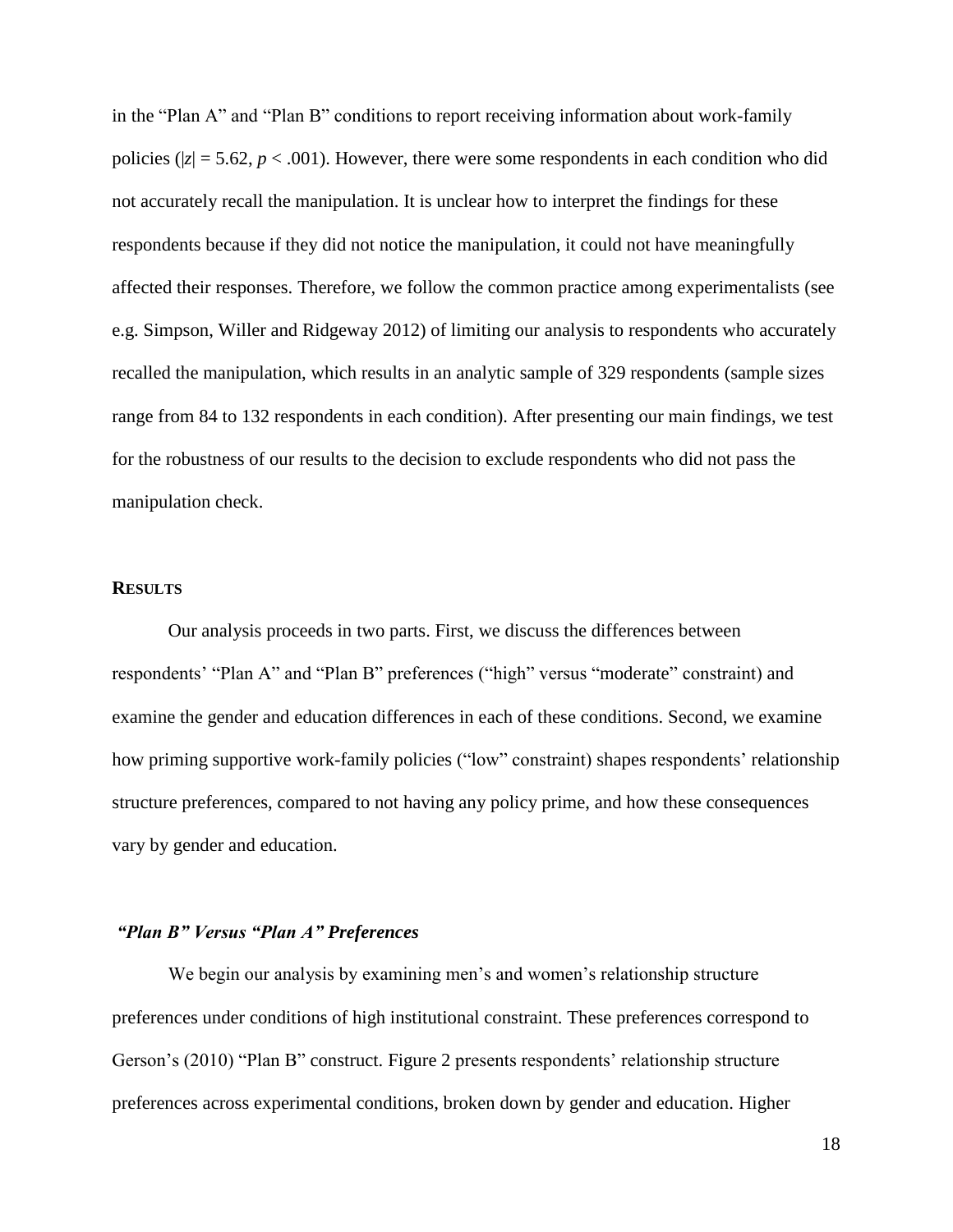educated women's "Plan B" preferences are presented in the upper-left cluster of bars (Figure 2a). Here, we see that 64.4% of women with higher levels of education gravitate towards a neotraditional relationship structure under high institutional constraint. For women with less education (Figure 2b), however, their preferences are relatively evenly distributed across the selfreliant (40.3%), counter-normative (35.4%), and neotraditional (24.3%) options. A bivariate logistic regression model indicates that higher educated women have more than five times the odds of less educated women of selecting the neotraditional option under conditions of high constraint (OR = 5.62,  $p < .05$ ).<sup>6</sup>

#### **[Figure 2 About Here]**

We also find that men's "Plan B" preferences differ substantially by education level. For more highly educated men (Figure 2c), 46.0% selected the self-reliant option, 43.7% selected the neotraditional (i.e., primary breadwinner) option, and 10.3% selected the counter-normative option. Among less educated men (Figure 2d), the vast majority (86.9%) opted for the neotraditional arrangement, where they would be the primary breadwinner. These differences by education are highly statistically significant for men (weighted chi-square square test: *F*(1.93,  $154.45$ ) = 8.46, *p* < .001).

Finally, we compare the "Plan B" preferences of men and women. There is no overall difference in the "Plan B" preferences of men and women on a college career track (weighted chi-square square test:  $F(1.77, 136.56) = 1.26$ ,  $p = .29$ ). It is important to note, though, that this lack of a statistically meaningful finding indicates that more highly educated men's and women's "Plan B" relationship preferences actually represent a highly gendered (i.e., neotraditional) arrangement agreed upon by men and women. Our findings also indicate, however, that there are

 $\overline{a}$ 

<sup>6</sup> We use bivariate logistic regression models here, and below, rather than simple *z*-tests for proportions to enable the inclusion of sampling weights in our estimates. Two-tailed statistical tests are used throughout.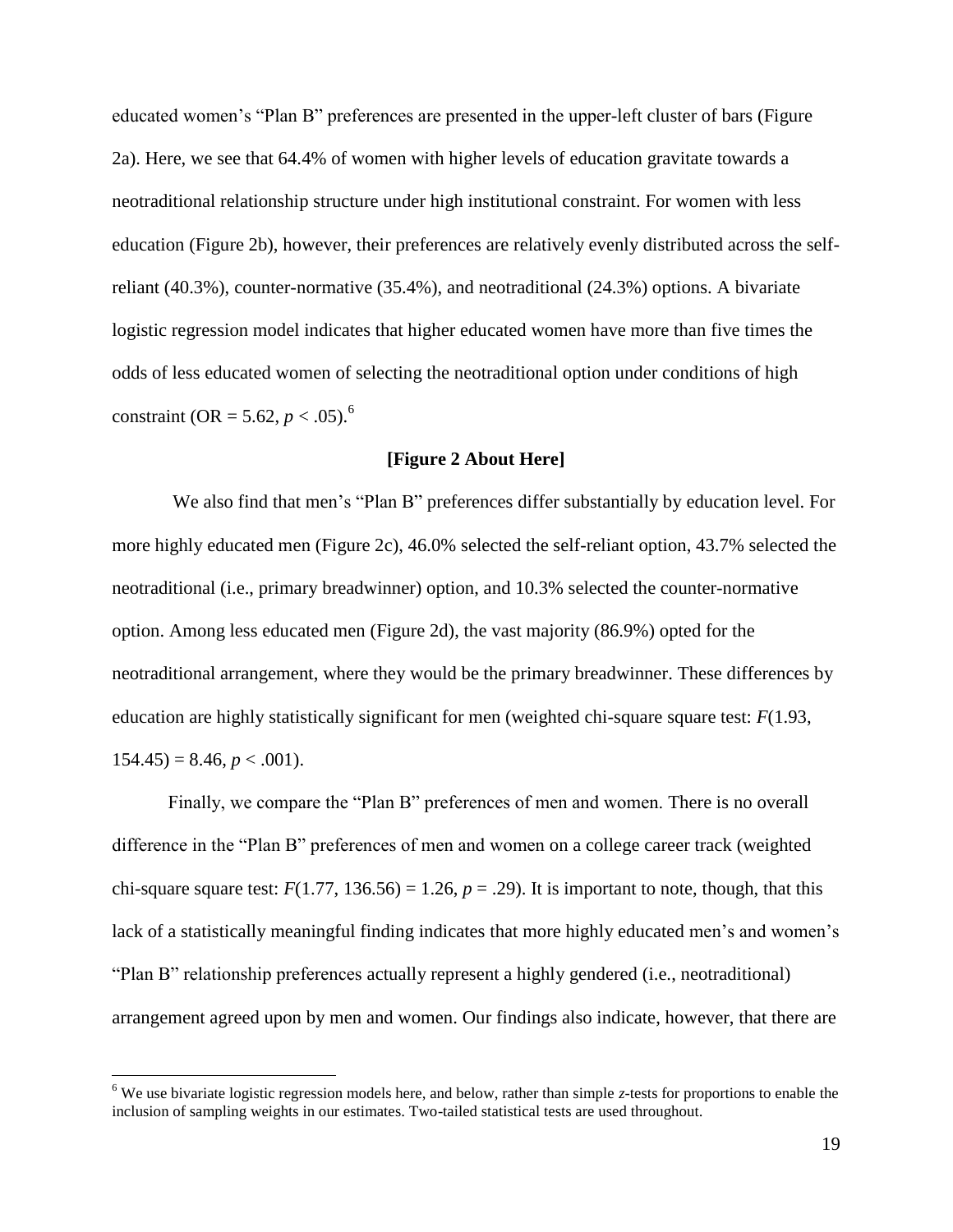statistically significant gender differences in the "Plan B" preferences of lower educated men and women (weighted chi-square square test:  $F(1.94, 98.66) = 11.22, p < .001$ ).

Next, we turn to the medium constraint condition, the "Plan A" option in Gerson's (2010) language. Here, respondents were provided with the option of selecting an egalitarian relationship structure. A majority of women, 62.1% of higher educated women (Figure 2a) and 59.3% of lower educated women (Figure 2b), selected the egalitarian option when it was provided. Meanwhile, 63.1% of men with some college education (Figure 2c) and 82.5% of men with a high school education or less (Figure 2d) indicated that they would ideally like to have an egalitarian relationship structure. Using logistic regression techniques, we find no evidence in our data that the odds of a respondent desiring an egalitarian relationship varied in a meaningful way by gender or education (results available upon request). This finding – that a majority of men and women, across education groups, ideally prefer egalitarian relationship structures – is consistent with the results presented in Gerson's (2010) seminal work. Importantly, a sizable minority (37.5%) of higher educated women selected a neotraditional option as their "Plan A" preference. Lower educated women who did not select the egalitarian option were split between the self-reliant (15.2%) option and the neotraditional (25.2%) option. Higher educated men who did not opt for the egalitarian option generally selected the self-reliant (22.0%) and neotraditional (14.9%) options. However, weighted chi-square tests do not provide evidence that women's (*F*(2.09, 112.76) = 1.46, *p* = .24) or men's (*F*(2.33, 130.42) = 1.81, *p* = .16) "Plan A" preferences differed in statistically meaningful ways by education level.

While it would be interesting to statistically compare the distribution of responses for respondents in the "Plan A" and "Plan B" categories, there is no straightforward way to do so. The experimental design presented respondents with a different number of un-ordered response options in the "Plan B" and "Plan A" conditions. Thus, the distribution of responses in these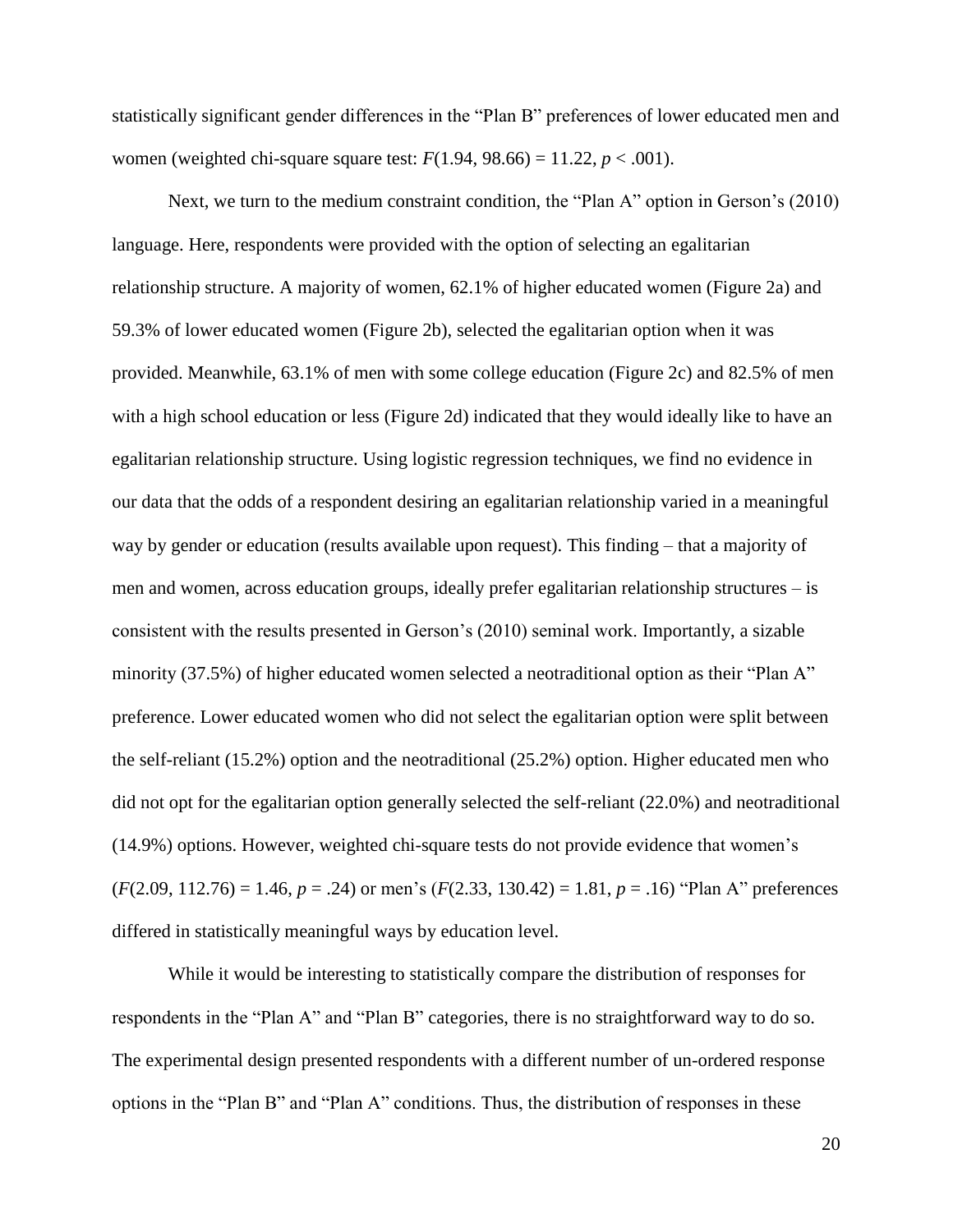experimental conditions is necessarily different due to the research design. What is clear from descriptively examining the results, however, is that respondents' preferences are highly gendered in the "Plan B" condition. When some constraint is removed, though, the "Plan A" condition indicates that men and women, at all levels of education, prefer an egalitarian relationship structure.

#### *"Plan A" Versus "Supportive Policies"*

We now move on to examine whether priming respondents to imagine supportive workfamily policies influences respondents' relationship structure preferences. Here, we are attempting to simulate a condition of low institutional constraint. First, we examine how supportive work-family policies shape women's relationship structure preferences. Among higher educated women, 94.5% indicated that they would ideally structure their relationship in an egalitarian manner when supportive policies are primed. This is more than 30 percentage points higher than in the "Plan A" condition, which did not include supportive policies. At the same time, only 5.5% of women with at least some college education selected the neotraditional (i.e., primary homemaker, secondary earner) option when supportive policies were primed, compared to 37.5% in the "Plan A" condition. Among lower educated women, 82.2% opted for an egalitarian relationship in the supportive policies condition, a more than 20 percentage-point increase from the "Plan A" condition. Only 12.2% of lower educated women selected the neotraditional option when supportive policies were primed.

Table 2 examines whether the effects of the supportive policy prime were statistically meaningful for women's relationship structure preferences. Model 1, a logistic regression model, examines the effect of the supportive work-family policy prime on women's likelihood of selecting an egalitarian relationship. The positive and statistically significant coefficient for the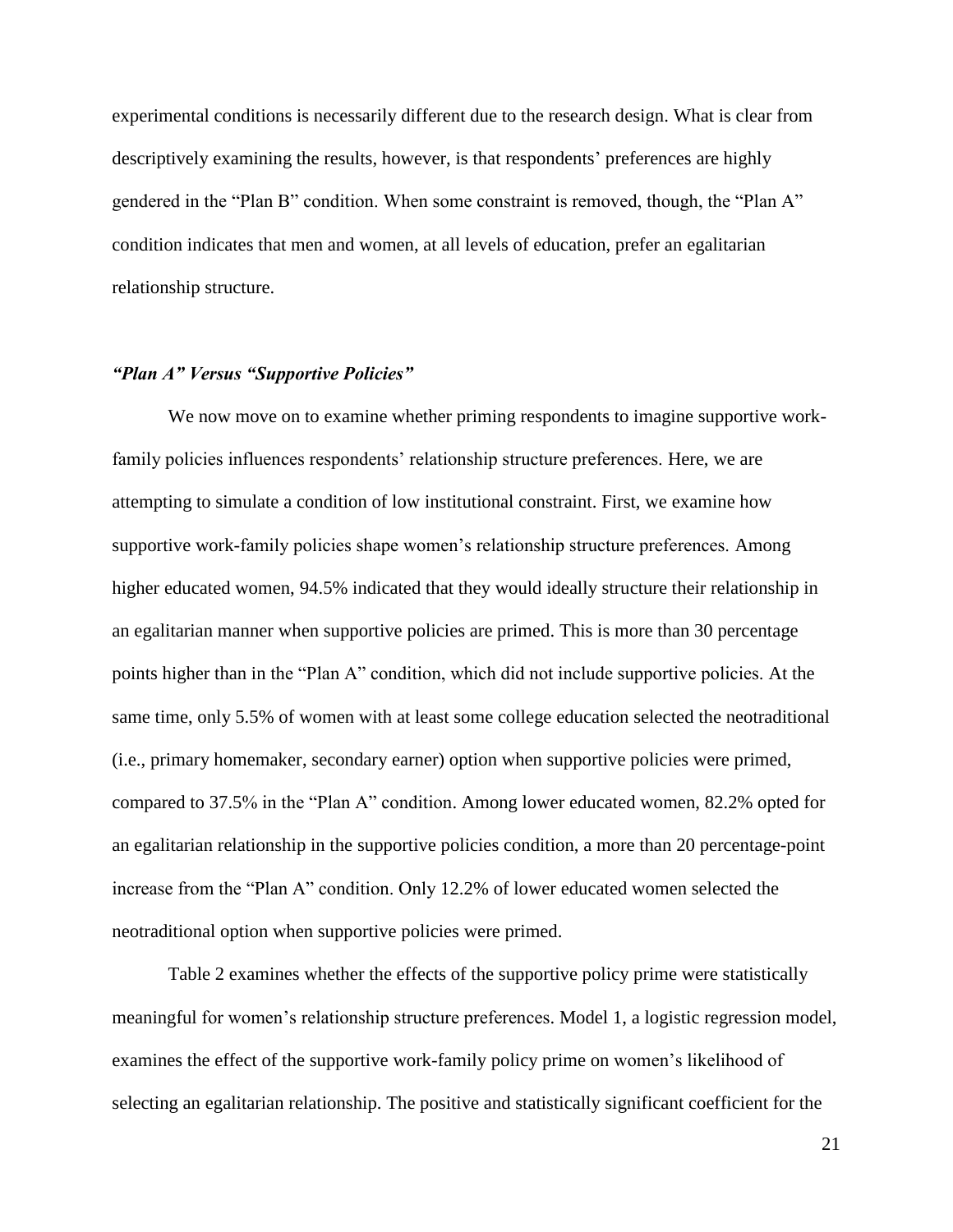supportive policies variable indicates when women were primed with supportive work-family policies, their odds of selecting an egalitarian relationship were more than five times higher  $(exp(1.63) = 5.10)$  than when no supportive policies were primed. Model 2 examines whether this finding is moderated by women's level of education by including an interaction between being in the supportive policies condition and women's education level. The interaction term is not statistically significant, suggesting that education does not play a moderating role.

In Model 3, we turn to the effect of supportive policies on the odds of women selecting a neotraditional relationship structure. We see a large, negative, and statistically significant coefficient for the supportive policies variable, indicating that women in the supportive policy condition are less likely than women in the "Plan A" condition to select a neotraditional relationship. Model 4 shows no evidence that this effect varies by education level.

#### **[Table 2 About Here]**

Next, to jointly examine the full set of relationship structure preferences, we ran a multinomial logistic regression model where the outcome variable was the four types of relationship structures – egalitarian, neotraditional, counter-normative, and self-reliant – and the independent variable was whether the respondent was in the supportive policies condition. The results are presented in Table 3. Model 1 examines the consequences of the supportive policy prime for women's selection of their relationship structure preferences. The omitted outcome category is a neotraditional relationship. More important than the individual supportive policy coefficients is whether there is an overall effect of the supportive policy prime on women's relationship structure preferences. An adjusted Wald test indicates that the supportive workfamily policy prime affected women's overall relationship structure preferences in a statistically significant way  $(F(3, 88) = 131.34, p < .001)$ . Model 2 includes an interaction between being in the supportive policy condition and women's education level. We did not find evidence that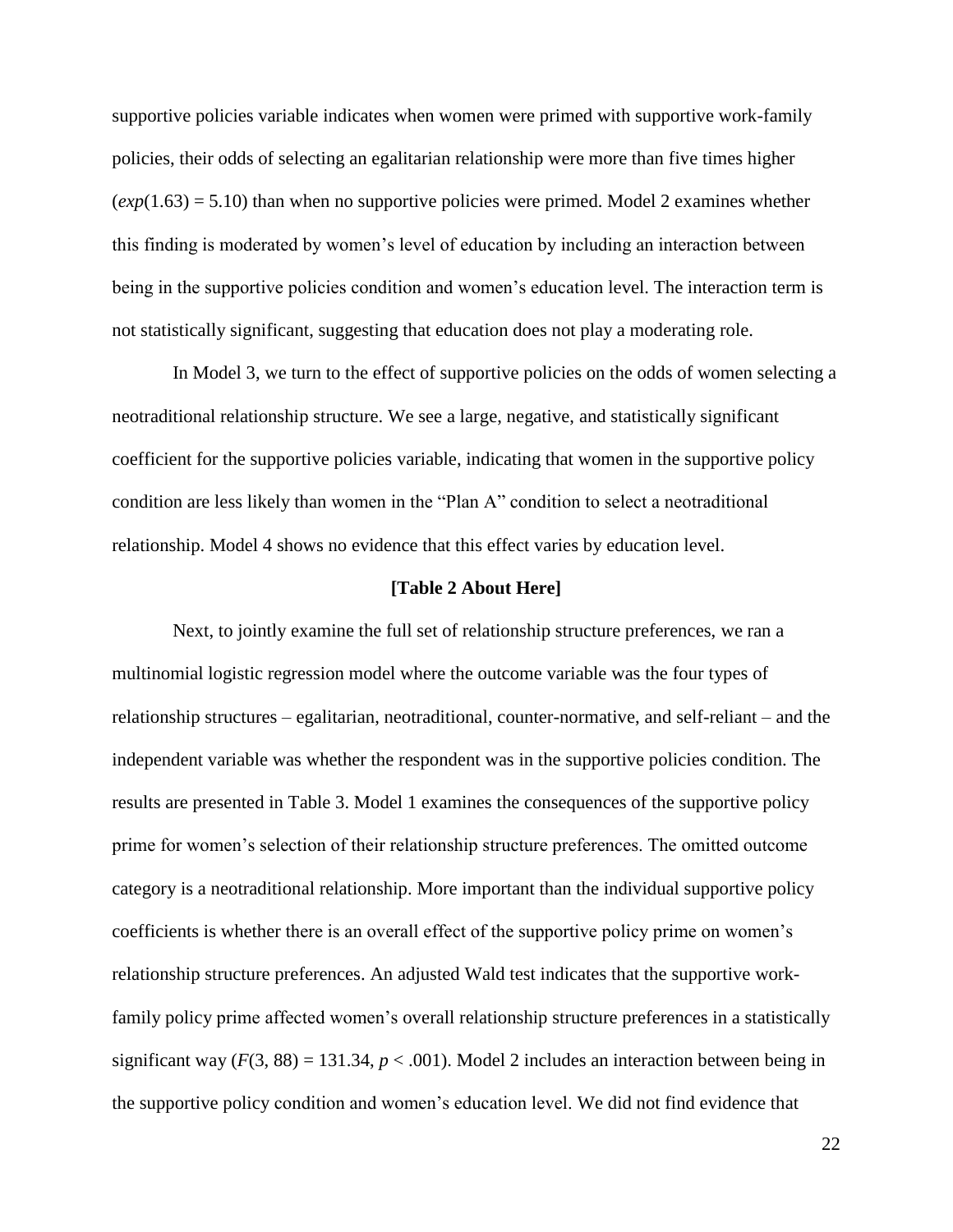these effects differ across women's education levels. An adjusted Wald test indicates that there is no meaningful moderating effect of women's education on the consequences of the supportive policy prime  $(F(3, 88) = .57, p = .64)$ .

#### **[Table 3 About Here]**

We now turn to how supportive work-family policies shape men's relationship structure preferences. Among more highly educated men, 74.7% indicated that they would prefer an egalitarian relationship when supportive work-family policies were primed, compared to 63.1% in the "Plan A" condition (Figure 2c). A logistic regression model indicates that this difference is not statistically significant. Next, in Figure 2d, we see a slight decrease in the proportion of lower educated men who would prefer an egalitarian relationship between the "Plan A" condition (82.5%) and the supportive policy condition (68.0%), but again this difference is not statistically meaningful. We now examine whether there are consequences of supportive workfamily policies for men's overall relationship structure preferences.

Model 3 in Table 3 presents a multinomial logistic regression model of men's relationship structure preferences. Again, the omitted outcome category is the neotraditional relationship and the primary explanatory variable is whether the respondent was in the supportive policy condition. We see that there are not many statistically meaningful coefficients across the model. Additionally, an adjusted Wald test suggests that there are no meaningful consequences of the supportive policy prime for men's overall relationship structure preferences  $(F(3, 102) = .67, p = .57)$ . Next, in Model 4, we examine whether there is a moderating effect of men's education level on the consequences of supportive policies. An adjusted Wald test indicates that there is a statistically meaningful interaction between men's education and being in the supportive policy condition for the overall relationship structure preferences of men (*F*(3,  $102$ ) = 21.50,  $p < .001$ ). This moderating effect of education for men, however, is likely driven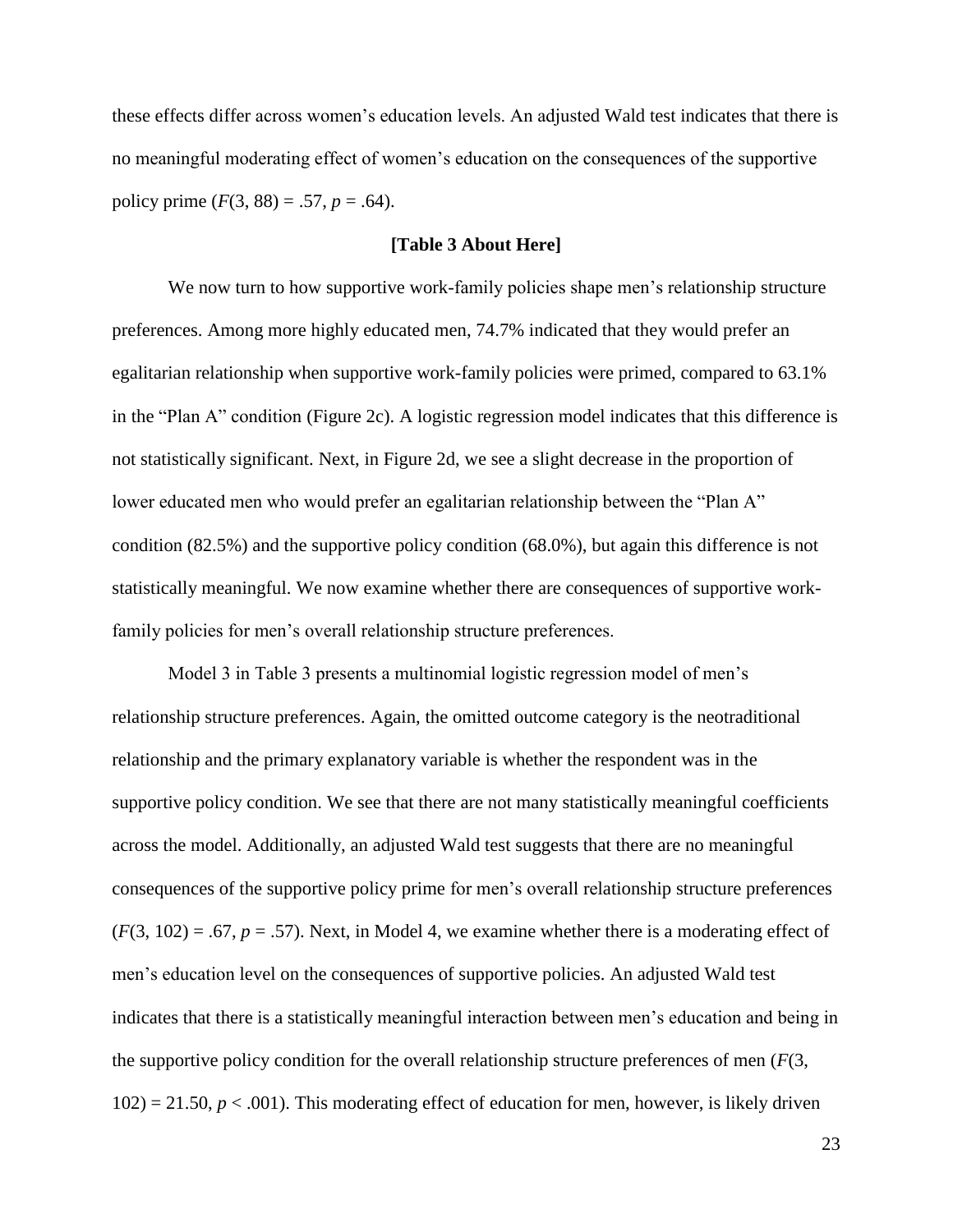by the large and highly statistically significant coefficient on the interaction term in the counternormative part of the model. That is, the positive effect of the supportive policy prime on men's odds of opting for a counter-normative arrangement was significantly larger for higher educated men than less educated men, though it should be noted that the raw percentages of men opting for this category were still relatively low (e.g. 2.1% of men with some college or more). There is limited evidence from the rest of the model that education moderates the effect of supportive work-family policies for men's relationship structure preferences.

Finally, we examine whether the consequences of supportive policies differ for men and women. Model 5 in Table 3 includes independent variables for the respondent's gender, whether or not he or she was an in the supportive policy condition, and an interaction between the two. We also control for the education level of the respondent. To test for whether the overall effect of supportive policies varied by respondent gender, we conducted an adjusted Wald test for the null hypothesis that the interaction term across all parts of the model was equal to zero. We are able to reject the null hypothesis  $(F(3, 193) = 39.67, p < .001)$ , indicating that the consequences of supportive policies vary by the gender of the applicant. We also ran a supplementary analysis (results available upon request) that included a three-way interaction term between being female, being more highly educated, and being in the supportive work-family policy condition. We used an adjusted Wald test to examine the null hypothesis that the three-way interaction term was equal to zero across all pieces of the model. We were able to reject that null hypothesis (*F*(3,  $193$ ) = 17.52,  $p < .001$ ), providing evidence that the consequences of supportive policies vary in meaningful ways by gender and education.

Together, these findings provide compelling evidence that supportive policies play an important role in shaping relationship structure preferences, but that those consequences tend to be concentrated among women. For men, we do not find consistent effects of the supportive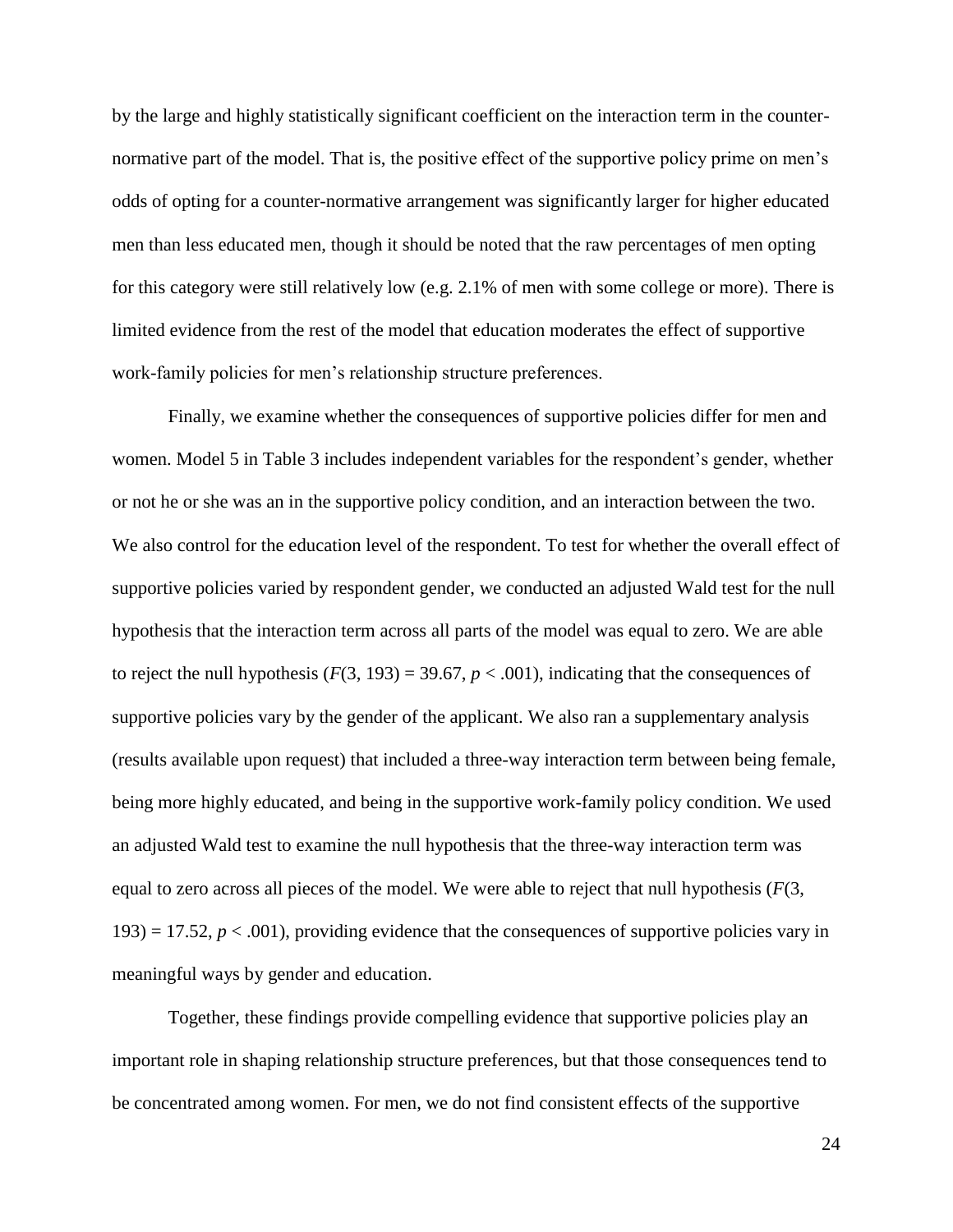policy prime on the ways that they would ideally like to structure their future relationships. Below, we examine the robustness of these findings and then conclude by discussing the implications of our results for research on gender, work, and social stratification.

#### **ROBUSTNESS CHECKS**

We next examine the sensitivity of our findings to the decision to exclude respondents who did not accurately answer the manipulation check item regarding the supportive policy prime. While limiting our analytic sample in this way ensures that the responses we analyze are driven by the experimental manipulations, the concern about this approach is that it may introduce bias into our sample. If the respondents who accurately received the manipulation check are different – on observable or unobservable characteristics – than the respondents who failed the manipulation check, then limiting our analytic sample in this way could lead to biased estimates.

Two of the central findings from the analyses presented above are: 1) in the "Plan A" condition, a majority of men and women selected an egalitarian relationship and that this does not vary by gender or education; and 2) there are strong, positive effects of the supportive policy prime on the odds of women selecting an egalitarian relationship and negative effects of the supportive policy primary on the odds of women selecting a neotraditional relationship structure. Here, we re-examine these key findings using the full sample of respondents, including those who did not accurately answer the manipulation check item. In Appendix B we present the descriptive distributions of relationship structure preferences by gender and education for the full sample of respondents.

First, when including all respondents, patterns of results for "Plan B" and "Plan A" preferences are similar to those presented above. In particular, a majority of respondents across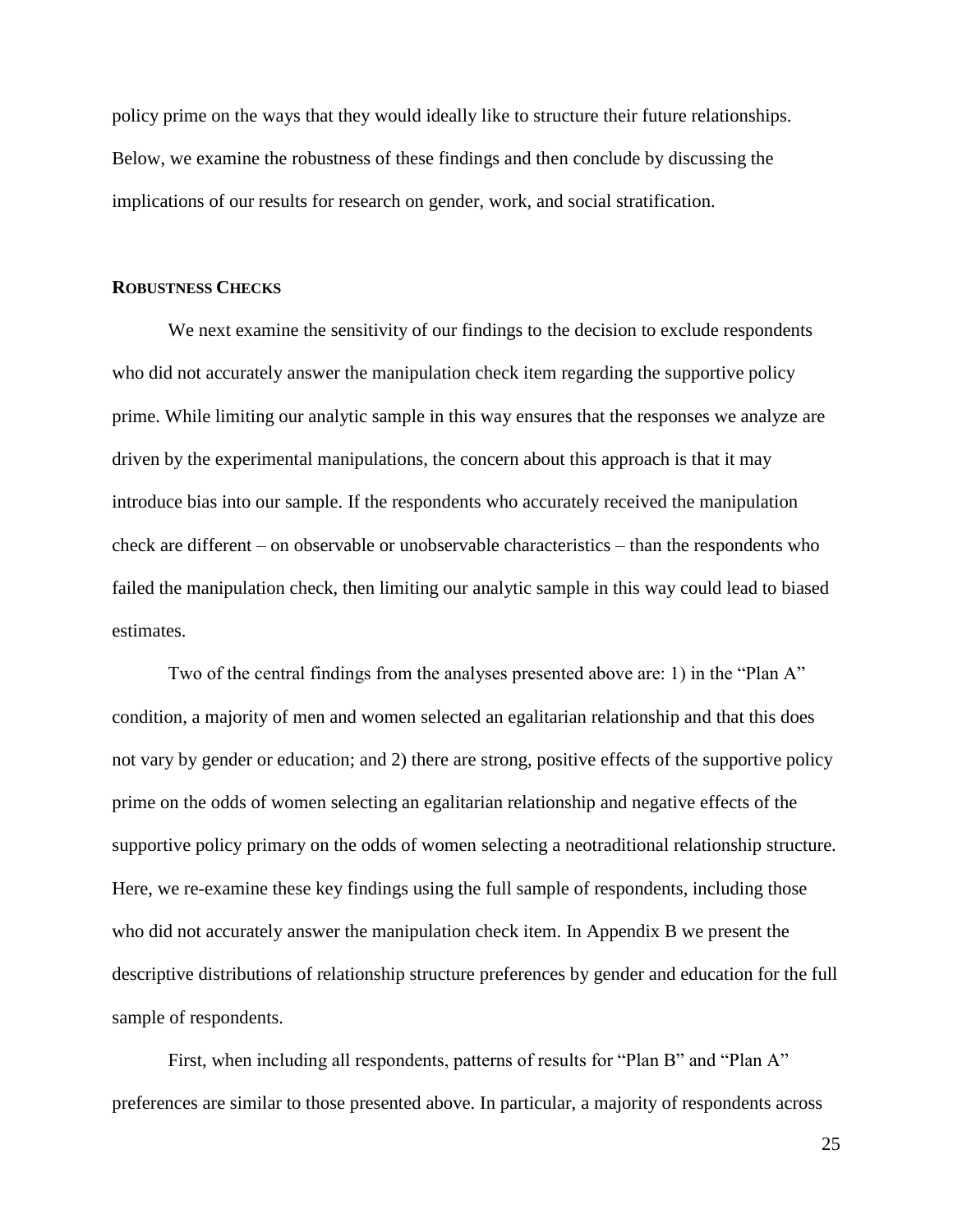gender and education groups selected an egalitarian option for their "Plan A" relationship structure preference: 65.2% of higher educated women, 59.8% of lower educated women, 69.6% of higher educated men, and 74.2% of lower educated men. Logistic regression models indicate that the proportion of respondents selecting an egalitarian relationship as their "Plan A" does not vary by gender or education (results available upon request).

Next, we examine possible differences in the effects of the supportive policy prime. Notably, the descriptive patterns of results are similar to those in the original analysis for each gender-education group, with the exception of women with a high school education or less. Model 1 in Table 4 shows the logistic regression model examining how supportive policies affect women's odds of selecting an egalitarian relationship structure preference. While the coefficient for supportive policies is positive, it is not statistically significant. In Model 2, we interact women's education level with being in the supportive policy condition and find a large, positive, and statistically significant interaction term. This indicates that the consequences of supportive policies differ for higher and lower educated women in the full sample. In particular, we find that, consistent with our prior analysis, supportive policies have a positive effect on higher educated women selecting an egalitarian relationship (OR = 9.87, |*t*| = 2.57, *p* < .05). Unlike our prior analysis, however, we do not find that supportive policies influence lower educated women's preferences for an egalitarian relationship (OR = 1.02,  $|t| = .03$ ,  $p = .98$ ). Model 3 in Table 4 investigates the consequences of supportive policies for women's likelihood of selecting a neotraditional relationship structure. Again, there is no meaningful main effect of supportive policies detected here. In Model 4, however, we include an interaction term between women's education level and the supportive policy prime, which has a statistically significant and negative coefficient. Similar to Model 2, this indicates that supportive policies have differential consequences by education level on women's odds of selecting a neotraditional relationship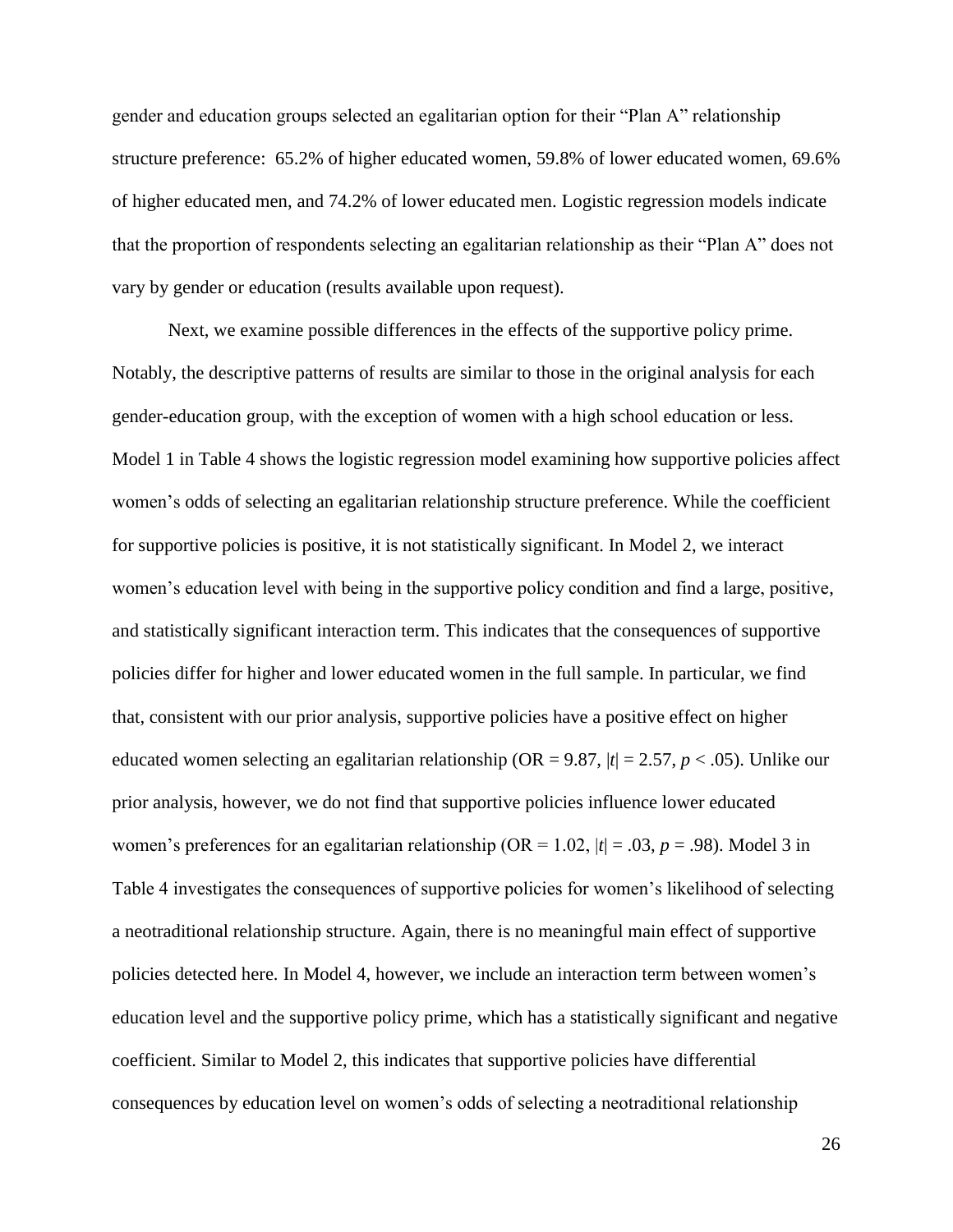option. For higher educated women, supportive policies are consistently associated with lower odds of selecting a neotraditional relationship (OR = .09,  $|t| = 2.56$ ,  $p < .05$ ). However, there is no effect of supportive policies on the odds of lower educated women selecting a neotraditional relationship structure (OR = 1.46,  $|t| = .52$ ,  $p = .61$ ). Thus, when analyzing the full sample, the effects of supportive policies for higher educated women mirror the findings presented in the analytic sample, above. However, we encounter divergent findings for women with lower levels of education.

#### **[Table 4 About Here]**

One possible explanation for the different findings regarding lower educated women may be that the lower educated women who passed the manipulation check are different than the lower educated women who failed the manipulation check. To test for this possibility, we empirically examined whether the lower educated women who "failed" the manipulation check were any different from the lower educated women who "passed" the manipulation check in terms of gender ideology, desire to have children, political ideology, age, income (logged), employment status, or region of residence. We do not find any evidence that this is case. Thus, at least on observables, lower educated women who passed the manipulation check look similar to lower educated women who failed the manipulation check. Thus, we are inclined to cautiously interpret the findings that are limited to female respondents who accurately answered the manipulation check – those presented in the main section of the article – as more accurately reflecting the effects of supportive policies on women's relationship structure preferences. However, future research would be well served to further investigate how education and social policies interact in the production of women's relationship structure preferences.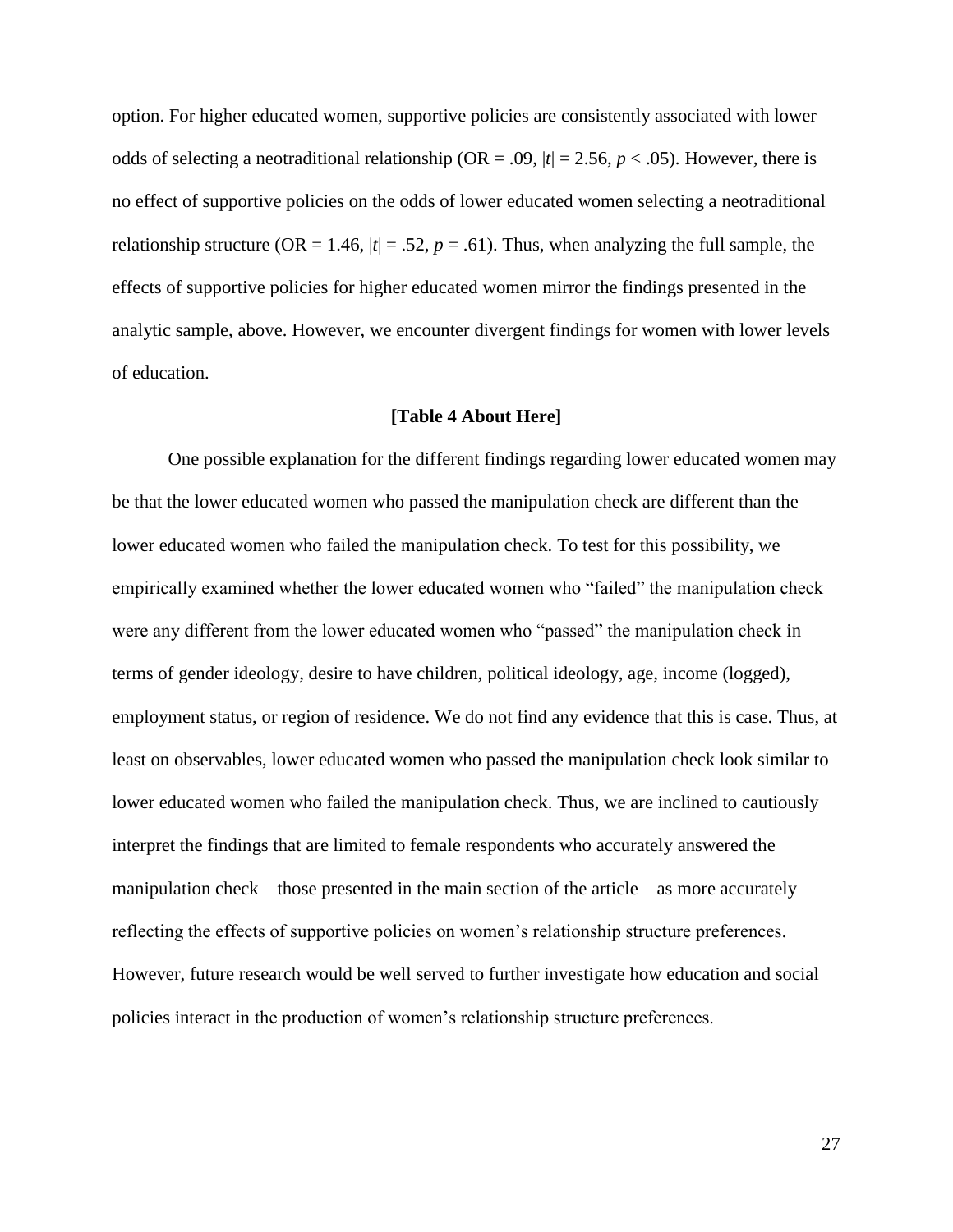#### **DISCUSSION & CONCLUSION**

How would young, unmarried, childless men and women ideally like to structure their future relationships to balance the demands of work and family life? When institutional constraints render those ideal preferences unattainable, what becomes of men's and women's relationship structure preferences? And, what role do policies that support work-family balance play in shaping such preferences? To date, answering these questions has been challenging. Differentiating between "Plan A" and "Plan B" preferences has remained largely in the realm of qualitative research, leaving open questions about the generalizability of these findings. And, identifying the direct effect of supportive policies in shaping relationship structure preferences has proven elusive given the endogeneity concerns that arise between policy interventions and preferences. Using a survey-experimental methodology conducted on a national probability sample of young, unmarried, childless men and women, we begin to fill these gaps in the literature.

Our first main finding is that the majority of men and women, regardless of education level, prefer an egalitarian relationship structure when that option is available to them. This result is consistent with Gerson's (2010) seminal work. We also find evidence that men's and women's preferences are strongly gendered when they face a high level of institutional constraint (the "Plan B" condition). The lower educated men and women in our sample demonstrate "Plan B" preferences that align closely with Gerson's (2010) findings. Women without any college education largely prefer either the self-reliant or primary breadwinner option, whereas their male counterparts overwhelmingly prefer a neotraditional arrangement. In terms of the "Plan B" preferences of men and women with higher education levels, however, our results diverge somewhat from Gerson's (2010) findings. The men and women in our study who are on a college career track reported similar "Plan B" preferences to one another: a majority of women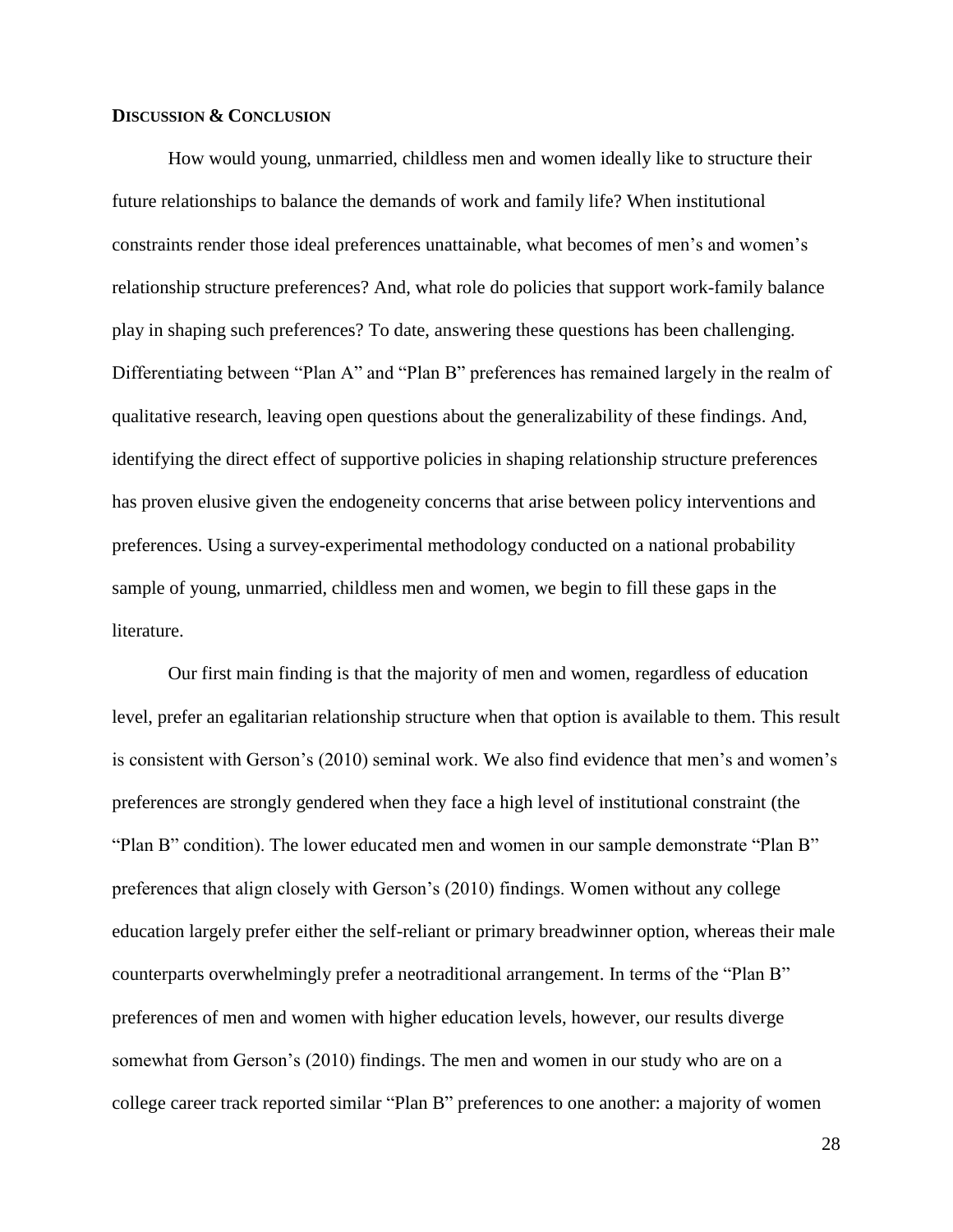and a large minority of men agreed that they would prefer a gendered, neotraditional relationship. Additionally, a substantial proportion of higher educated men opted for a selfreliant relationship structure. Thus, in our study, college track women were more likely, and men less likely, to fall back on neotraditional arrangements than Gerson found in her study. It is possible that our findings diverge from Gerson's (2010) due to the larger, more heterogeneous nature of our sample of respondents. In particular, our sample includes individuals who reside in a considerably broader geographic area. Additionally, our differing methodologies (i.e., survey versus in-depth interview) may elicit somewhat different response patterns, especially when interpreting "Plan B" preferences.

Notwithstanding these differences, our findings resonate with other prior research on the intersecting dynamics of gender and class in the work-family domain. As the need for two earners in a household has become increasingly necessary for middle- and upper-middle class families in recent decades, neotraditional arrangements enable well-educated women to simultaneously live up to the expectations of intensive mothering without substantially sacrificing financial stability: the long-term employment prospects of their potential spouses are good and their own employment opportunities are relatively advantageous, even if they only work part-time. In contrast, working class women are more financially vulnerable in a neotraditional relationship given their relatively less lucrative and stable job prospects (both for themselves and for their potential spouses). The stated "Plan B" preferences of lower educated women in our study, which stress self-reliance and breadwinning, are also consistent with a long tradition among working class women, especially women of color, of providing for themselves and their families through wage employment (Deutsch 1999; Collins 1990).

Our findings regarding men's "Plan B" preferences are also consistent with studies showing that, despite difficulties in doing so, working class men often aspire to fully provide for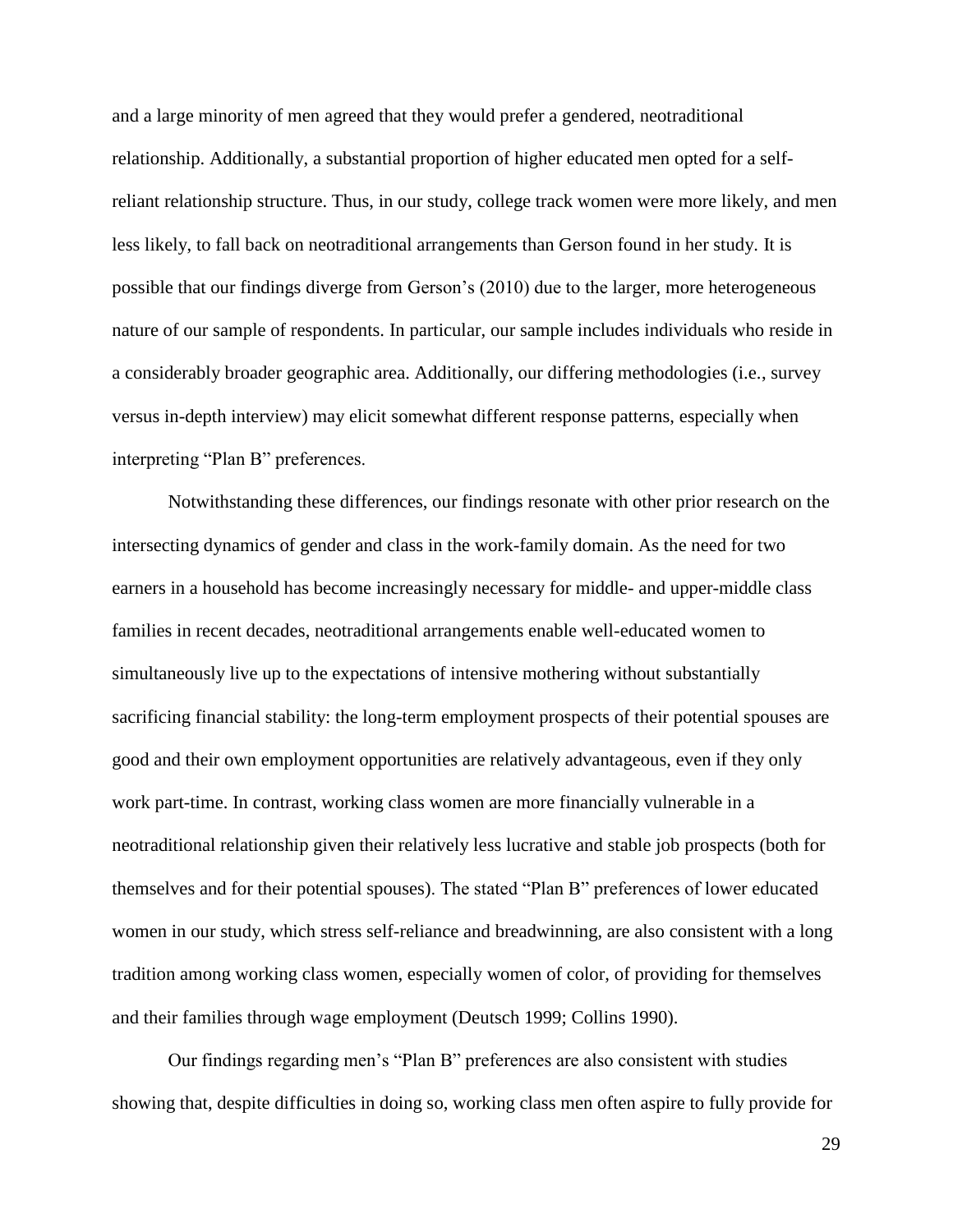their families so their wives do not "have to" work (Deutsch 1999; Williams 2006, 2010). Because neotraditional arrangements are to some extent a modification of the "separate spheres" arrangements that have long characterized middle- and upper-middle class lifestyles, working class men may strive for this arrangement because, for them, it signifies social status and class mobility. At the same time, as Gerson (2010) notes, self-reliance for men means *not* having to be responsible for the care and feeding of a family. Thus, college-educated men's high level of identification with a self-reliant relationship structure may suggest that they are more likely to prioritize career success over family, an idea which is consistent with studies suggesting that middle- and upper-middle class families more often prioritize personal achievements over family relationships (Lareau 2003; Shows and Gerstel 2009). Importantly however, our study highlights a critical caveat to any interpretation of these patterns in "Plan B" preferences: they are expressed under conditions of highly gendered institutional constraint.

Our second main finding is that reducing institutional constraints through policies that are supportive of work-family balance can have important implications for relationship structure preferences. However, the consequences of supportive policies are distinct for men and women. While women's preferences are responsive to supportive policies – leading them to be more likely to opt for an egalitarian relationship structure and less likely to opt for a neotraditional relationship structure – we do not find evidence that this is the case for men. On the one hand, the lack of findings for men suggests that the expectation for men to engage in breadwinning (while simultaneously avoiding substantial engagement in family care) is a particularly inflexible dimension of widely shared cultural beliefs about gender. In this interpretation, the desire among a significant subset of men to fulfill a neotraditional role is strong and largely impervious to policy context. This idea is consistent with findings suggesting that work-family policies that offer specific incentives for men to engage in caregiving, incentives which are *not* primed in our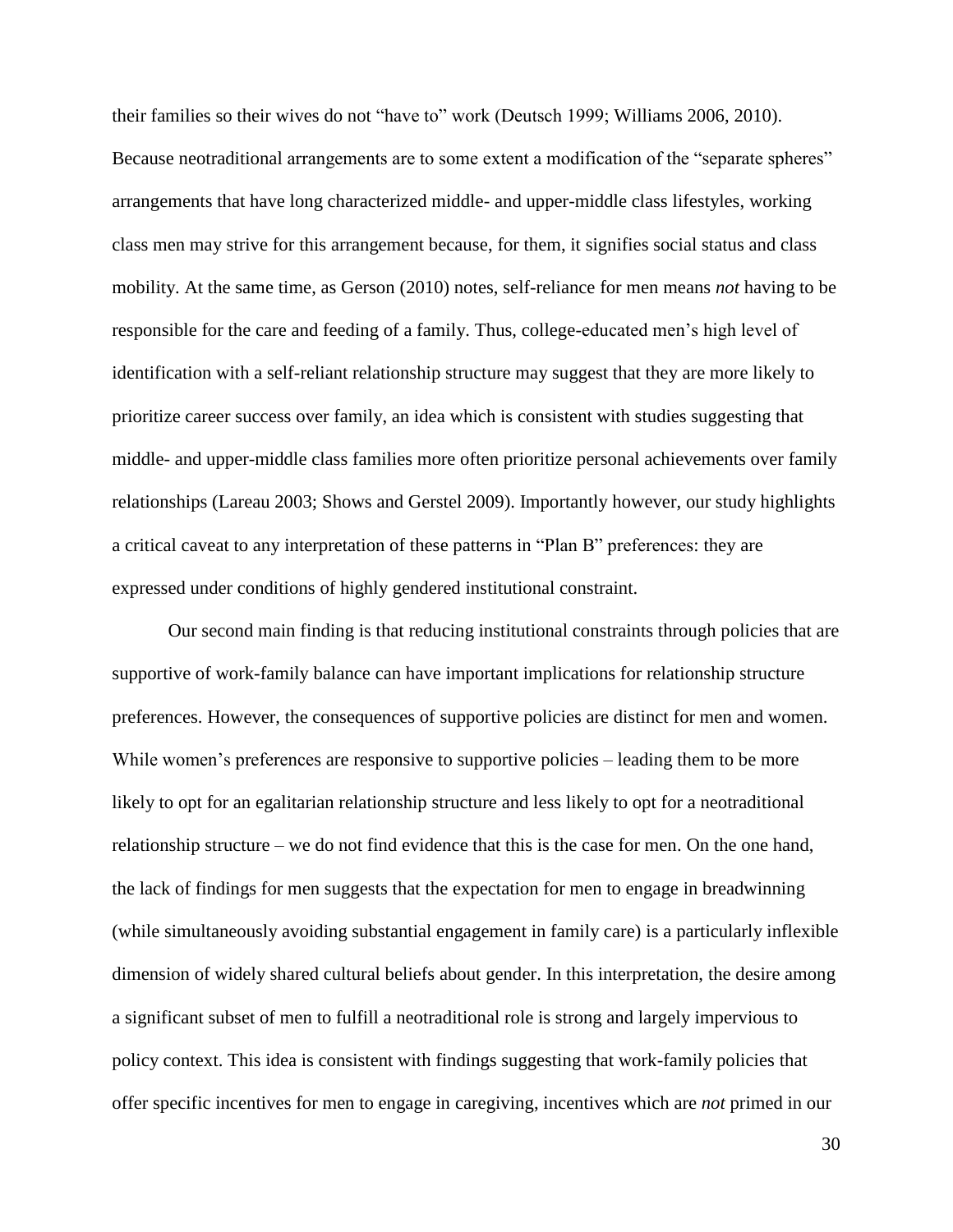experiment, are most effective for changing men's behavior (see e.g. Hook 2006). On the other hand, the lack of findings for men underscores the extent to which cultural norms in the workplace are gendered (regardless of policy availability), such as the common perception that work-family policies only address "women's issues." Thus, it is possible that a different sort of workplace policy intervention, such as one that aims more explicitly to destabilize overwork norms, would affect men's work-family preferences more strongly than the policies examined here. Future research would be well served to investigate this set of issues.

Taken together, these results are consistent with theoretical arguments that gendered institutions have direct effects on individual preferences. In general, our findings suggest that highly constraining institutional arrangements may lead to more traditionally gendered workfamily preferences, whereas institutional arrangements that alleviate those constraints may lead to less traditionally gendered (though not entirely de-gendered) work-family preferences. Therefore, as Stone (2007) suggests, a woman's decision to "opt-out" of a particular career track may more accurately reflect her strategy under high levels of institutional constraint, rather than her ideal work-family structure preference. The finding that the effects of supportive policies likely do not vary according to a woman's education level further underscores the idea that many non-professional women, who cannot afford to "opt-out," also face suboptimal work-family arrangements and may make more gendered work-family decisions than they would ideally prefer. This finding also supports the theoretical argument of Gornick and Meyers (2009b) and others that work-family policies that support earner-caregiver arrangements should generally ameliorate gendered workplace constraints across the class structure.

To our knowledge, our study is the first test of the causal role of policy interventions on the relationship structure preferences of young men and women. While our findings make important inroads into sociological scholarship about gender inequality at work and in the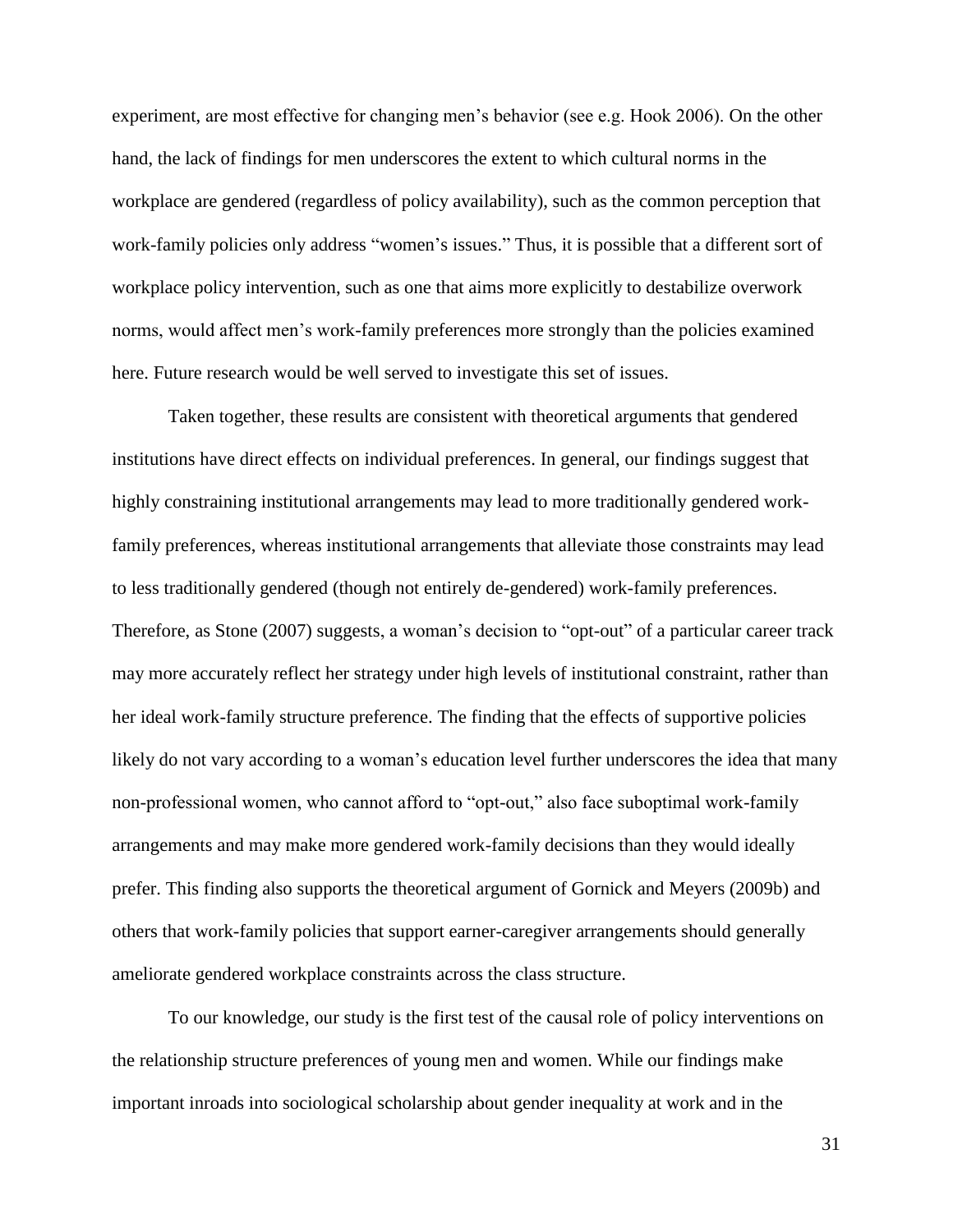family, our study is not without limitations. First, although our research explores the preferences of young men and women, we are not able to observe respondents' actual behavior. Stated preferences are certainly important, but we are not able to see whether respondents would act on their stated ideal. Second, the experimental condition with supportive work-family policies asks respondents to *imagine* that particular policies are in place. Most individuals in the United States, especially those in working class jobs, do not have access to policies that enable women and men to balance work and family life. However, if anything, we would expect the lack of real policies to bias our results in a conservative direction since there is no actual change to the respondents' material circumstances. Third, the between-subjects design of our study does not enable us to examine how a given individual would respond to the supportive policy prime or the "Plan B" choice once their "Plan A" preference was removed. It would be useful for future research to find ways of addressing these limitations to further develop our understanding of young men's and women's preferences for their future work-family arrangements and the role of supportive policies in shaping these preferences.

Though supportive work-family policies alone may not be sufficient to reshape gender inequality in the worlds of work and relationships (Blair-Loy 2003), our findings indicate that institutional environments and policies matter. Women's relationship structure preferences are particularly malleable to institutional designs that support egalitarian earner-caregiver relationships. Thus, major policy changes that enable workers to have more flexible schedules or that provide subsidized childcare have the potential to affect women's expectations, preferences, and aspirations regarding their level of engagement in the workforce—a key factor fueling the stubbornly gendered "supply" side of the inequality equation. Ultimately, by promoting preferences for egalitarian relationships, workplace institutions and policies that mitigate the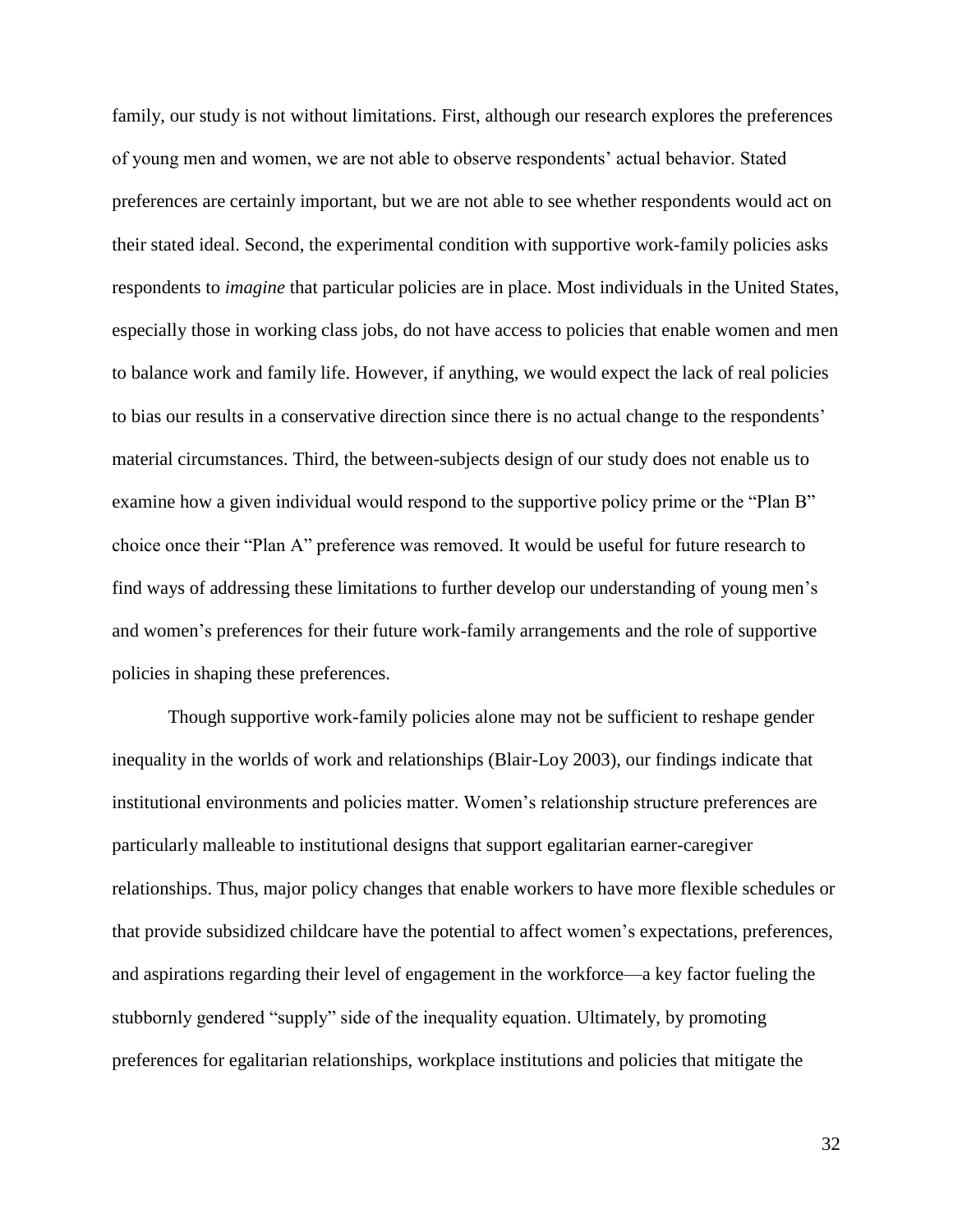challenges of balancing work and family life for women *and* men could help to jump-start the currently stalled progress toward gender equality.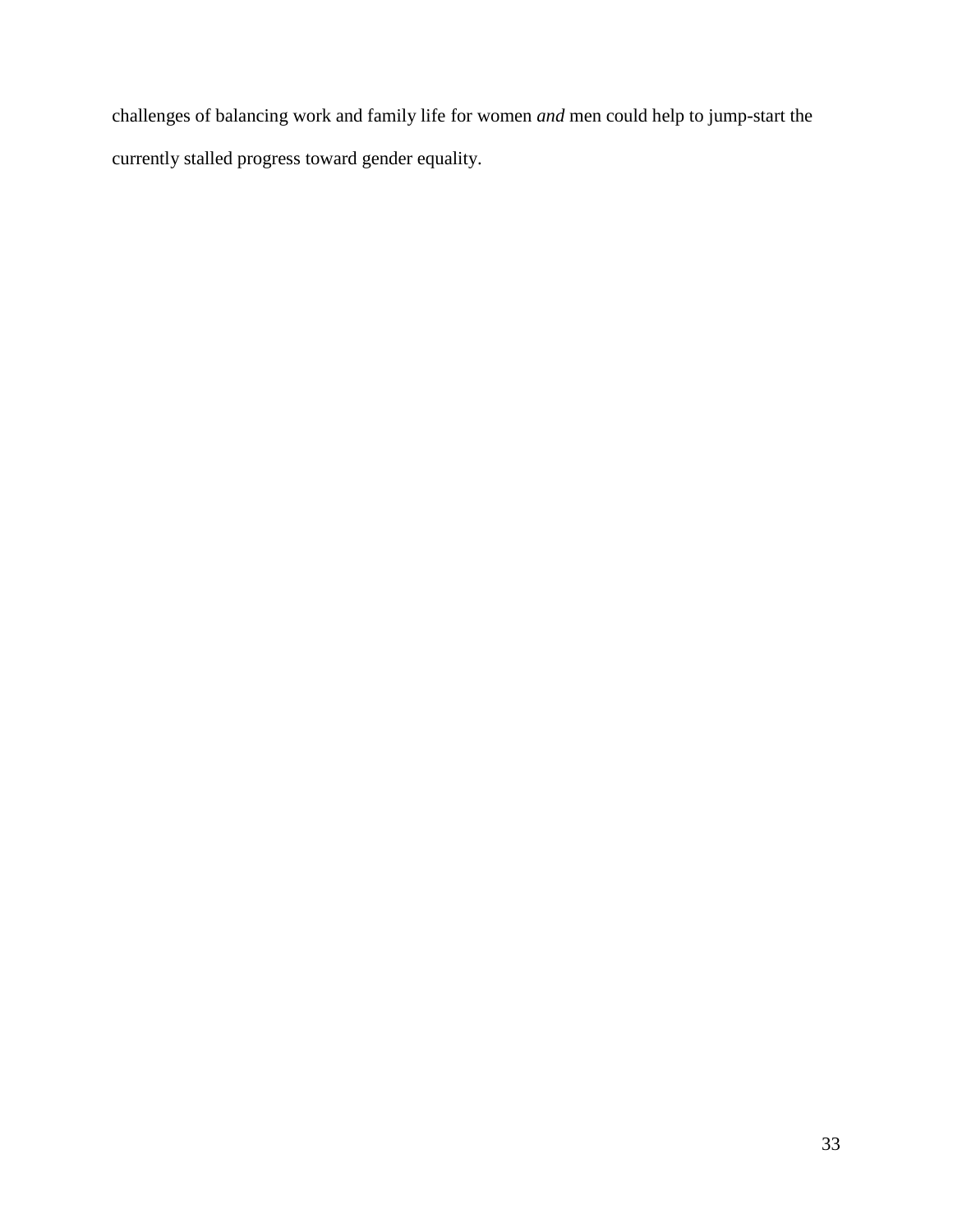#### **REFERENCES**

- Acker, Joan. 1990. "Hierarchies, Jobs and Bodies: A Theory of Gendered Organizations." *Gender & Society* 4(2):139-158.
- Allen, Tammy D. and Joyce E. A. Russell. "Parental Leave of Absence: Some Not So Family-Friendly Implications." *Journal of Applied Social Psychology* 29(1):166-191.
- Belkin, Lisa. 2003. "The Opt-Out Revolution." *New York Times Magazine* (October 26): 42-47, 58, 85-86.
- Bergmann, Barbara R. 2009. "Long Leaves, Child Well-Being, and Gender Equality." Pp. 67-77 in *Gender Equality: Transforming Family Divisions of Labor*, edited by Janet C. Gornick and Marcia Meyers. London: Verso.
- Bolzendahl, C. I., and D. J. Myers. 2004. "Feminist Attitudes and Support for Gender Equality: Opinion Change in Women and Men, 1974-1998." *Social Forces* 83 (2):759-90.
- Blair-Loy, Mary. 2003. *Competing Devotions: Career and Family Among Women Executives.*  Cambridge, MA: Harvard University Press.
- Brewster, Karin L. and Irene Padavic. 2000. "Change in Gender-Ideology, 1977-1996: The Contributions of Intracohort Change and Population Turnover." *Journal of Marriage and the Family* 62:477-87.
- Butler, Adam B. and Amie Skattebo. 2004. "What is Acceptable for Women May Not Be for Men: The Effect of Family Conflicts with Work on Job-Performance Ratings." *Journal of Occupational and Organizational Psychology* 77:553-564.
- Castilla, Emilio J. 2008. "Gender, Race and Meritocracy in Organizational Careers." *American Journal of Sociology* 113 (6):1479-1526.
- Castilla, Emilio J. and Stephen Benard. 2010. "The Paradox of Meritocracy in Organizations." *Administrative Science Quarterly* 55 (4):543-576.
- Center for American Women and Politics. 2013. "Women in the U.S. Congress 2013." *Rutgers University: Eagleton Institute of Politics* (available at: http://www.cawp.rutgers.edu/fast\_facts/levels\_of\_office/documents/cong.pdf, last access on March 29, 2013).
- Cha, Youngjoo. 2013. "Overwork and the Persistence of Gender Segregation in Occupations." Gender & Society 27(2):158-184.
- Cha, Youngjoo. 2010. "Reinforcing Separate Spheres: The Effect of Spousal Overwork on the Employment of Men and Women in Dual-Earner Households." *American Sociological Review* 75(2):303-329.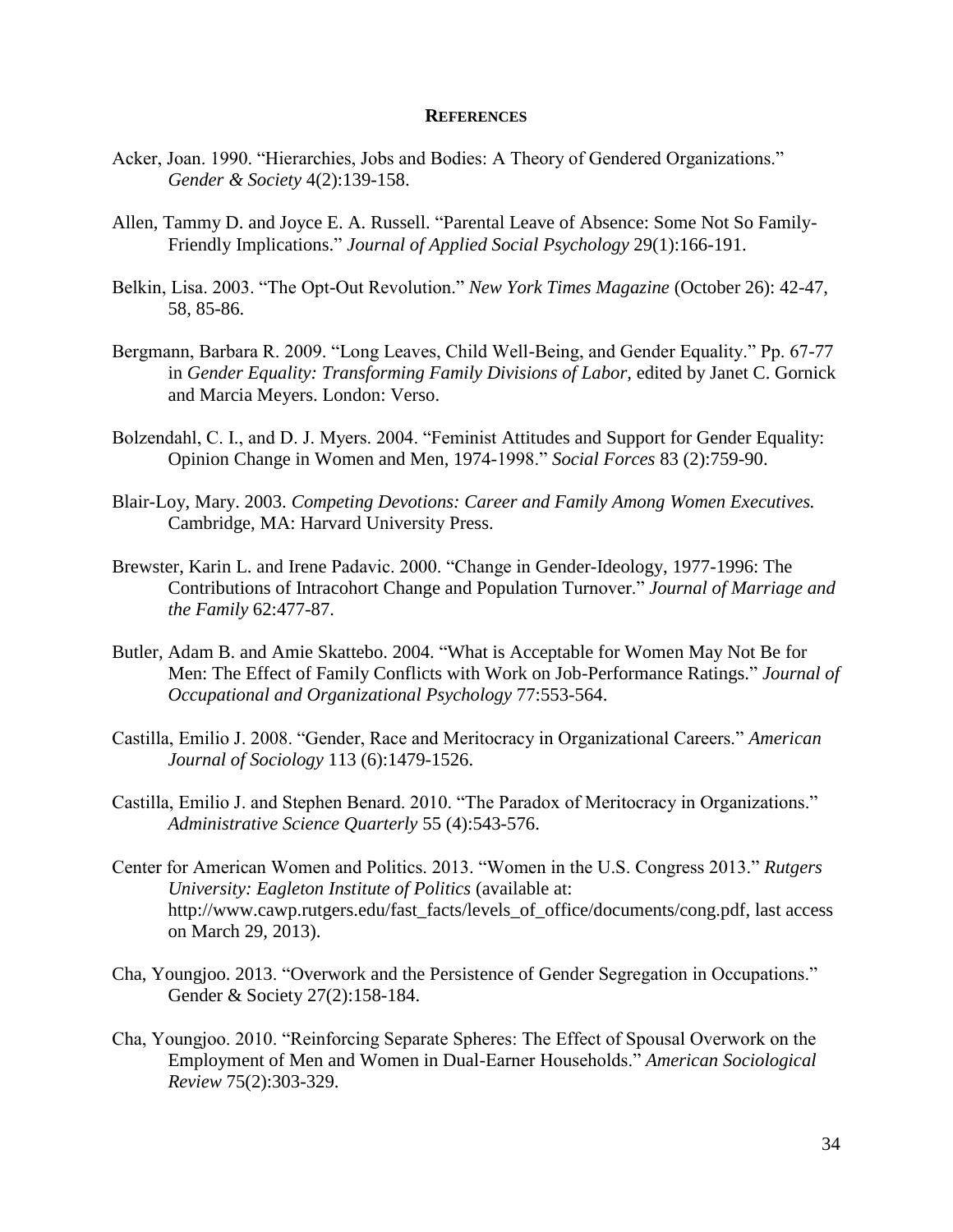- Charles, Maria and Karen Bradley. 2008. "Indulging our Gendered Selves? Sex Segregation by Field of Study in 44 Countries." *American Journal of Sociology* 114(4):924-76.
- Collins, Patricia Hill. 1990. *Black Feminist Thought: Knowledge, Consciousness, and the Politics of Empowerment*. New York: Routledge.
- Correll, Shelley J., Stephen W. Benard and In Y. Paik. 2007. "Getting a Job: Is There a Motherhood Penalty?" *American Journal of Sociology* 112(5): 1297-1338.
- Cotter, David A., Joan M. Hermsen, and Reeve Vanneman. 2011. "The End of the Gender Revolution? Gender Role Attitudes from 1977 to 2008." *American Journal of Sociology*. 117:259-289.
- Deutsch, Francine. 1999. *Halving it All: How Equally Shared Parenting Works.* Cambridge, MA: Harvard University Press.
- England, Paula. 2010. "The Gender Revolution: Uneven and Stalled." *Gender & Society*, 24(2): 149-166.
- Fernandez, Roberto and Colette Freidrich. 2011. "Gender Sorting at the Application Interface." *Industrial Relations* 50(4):591-609.
- Ferree, Myra Marx, Judith Lorber, and Beth B. Hess. 1999. "Introduction." Pp. xv-xxxvi in *ReVisioning Gender*. edited by Myra Marx Ferree, Judith Lorber and Beth B. Hess. Thousand Oaks, CA: Sage.
- Fraser, Nancy. 1994. "After the Family Wage: Gender Equity and the Welfare State." *Political Theory* 22(4):591-618.
- Fried, Mindy. 1998. *Taking Time: Parental Leave Policy and Corporate Culture*. Philadelphia: Temple University Press.
- Gerber, Alan S. and Donald P. Green. 2012. *Field Experiments: Design, Analysis, and Interpretation.* New York: WW Norton.
- Gerson, Kathleen. 2010. *The Unfinished Revolution: How a New Generation is Reshaping Family, Work, and Gender in America.* Oxford, U.K.: Oxford University Press.
- Gerstel, Naomi and Amy Armenia. 2009. "Giving and Taking Family Leaves: Right or Privilege." *Yale Journal of Law and Feminism* 21(1):161-184.
- Gilligan, Carol. 1982. *In a Different Voice: Psychological Theory and Women's Development.*  Cambridge, MA: Harvard University Press.
- Glass, Jennifer and Valerie Camarigg. 1992. "Gender, Parenthood, and Job-Family Compatibility." *The American Journal of Sociology* 98(1):131-151.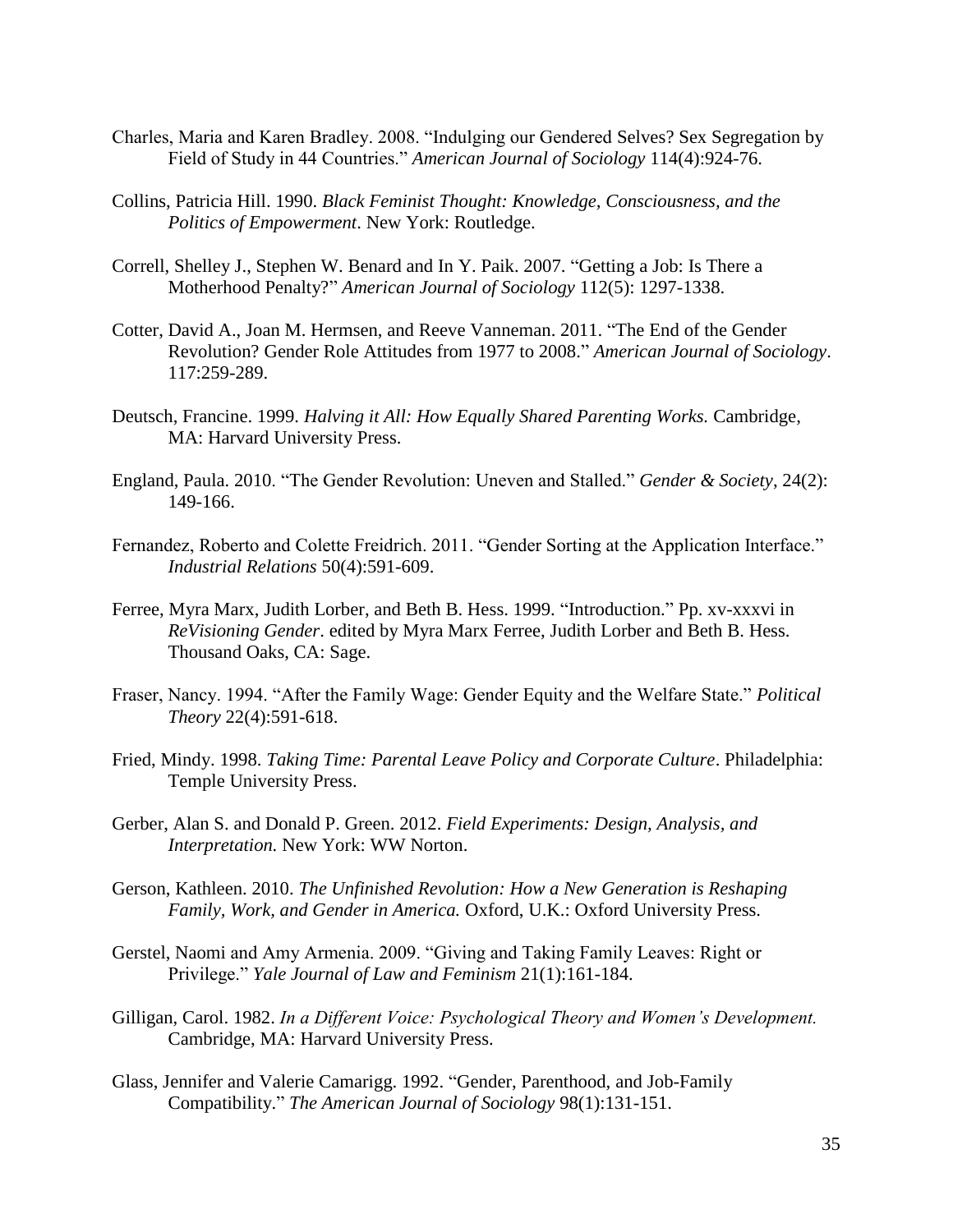- Gornick, Janet C. and Marcia Meyers. 2003. *Families That Work: Policies for Reconciling Parenthood and Employment.* New York: Russell Sage Foundation.
- Gornick, Janet C. and Marcia Meyers. 2009a. "Institutions that Support Gender Equality in Parenthood and Employment." Pp. 3-64 in *Gender Equality: Transforming Family Divisions of Labor,* edited by Janet C. Gornick and Marcia Meyers. London: Verso Books.
- Gornick, Janet C. and Marcia Meyers. 2009b. "Further Thoughts." Pp. 435-450 in *Gender Equality: Transforming Family Divisions of Labor,* edited by Janet C. Gornick and Marcia Meyers. London: Verso Books.
- Hays, Sharon. 1998*. The Cultural Contradictions of Motherhood.* New Haven, CT: Yale University Press.
- Hegewisch, Ariane and Janet C. Gornick. 2011. "The Impact of Work-Family Policies on Women's Employment: A Review of Research from OECD Countries." *Community, Work and Family* 14(2):119-138.
- Hochschild, Arlie R. 2001. *The Time Bind: When Work Becomes Home and Home Becomes Work*. New York: Metropolitan Books.
- Hochschild, Arlie R. and Anne Machung. 2003 [1989]. *The Second Shift*. New York: Penguin Books.
- Hook, Jennifer. 2006. "Care in Context: Men's Unpaid Work in 20 Countries, 1965-2003." *American Sociological Review* 71(4):639-660.
- Jacobs, Jerry A. and Kathleen Gerson. 2004. *The Time Divide: Work, Family, and Gender Inequality*. Cambridge, MA: Harvard University Press.
- Kalev, Alexandra. 2009. "Cracking the Glass Cages? Restructuring and Ascriptive Inequality at Work." *American Journal of Sociology* 114(6):1591-1643.
- Kalev, Alexandra, Frank Dobbin and Erin Kelly. 2006. "Best Practices or Best Guesses? Assessing the Efficacy of Corporate Affirmative Action and Diversity Policies." *American Sociological Review* 71:589-617.
- Knowledge Networks. 2012. "Knowledge Panel Design Summary." Knowledge Networks (available at: http://www.knowledgenetworks.com/knpanel/docs/knowledgePanel(R) design-summary-description.pdf, last accesses on March 29, 2013).
- Leahy, Colleen. 2012. "Update: Fortune 500 Women CEOs Hits a Record 20." *CNN Money* (available at: http://postcards.blogs.fortune.cnn.com/2012/07/18/fortune-500-womenceos-2/, last accessed March 29, 2013).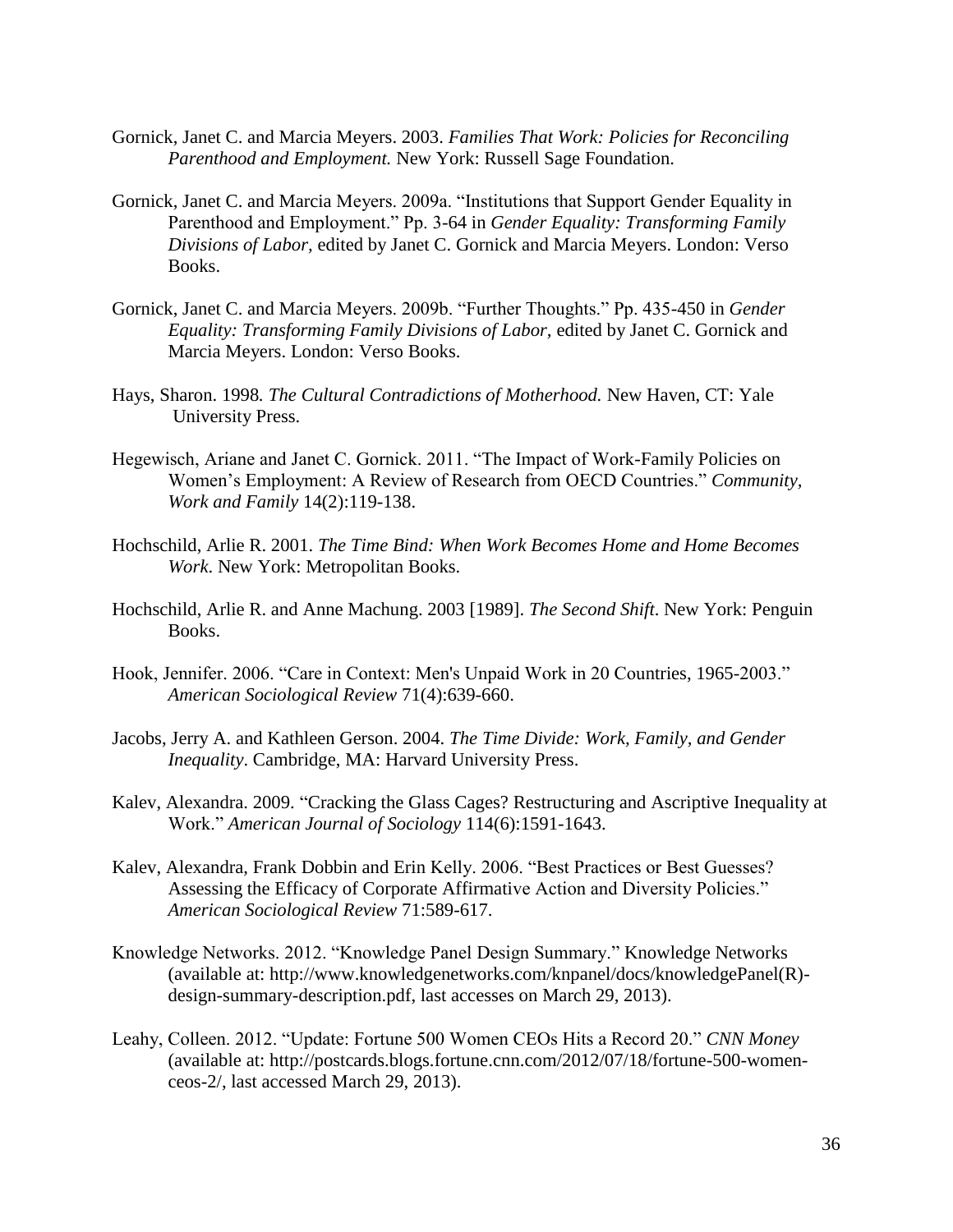- Lambert, Susan J. 2009. "Making a Difference for Hourly Employees." Pp. 169-206 in *Work-life Policies* edited by Ann C. Crouter and Alan Booth. The Urban Institute.
- Lambert, Susan J., Anna Haley-Lock and Julia R. Henly. 2012. "Schedule Flexibility in Hourly Jobs: Unanticipated Consequences and Promising Directions." *Community, Work & Family* 13(3):293-315.
- Lareau, Annette. 2003. *Unequal Childhoods: Class, Race, and Family Life.* Berkeley, CA: University of California Press.
- MacDonald, Cameron. 2009. "What's Culture Got to Do With It? Mothering Ideologies as Barriers to Gender Equity." Pp. 411-434 in *Gender Equality: Transforming Family Divisions of Labor,* edited by Janet C. Gornick and Marcia Meyers. London: Verso Books.
- Mandel, Hadas and Moshe Semyonov. 2006. "A Welfare State Paradox: State Interventions and Women's Employment Opportunities in 22 Countries." *American Journal of Sociology* 111:1910-49.
- Mutz, Diana C. 2011. *Population-Based Survey Experiments*. Princeton, NJ: Princeton University Press.
- O'Connor, Julia S., Ann Shola Orloff and Shelia Shaver. 1999. *States, Markets Families: Gender, Liberalism and Social Policy in Australia, Canada, Great Britain and the United States.* Cambridge, U.K.: Cambridge University Press.
- Orloff, Ann Shola. 2009. "Should Feminists Aim for Gender Symmetry? Why a Dual-Earner/Dual Caregiver Society is Not Every Feminist's Utopia." Pp. 129-157 in *Gender Equality: Transforming Family Divisions of Labor,* edited by Janet C. Gornick and Marcia Meyers. London: Verso Books.
- Percheski, Christine. 2008. "Opting Out? Cohort Differences in Professional Women's Employment Rates from 1960 to 2005." *American Sociological Review* 73(3):497-517.
- Perlow, Leslie A. 2001. "Time to Coordinate: Toward an Understanding of Work-Time Standards and Norms." *Work and Occupations* 28(1):91-111.
- Potuchek, Jean L. 1997. *Who Supports the Family?: Gender and Breadwinning in Dual Earner Marriages.* Stanford, CA: Stanford University Press.
- Presser, Harriet B. 2003. *Working in a 24/7 Economy: Challenges for American Families.* New York: Russell Sage Foundation.
- Ridgeway, Cecilia. 2011. *Framed by Gender: How Gender Inequality Persists in the Modern World.* Oxford, U.K.: Oxford University Press.

Risman, Barbara. 1998. *Gender Vertigo.* New Haven: Yale University Press.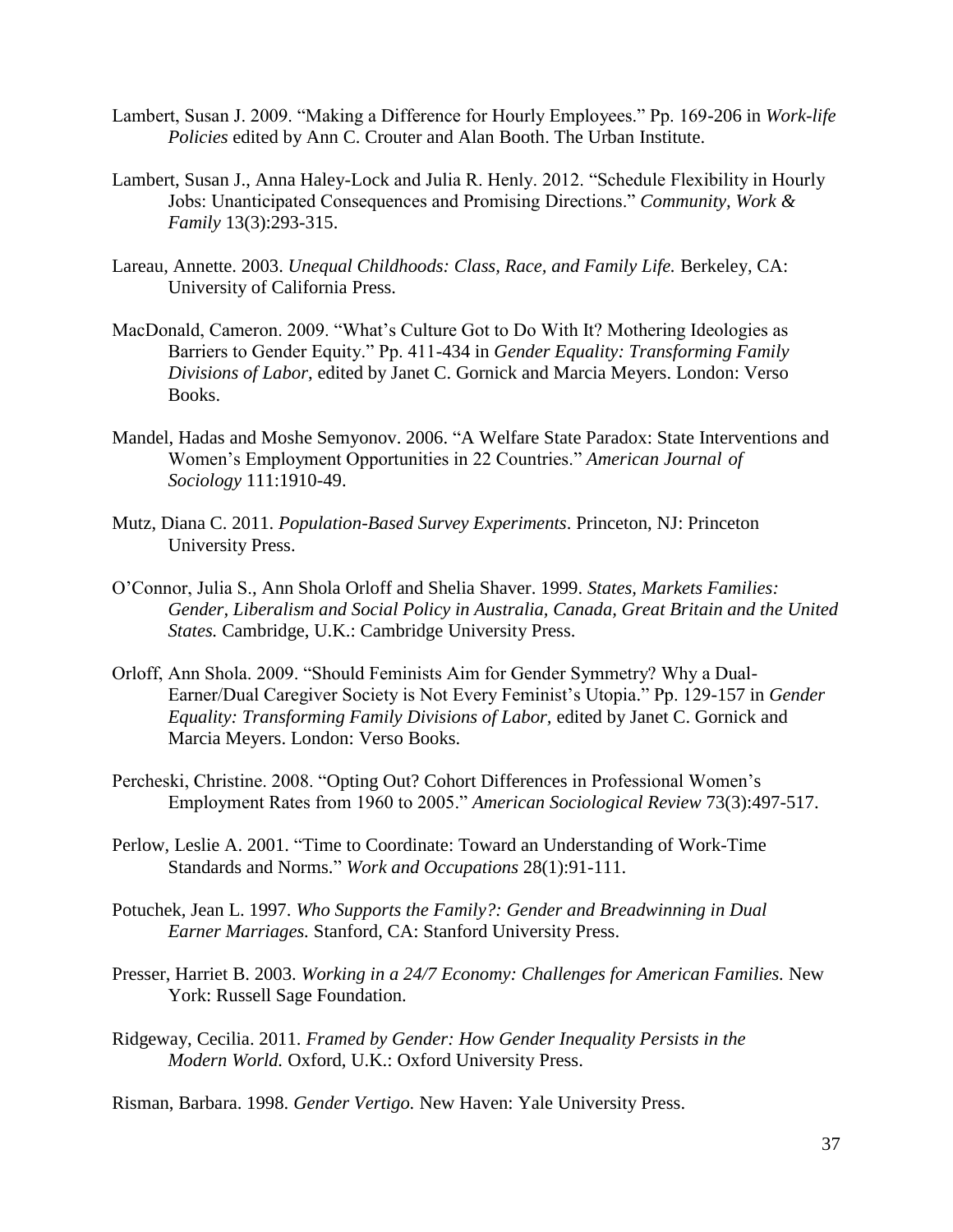- Rudman, Laurie A. and Kris Mescher. 2013. "Penalizing Men Who Request a Family Leave: Is Flexibility Stigma a Femininity Stigma?" *Journal of Social Issues* 69(2):322-340.
- Sandberg, Sheryl. 2013. *Lean In: Women, Work, and the Will to Lead*. New York: Random House.
- Shows, Carla and Naomi Gerstel. 2009. "Fathering, Class and Gender." *Gender & Society*  23:161-187.
- Simpson, Brent, Robb Willer and Cecilia L. Ridgeway. 2012. "Status Hierarchies and the Organization of Collective Action." *Sociological Theory* 30(3):149-166.
- Soskice, David. 2005. "Varieties of Capitalism and Cross-National Gender Differences." *Social Politics* 12(2):170-179.
- Stone, Pamela. 2007. *Opting Out? Why Women Really Quit Careers and Head Home*. Berkeley: University of California Press.
- Slaughter, Ann Marie. 2012. "Why Women Still Can't Have it All." *The Atlantic*  (July/August):85-102.
- Thornton, Arland and Linda Young-DeMarco. 2001. "Four decades of trends in attitudes toward family issues in the United States: The 1960s through the 1990s." *Journal of Marriage and the Family* 63:1009-37.
- Tichenor, Veronica J. 2005. *Earning More and Getting Less: Why Successful Wives Can't Buy Equality.* Rutgers, NJ: Rutgers University Press.
- Turco, Catherine. 2010. "Cultural Foundations of Tokenism: Evidence from the Leveraged Buyout Industry." *American Sociological Review* 75(6):894-913.
- Vandello, Joseph A., Vanessa E. Hettinger, Jennifer K. Bosson, and Jasmine Siddiqi. 2013. "When Equal Isn't Really Equal: The Masculine Dilemma of Seeking Work Flexibility." *Journal of Social Issues* 69(2):303-321.
- Weeden, Kim. 2005. "Is There a Flexiglass Ceiling? Flexible Work Arrangements and Wages in the United States." *Social Science Research* 34(2):454-82.
- Williams, Joan. 2001. *Unbending Gender: Why Family and Work Conflict and What to do about it.* Oxford, U.K.: Oxford University Press.
- Williams, Joan. 2006. "One Sick Child Away from Being Fired: When "Opting Out" is Not an Option." *Center for Work-Life Law* 4.
- Williams, Joan. 2010. *Reshaping the Work-Family Debate: Why Men and Class Matter.*  Cambridge, MA: Harvard University Press.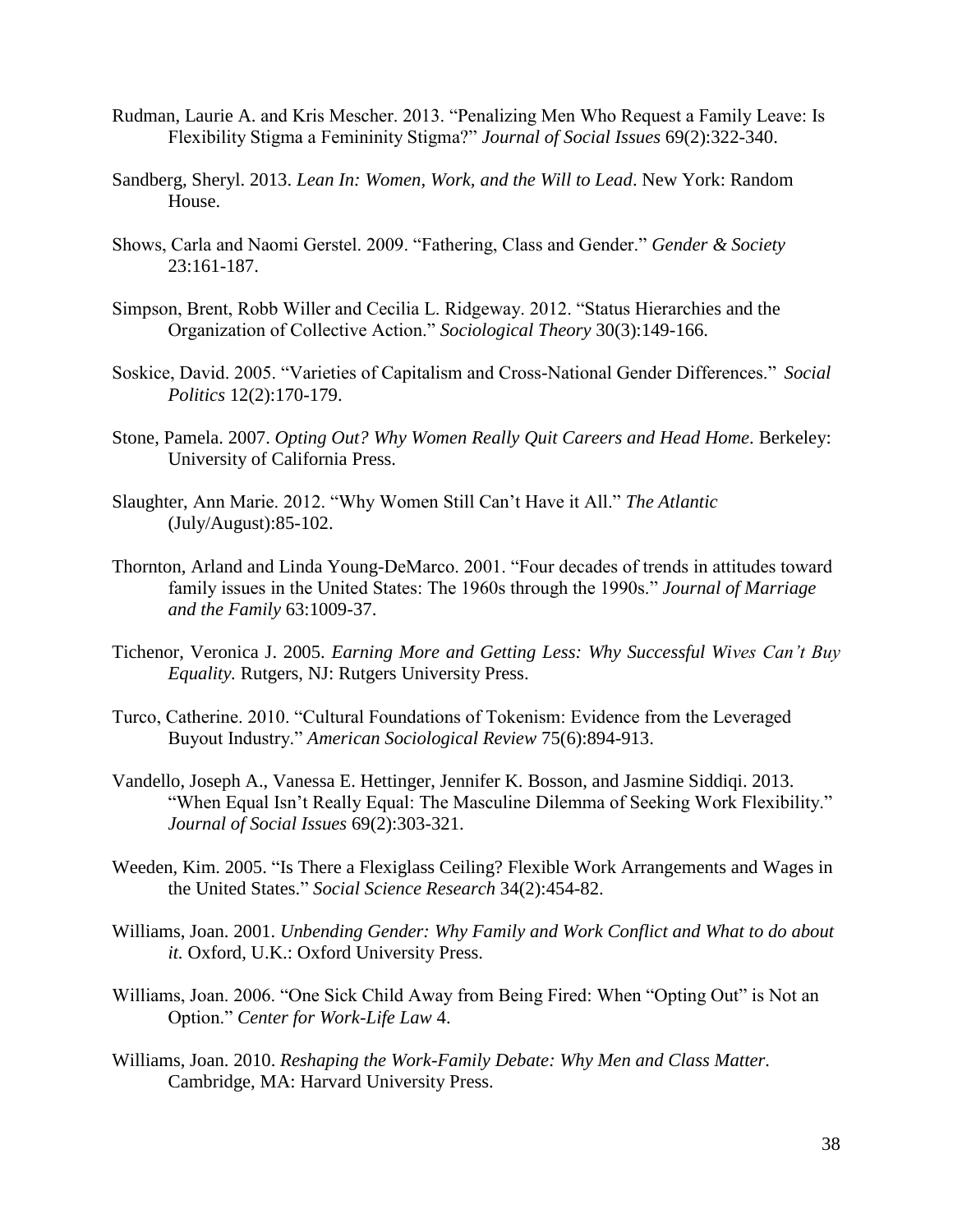Wilkie, Jane Riblett. 1993. "Changes in US Men's Attitudes toward the Family Provider Role, 1972-1989." *Gender & Society* 7(2):261-279.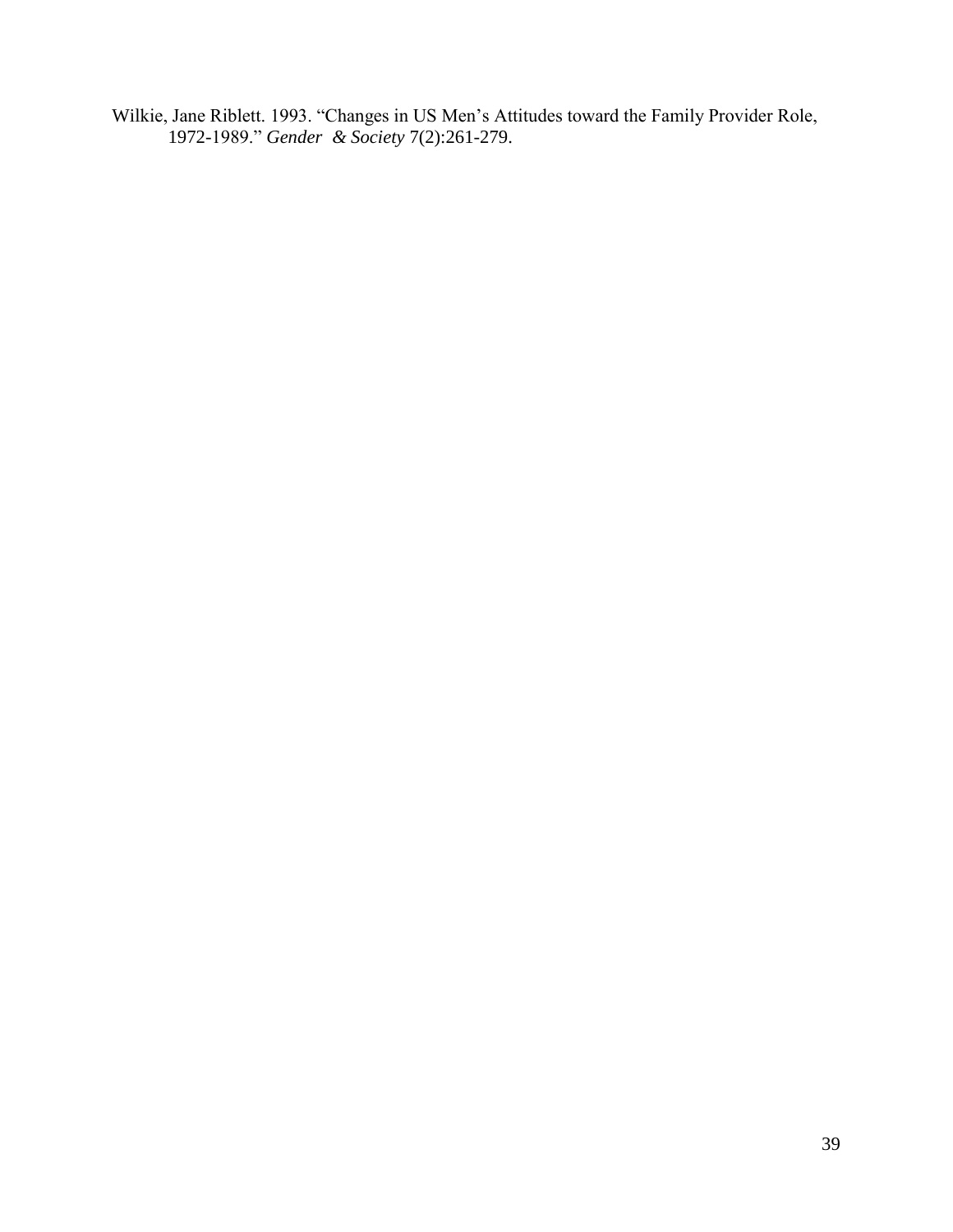# Figure 1. Experimental Design

| Condition #1:                                                                                    | Condition #2:                                                                                                     | Condition #3:                                                                                                     |
|--------------------------------------------------------------------------------------------------|-------------------------------------------------------------------------------------------------------------------|-------------------------------------------------------------------------------------------------------------------|
| "Plan B"                                                                                         | "Plan A"                                                                                                          | "Supportive Policies"                                                                                             |
| Three relationship options:<br>1) Self-reliant<br>2) Primary breadwinner<br>3) Primary homemaker | Four relationship options:<br>1) Self-reliant<br>2) Primary breadwinner<br>3) Primary homemaker<br>4) Egalitarian | Four relationship options:<br>1) Self-reliant<br>2) Primary breadwinner<br>3) Primary homemaker<br>4) Egalitarian |
| No discussion of supportive                                                                      | No discussion of supportive                                                                                       | Supportive work-family                                                                                            |
| work-family policies.                                                                            | work-family policies.                                                                                             | policies are primed.                                                                                              |
| <b>High Institutional</b><br><b>Constraint</b>                                                   |                                                                                                                   | <b>Low Institutional</b><br>Constraint                                                                            |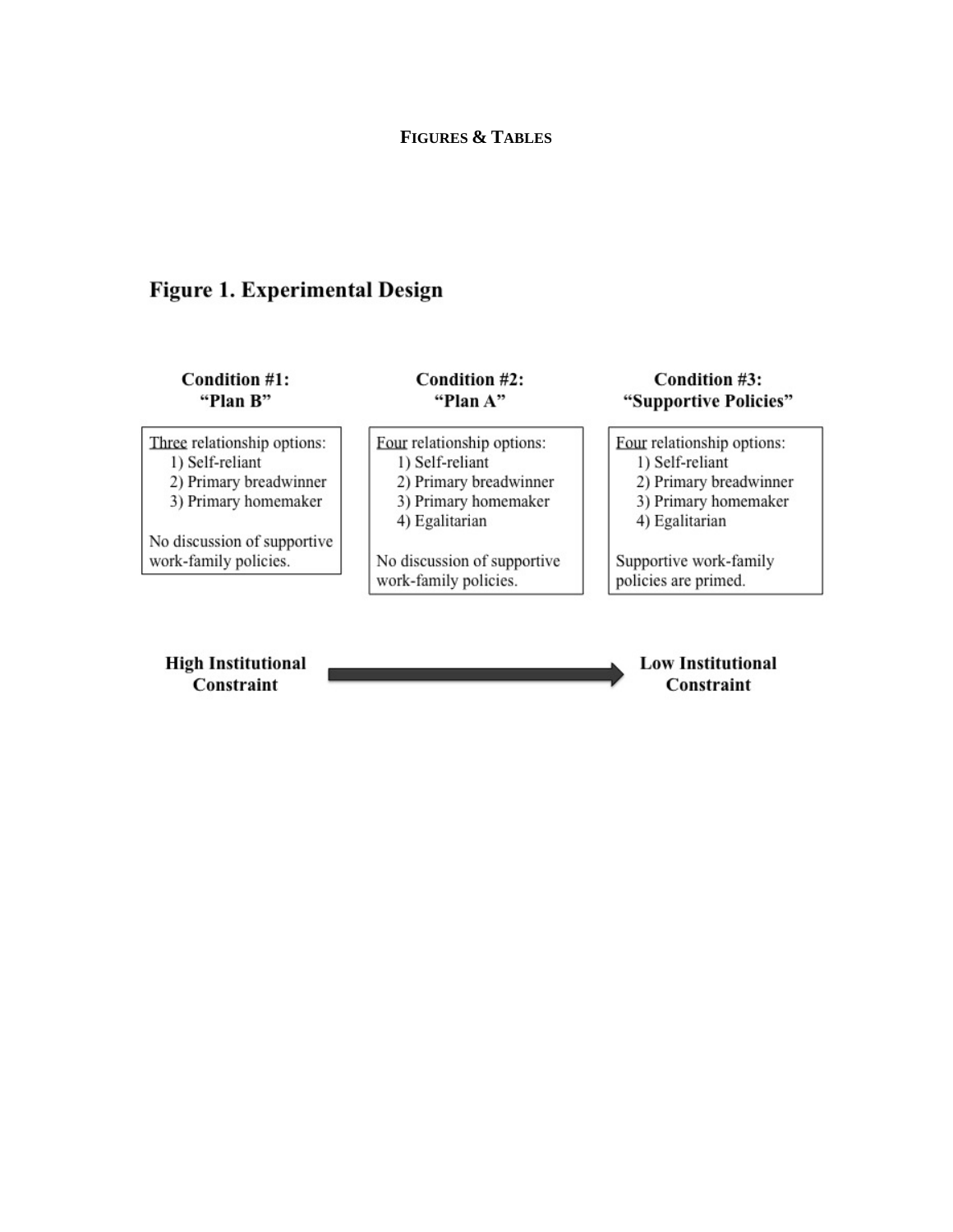# **Figure 2. Distribution of Male and Female Relationship Structure Preferences, by Education**



2a. Women, Some College or More





# 2c. Men, Some College or More



# 2d. Men, High School or Less

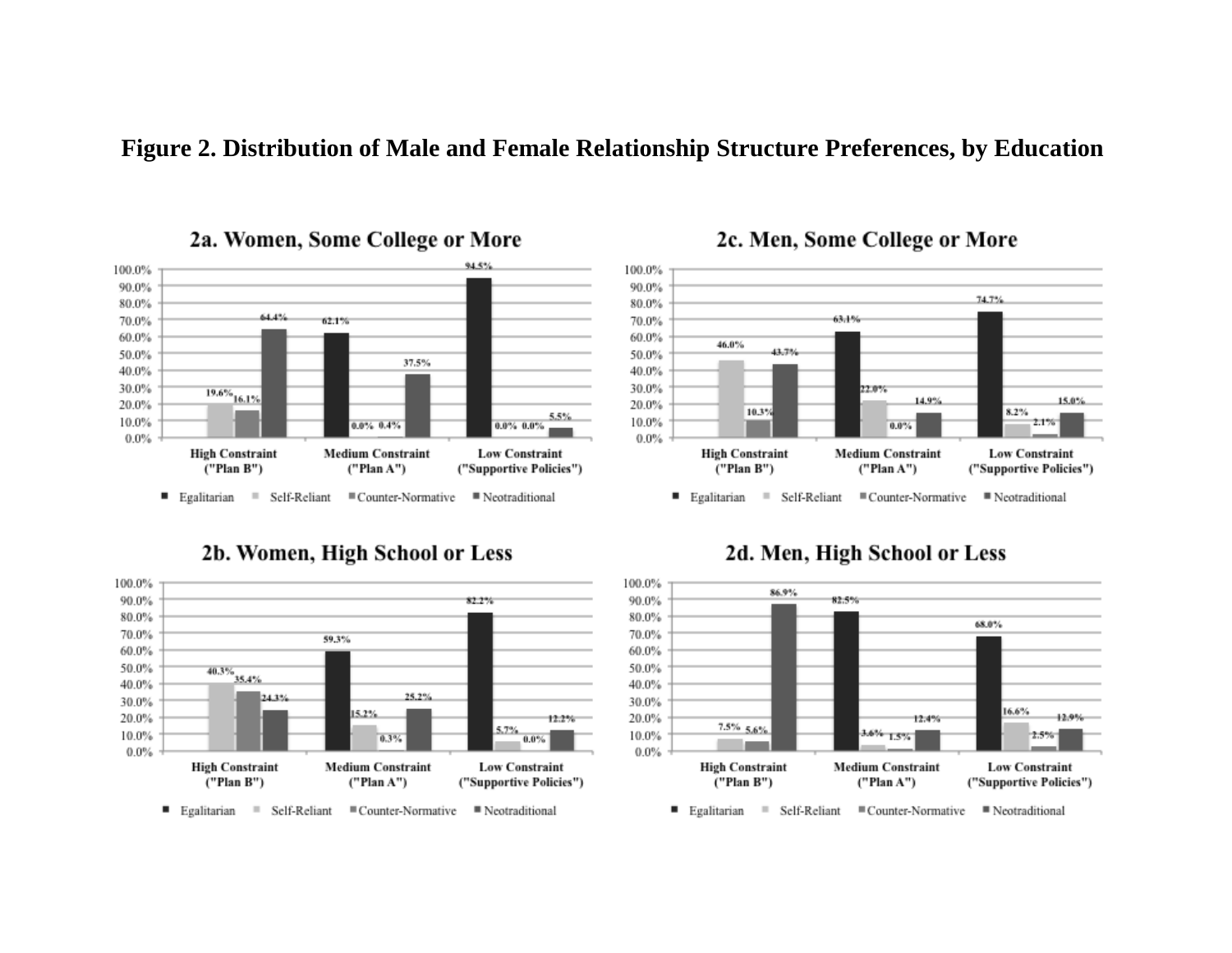|                                     | Mean     | Min.    | Max.      |
|-------------------------------------|----------|---------|-----------|
| <b>Proportion Female</b>            | 0.431    |         |           |
| Income (Median)                     | \$67,500 | \$2,500 | \$175,000 |
| <b>Proportion Currently Working</b> | 0.62     |         |           |
| Age (In Years)                      | 23.1     | 18      | 32        |
| Race/Ethnicity:                     |          |         |           |
| Proportion White, Non-Hispanic      | 0.655    |         |           |
| Proportion Black, Non-Hispanic      | 0.091    |         |           |
| Proportion Other, Non-Hispanic      | 0.047    |         |           |
| <b>Proportion Hispanic</b>          | 0.201    |         |           |
| Proportion Two or More Races        | 0.018    |         |           |
| Proportion with Some College        | 0.598    |         |           |
| <b>Proportion Southern Resident</b> | 0.337    |         |           |
| Sample Size                         |          | 329     |           |

**Table 1. Weighted Descriptive Statistics of Respondent Characteristics**

Notes: Weights use to produce descriptive statistics. Listwise deletion used to deal with missing data.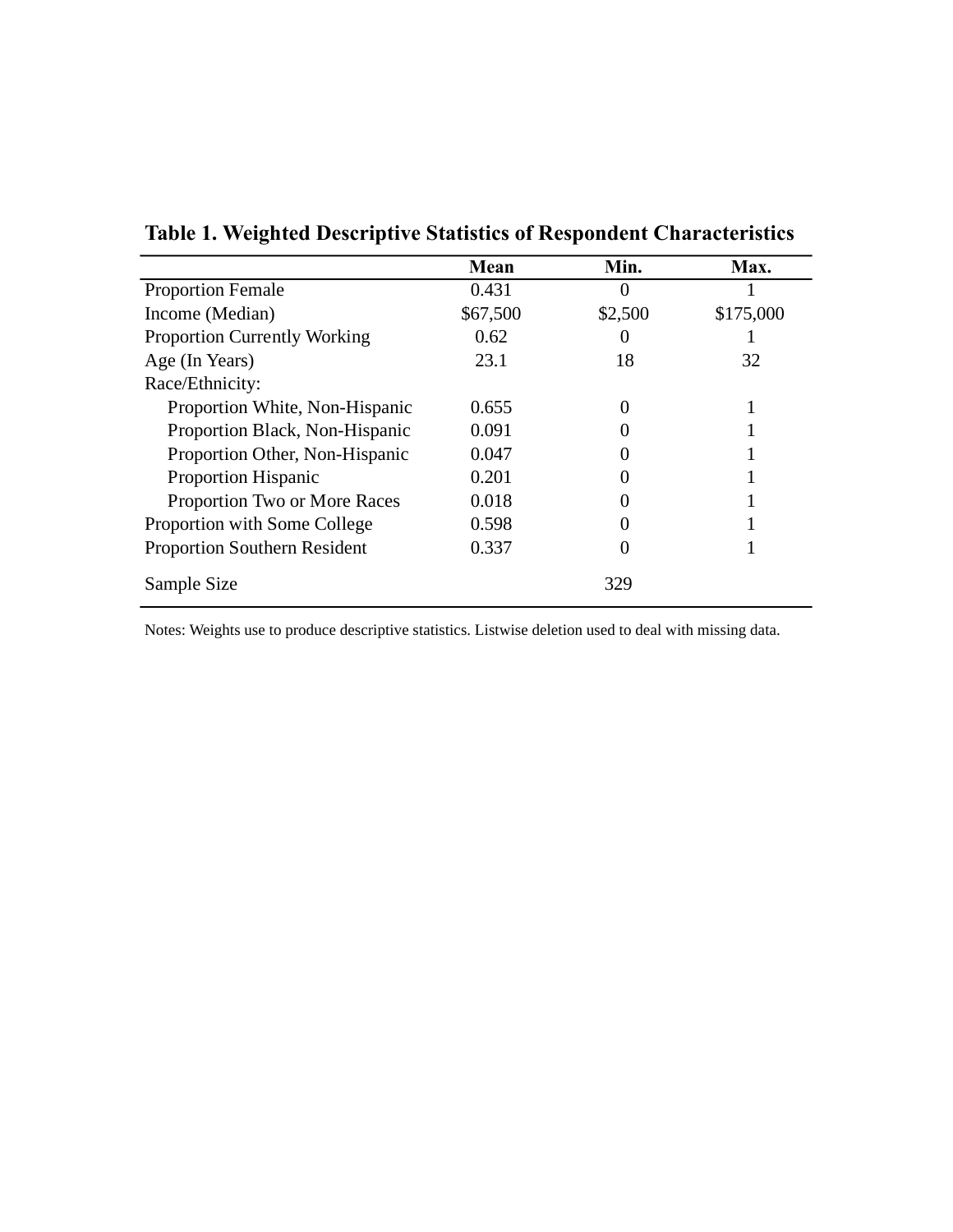|                                            | Egalitarian<br>Relationship |         | <b>Neotraditional</b><br><b>Relationship</b> |           |
|--------------------------------------------|-----------------------------|---------|----------------------------------------------|-----------|
|                                            | $\left( 1\right)$           | (2)     | (3)                                          | $\bf(4)$  |
| <b>Supportive Policies</b>                 | $1.629*$                    | 1.152   | $-1.593*$                                    | $-0.889$  |
|                                            | (0.657)                     | (0.835) | (0.761)                                      | (0.977)   |
| <b>Higher Education Level</b>              | 0.363                       | 0.120   | 0.291                                        | 0.575     |
|                                            | (0.666)                     | (0.789) | (0.717)                                      | (0.830)   |
| Supportive Policies X High Education Level |                             | 1.198   |                                              | $-1.445$  |
|                                            |                             | (1.417) |                                              | (1.507)   |
| Constant                                   | 0.248                       | 0.375   | $-0.923*$                                    | $-1.086*$ |
|                                            | (0.421)                     | (0.461) | (0.462)                                      | (0.524)   |
| n                                          | 91                          | 91      | 91                                           | 91        |

# **Table 2. Logistic Regression Model of the Consequences for Women of Supportive Policies and Education on Relationship Structure Preferences**

Notes: Log-odds are presented. Standard errors in parentheses. Weights used in all models. Statistical significance (two-tailed tests): \* p<0.05; \*\* p<0.01; \*\*\* p<0.001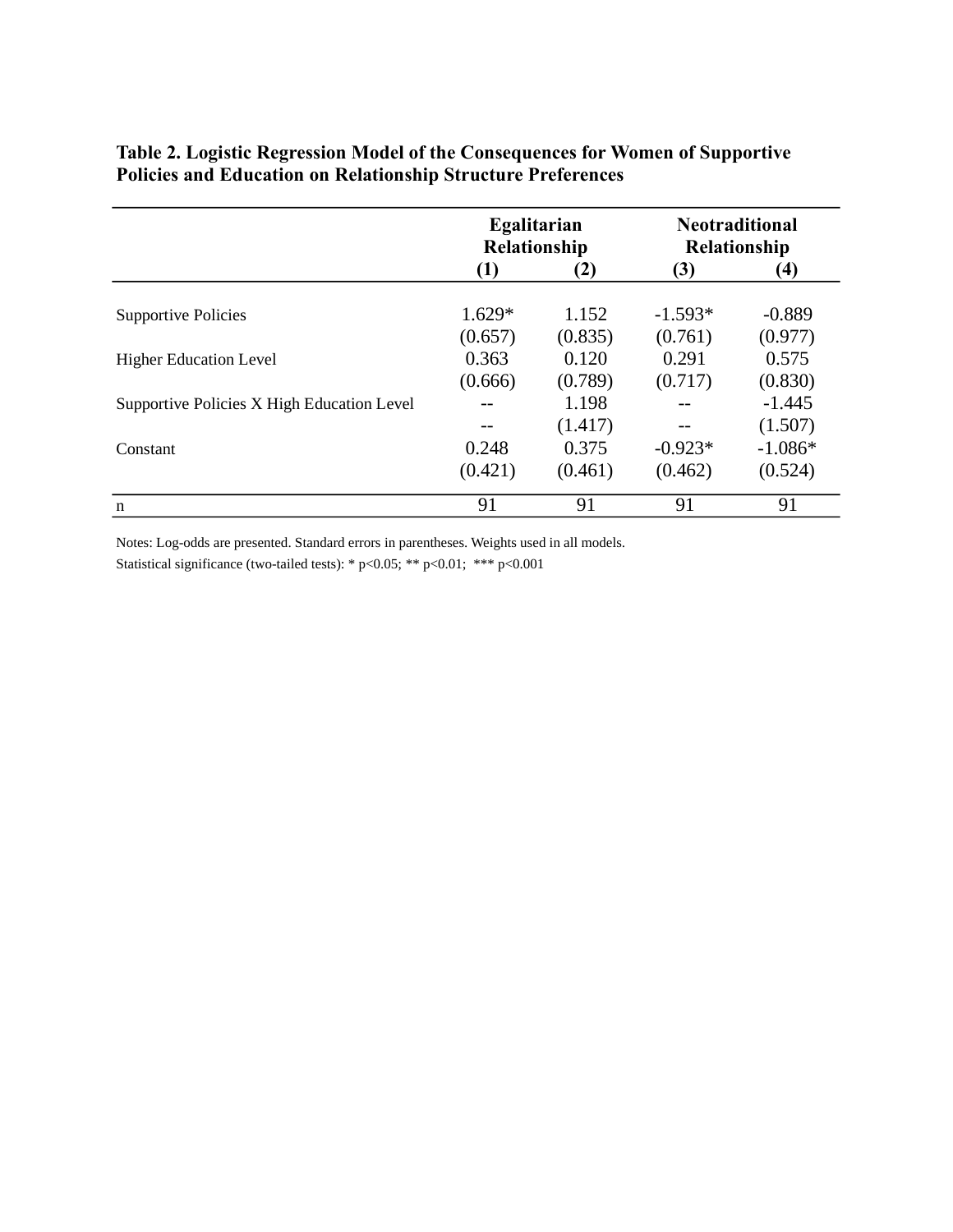|                                        | Female                   | Female             | Male               | Male                     |                                    |
|----------------------------------------|--------------------------|--------------------|--------------------|--------------------------|------------------------------------|
|                                        | <b>Respondents</b>       | <b>Respondents</b> | <b>Respondents</b> |                          | <b>Respondents</b> All Respondents |
|                                        | (1)                      | (2)                | (3)                | (4)                      | (5)                                |
| <b>Self-Reliant</b>                    |                          |                    |                    |                          |                                    |
| <b>Supportive Policies</b>             | 0.261                    | $-0.259$           | $-0.341$           | 1.489                    | $-0.325$                           |
|                                        | (1.258)                  | (1.301)            | (0.870)            | (1.571)                  | (0.869)                            |
| <b>Higher Education</b>                | $-15.852***$             | $-17.43***$        | 0.448              | 1.627                    | $-0.375$                           |
|                                        | (0.834)                  | (0.965)            | (0.902)            | (1.337)                  | (0.702)                            |
| Supportive Policies X Higher Education | $-$                      | 2.152              | $-$                | $-2.481$                 | $\overline{\phantom{a}}$           |
|                                        |                          | (1.664)            | $-$                | (1.932)                  | $-$                                |
| Female Respondent                      | $-$                      | $-$                |                    | $\overline{\phantom{a}}$ | $-1.638$                           |
|                                        |                          | $-$                |                    | $\overline{\phantom{a}}$ | (0.913)                            |
| Supportive Policies X Female           |                          | $-$                | $-$                | $-$                      | 0.664                              |
|                                        |                          |                    | $-$                | $\overline{\phantom{a}}$ | (1.472)                            |
| Constant                               | $-0.615$                 | $-0.509$           | $-0.234$           | $-1.237$                 | 0.327                              |
|                                        | (0.778)                  | (0.811)            | (0.709)            | (1.167)                  | (0.599)                            |
| <b>Counter-Normative</b>               |                          |                    |                    |                          |                                    |
| <b>Supportive Policies</b>             | $-40.30***$              | $-15.600***$       | 1.390              | 0.463                    | 1.380                              |
|                                        | (0.977)                  | (1.316)            | (1.168)            | (1.623)                  | (1.169)                            |
| <b>Higher Education</b>                | $-0.0639$                | $-0.237$           | $-1.002$           | $-13.682***$             | $-0.913$                           |
|                                        | (1.556)                  | (1.584)            | (1.334)            | (1.728)                  | (1.139)                            |
| Supportive Policies X Higher Education | $\overline{a}$           | 0.927              | $\overline{a}$     | 13.338                   | $\overline{a}$                     |
|                                        |                          | (1.955)            | $-$                | (0.2018)                 | $\overline{a}$                     |
| Female Respondent                      | $-$                      | $\overline{a}$     | --                 | $\overline{\phantom{a}}$ | $-1.375$                           |
|                                        |                          |                    |                    |                          | (1.186)                            |
| Supportive Policies X Female           |                          |                    | --                 | $\overline{\phantom{a}}$ | $-31.321***$                       |
|                                        |                          |                    | $-$                | $\overline{\phantom{a}}$ | (1.532)                            |
| Constant                               | $-4.445***$              | $-4.339***$        | $-2.658*$          | $-2.085*$                | $-2.682*$                          |
|                                        | (1.082)                  | (1.106)            | (1.122)            | (0.941)                  | (1.095)                            |
| Egalitarian                            |                          |                    |                    |                          |                                    |
| <b>Supportive Policies</b>             | $1.673*$                 | 1.055              | 0.0163             | $-0.234$                 | 0.0128                             |
|                                        | (0.754)                  | (0.992)            | (0.670)            | (1.196)                  | (0.667)                            |
| <b>Higher Education</b>                | $-0.0881$                | $-0.348$           | $-0.294$           | $-0.454$                 | $-0.227$                           |
|                                        | (0.715)                  | (0.835)            | (0.706)            | (0.892)                  | (0.515)                            |
| Supportive Policies X Higher Education | --                       | 1.285              | $-$                | 0.396                    | $-$                                |
|                                        |                          | (1.517)            |                    | (1.438)                  | $-$                                |
| Female Respondent                      | $-$                      | $\overline{a}$     | $-$                | $\overline{\phantom{a}}$ | $-0.991$                           |
|                                        |                          | $-$                |                    | $-$                      | (0.630)                            |
| Supportive Policies X Female           | $\overline{\phantom{a}}$ | $-$                | $-$                | $\overline{\phantom{a}}$ | 1.663                              |
|                                        | $\overline{\phantom{a}}$ | $-$                | $-$                | $\overline{\phantom{a}}$ | (1.010)                            |
| Constant                               | 0.699                    | 0.854              | 1.801**            | 1.898**                  | 1.764**                            |
|                                        | (0.473)                  | (0.531)            | (0.632)            | (0.722)                  | (0.556)                            |
| <b>Neotraditional (Omitted)</b>        |                          |                    |                    |                          |                                    |
| n                                      | 91                       | 91                 | 105                | 105                      | 196                                |

**Table 3. Multinomial Logit Model of the Consequences of Education, Gender, and Supportive Policies for Relationship Structure Preferences, Compared to a Neotraditional Option**

Notes: Log-odds are presented. Standard errors in parentheses. Weights used in all models.

Statistical significance (two-tailed tests): \* p<0.05; \*\* p<0.01; \*\*\* p<0.001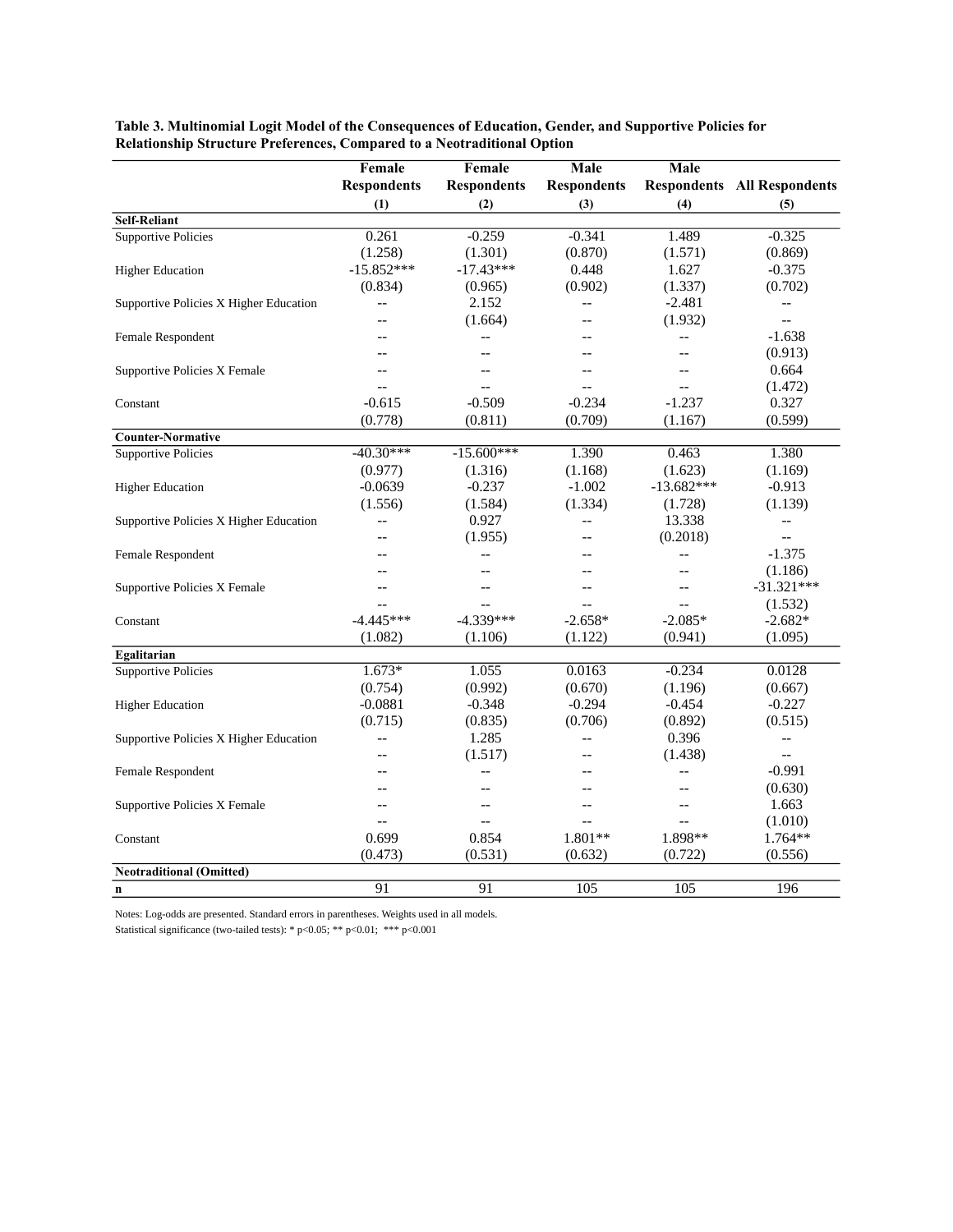|                                            | Egalitarian<br>Relationship |          | <b>Neotraditional</b><br>Relationship |           |
|--------------------------------------------|-----------------------------|----------|---------------------------------------|-----------|
|                                            | (1)                         | (2)      | (3)                                   | $\bf(4)$  |
| <b>Supportive Policies</b>                 | 0.768                       | 0.0197   | $-0.594$                              | 0.380     |
|                                            | (0.552)                     | (0.689)  | (0.593)                               | (0.735)   |
| <b>Higher Education Level</b>              | 1.079                       | 0.229    | $-0.729$                              | 0.345     |
|                                            | (0.562)                     | (0.734)  | (0.596)                               | (0.758)   |
| Supportive Policies X High Education Level |                             | $2.272*$ |                                       | $-2.812*$ |
|                                            |                             | (1.124)  |                                       | (1.197)   |
| Constant                                   | $-0.0145$                   | 0.399    | $-0.441$                              | $-0.988*$ |
|                                            | (0.391)                     | (0.428)  | (0.393)                               | (0.463)   |
| $\mathbf n$                                | 133                         | 133      | 133                                   | 133       |

**Table 4. Logistic Regression Model of the Consequences for Women of Supportive Policies and Education on Relationship Structure Preferences (Full Sample)**

Notes: Log-odds are presented. Standard errors in parentheses. Weights used in all models. Analyses include respondents who failed the manipulation check.

Statistical significance (two-tailed tests): \* p<0.05; \*\* p<0.01; \*\*\* p<0.001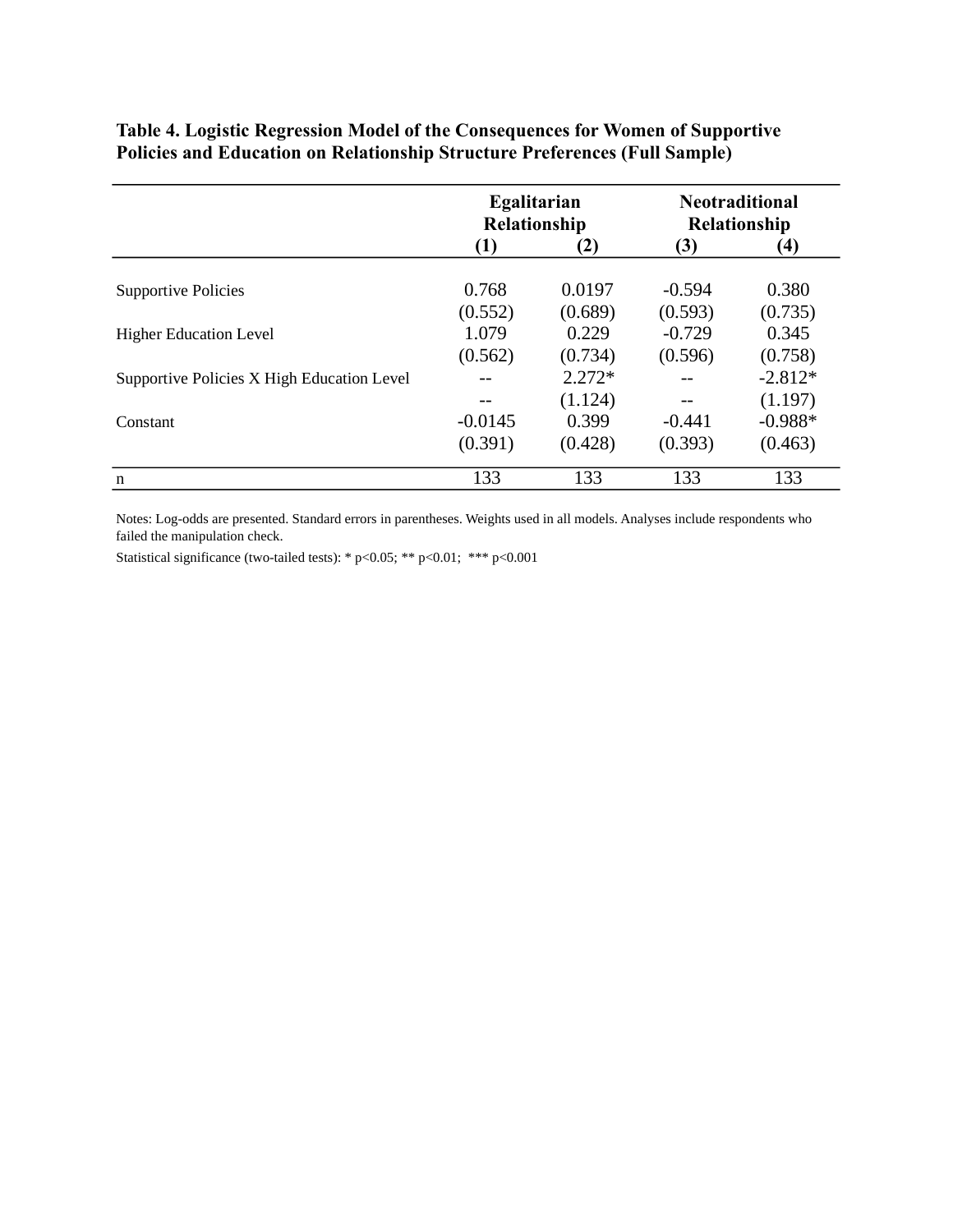# **APPENDIX A. EXPERIMENTAL PROMPTS**

In this Appendix, we present the prompts for our three experimental conditions. Any text not to be presented to respondents is placed in brackets, such as these [ ].

**[Randomly assign respondents to one of the following three experimental conditions. The order of response categories is also randomized.]**

# **[Condition #1: No Egalitarian Option, No Mention of Supportive Policies]**

We are interested in learning about the ways that people hope to structure their future work and family lives.

Which of the following options best describes how you would ideally structure your future work and family life?

- I would like to maintain my personal independence and focus on my career, even if that means forgoing marriage or a life-long partner.
- I would like to have a life-long marriage or committed relationship in which I would be primarily responsible for financially supporting the family, whereas my spouse or partner would be primarily responsible for managing the household (which may include housework and/or childcare).
- I would like to have a life-long marriage or committed relationship in which I would be primarily responsible for managing the household (which may include housework and/or childcare), whereas my spouse or partner would be primarily responsible for financially supporting the family.

# **[Condition #2: With Egalitarian Option; No Mention of Supportive Policies]**

We are interested in learning about the ways that people hope to structure their future work and family lives.

Which of the following options best describes how you would ideally structure your future work and family life?

- I would like to maintain my personal independence and focus on my career, even if that means forgoing marriage or a life-long partner.
- I would like to have a life-long marriage or committed relationship in which I would be primarily responsible for financially supporting the family, whereas my spouse or partner would be primarily responsible for managing the household (which may include housework and/or childcare).
- I would like to have a life-long marriage or committed relationship in which I would be primarily responsible for managing the household (which may include housework and/or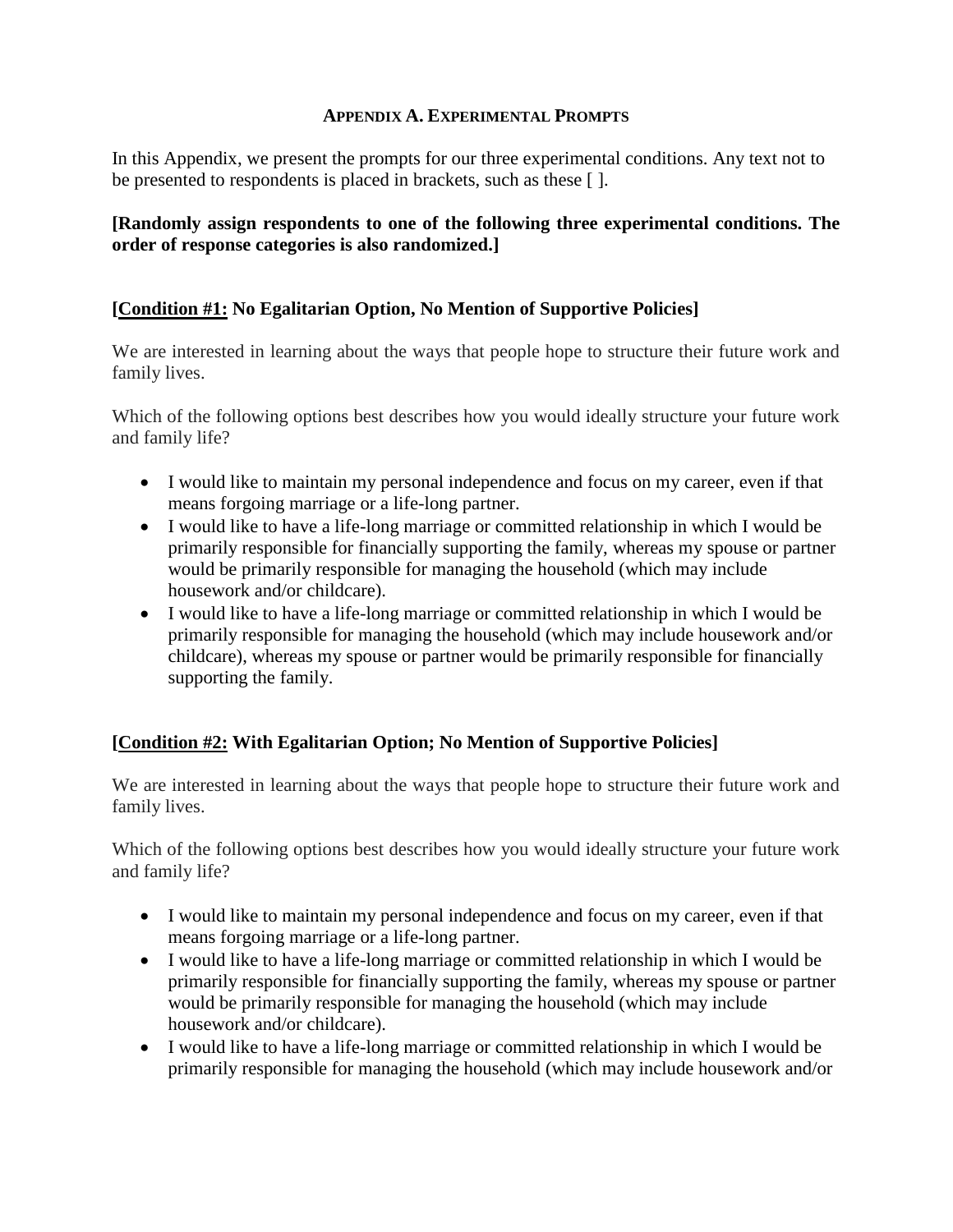childcare), whereas my spouse or partner would be primarily responsible for financially supporting the family.

 I would like to have a life-long marriage or committed relationship where financially supporting the family and managing the household (which may include housework and/or childcare) are equally shared between my spouse or partner and I.

# **[Condition #3: With Egalitarian Option; With Supportive Policies]**

We are interested in learning about the ways that people hope to structure their future work and family lives.

Raising children, caring for ill family members, and/or taking care of household responsibilities involves a considerable amount of time and energy. In the United States, the cost of paying others to help with these responsibilities (such as childcare) is also high. However, if policies were in place that guaranteed all employees access to subsidized childcare, paid parental and family medical leave, and flexible scheduling (such as the ability to work from home one day per week), which of the following options best describes how you would ideally structure your future work and family life?

- I would like to maintain my personal independence and focus on my career, even if that means forgoing marriage or a life-long partner.
- I would like to have a life-long marriage or committed relationship in which I would be primarily responsible for financially supporting the family, whereas my spouse or partner would be primarily responsible for managing the household (which may include housework and/or childcare).
- I would like to have a life-long marriage or committed relationship in which I would be primarily responsible for managing the household (which may include housework and/or childcare), whereas my spouse or partner would be primarily responsible for financially supporting the family.
- I would like to have a life-long marriage or committed relationship where financially supporting the family and managing the household (which may include housework and/or childcare) are equally shared between my spouse or partner and I.